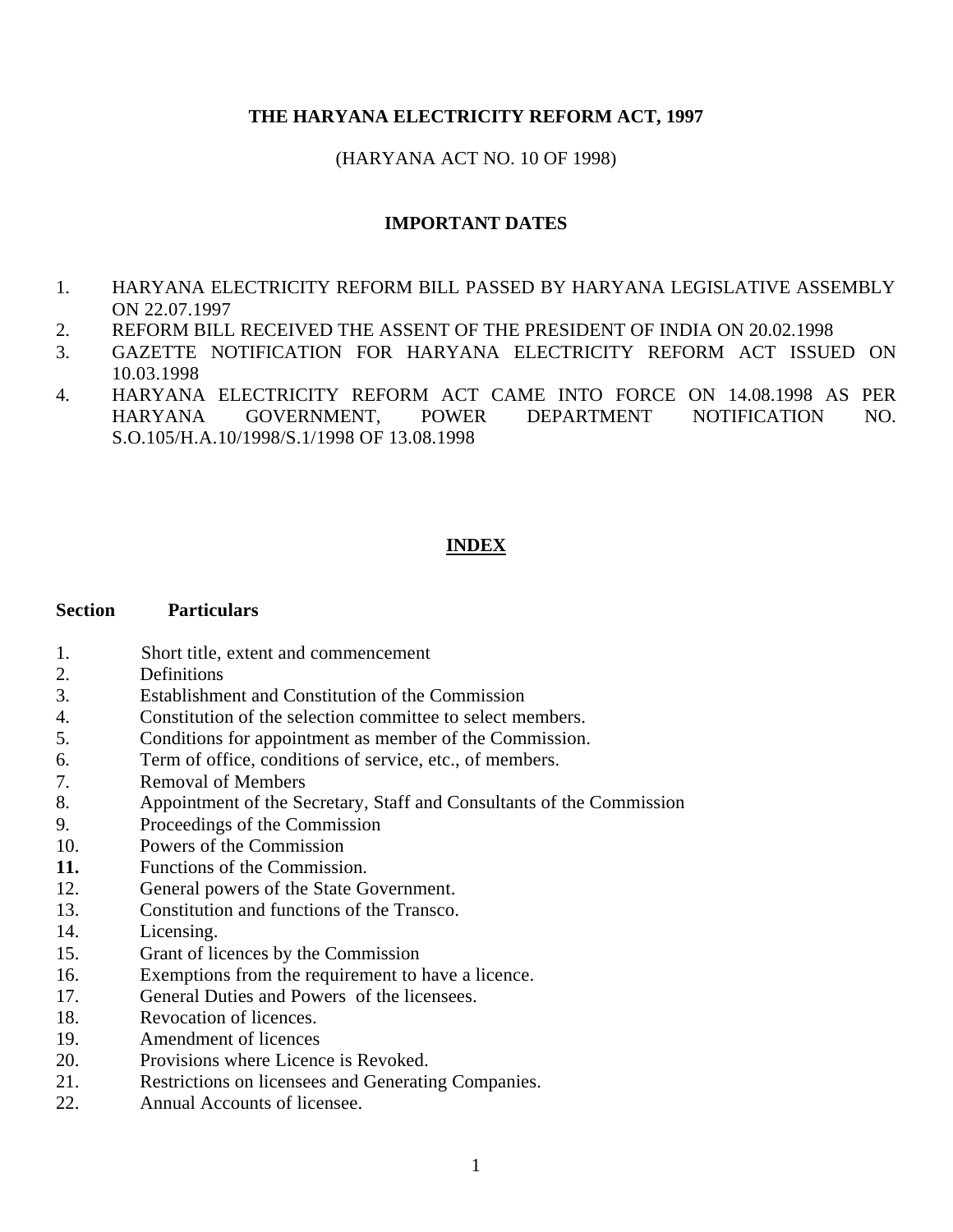- 23. Reorganisation of State Electricity Board.
- 24. Provisions relating to Personnel.
- 25. Variation of Transfers by Agreement.
- 26. Licensee's Revenues and Tariffs.
- 27. Finances of licensees.
- 28. Interim Orders for Securing.
- 29. Final Orders for Securing Compliance.
- 30. Effect and enforcement of Interim and Final Orders and Emergency Provision.
- 31. Fines and Charges.
- 31A. General Control of the Commission.
- 32. Commission Advisory Committee.
- 33. Consumer Protection; Standards of Performance.
- 34. Electricity Supply; Overall Performance Standards.
- 35. Information with respect to Levels of Performance.
- 36. Restriction on Disclosure of Information
- 37. Arbitration by the Commission.
- 38. Appeals from decisions of Electrical Inspectors.
- 39. Appeals against the orders of the Commission.
- 40. Penalty for contravention of sections 14.
- 41. Penalties for contravention of other provisions.
- 42. Offences by Companies.
- 43. Power to compound offences.
- 44. Cognizance of Offences.
- 45. Penalties and Proceedings not prejudice other actions.
- 46. Recovery of Fees, Fines and Charges.
- 47. Application of fine and charges.
- 48. No part of the fines or penalties imposed to be passed on.
- 49. Protection of action token in good faith.
- 50. Bar of Jurisdiction.
- 51. Power to remove difficulties.
- 52. Proceedings before the Commission to be judicial proceedings.
- 53. Members and staff of Commission to be public servants.
- 54. Power to make regulations.
- 55. Power to make Rules.
- 56. Effect of the Act on the Indian Electricity Act, 1910 and the Electricity (Supply) Act, 1948.
- 57. Savings.

# **Schedule PART I**

- I. Annual Financial Statement.
- II. Accounts and Audit.

# **PART II**

- III. Remuneration, etc.
- IV. Official Seal.
- V. Performance of Functions.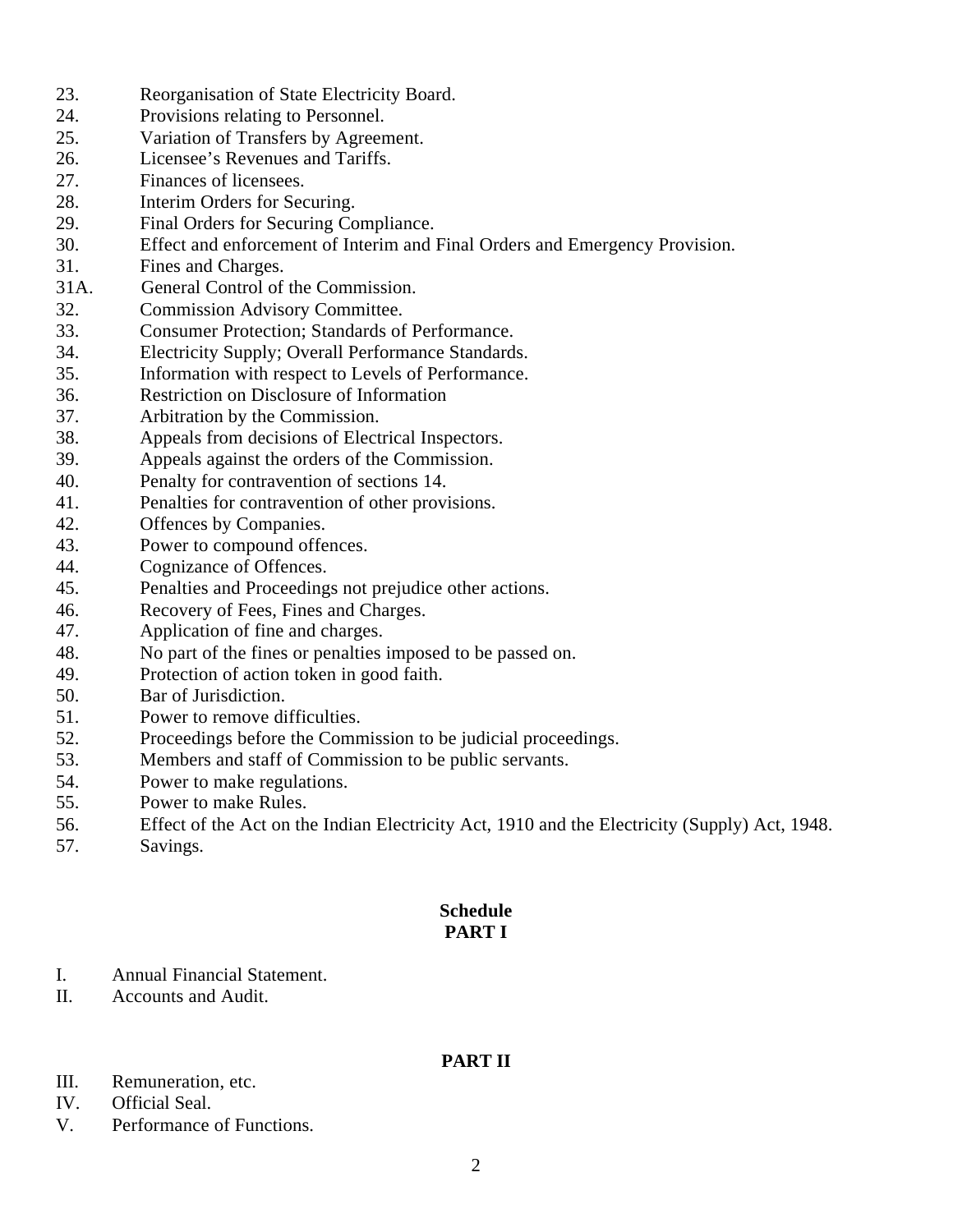## $PART - 1$

#### **LEGISLATIVE DEPARTMENT**

# **Notification**

The  $10^{th}$  March, 1998

**No. Leg. 11/98**. – The following Act of the Legislature of the State of Haryana received the assent of the President of India on the  $20<sup>th</sup>$  February, 1998, and is hereby published for general information:-

# **HARYANA ACT NO. 10 OF 1998**

## **THE HARYANA STATE ELECTRICITY REFORM ACT, 1997**

#### **AN**

## **ACT**

*to provide for the constitution of an Electricity Regulatory Commission, restructuring of the electricity industry, rationalisation of the generation, transmission, distribution and supply of electricity avenues for participation of private sector entrepreneurs in the electricity industry and generally for taking measures conducive to the development and management of the electricity industry in an efficient, economic and competitive manner and for matters connected therewith or incidental thereto.* 

Be it enacted by the Legislature of the State of Haryana in the Forty-eighth Year of the Republic of India as follows:-

#### **PART I**

#### **PRELIMINARY**

| Short title, extent and<br>commencement |    | (1) This Act may be called the Haryana Electricity Reform Act, 1997.                                       |
|-----------------------------------------|----|------------------------------------------------------------------------------------------------------------|
|                                         |    | (2). It extends to the whole of the State of Haryana.                                                      |
|                                         |    | (3) It shall come into force on such date as the State Government shall notify in<br>the Official Gazette. |
| Definitions                             | 2. | In this Act, unless the context otherwise requires-                                                        |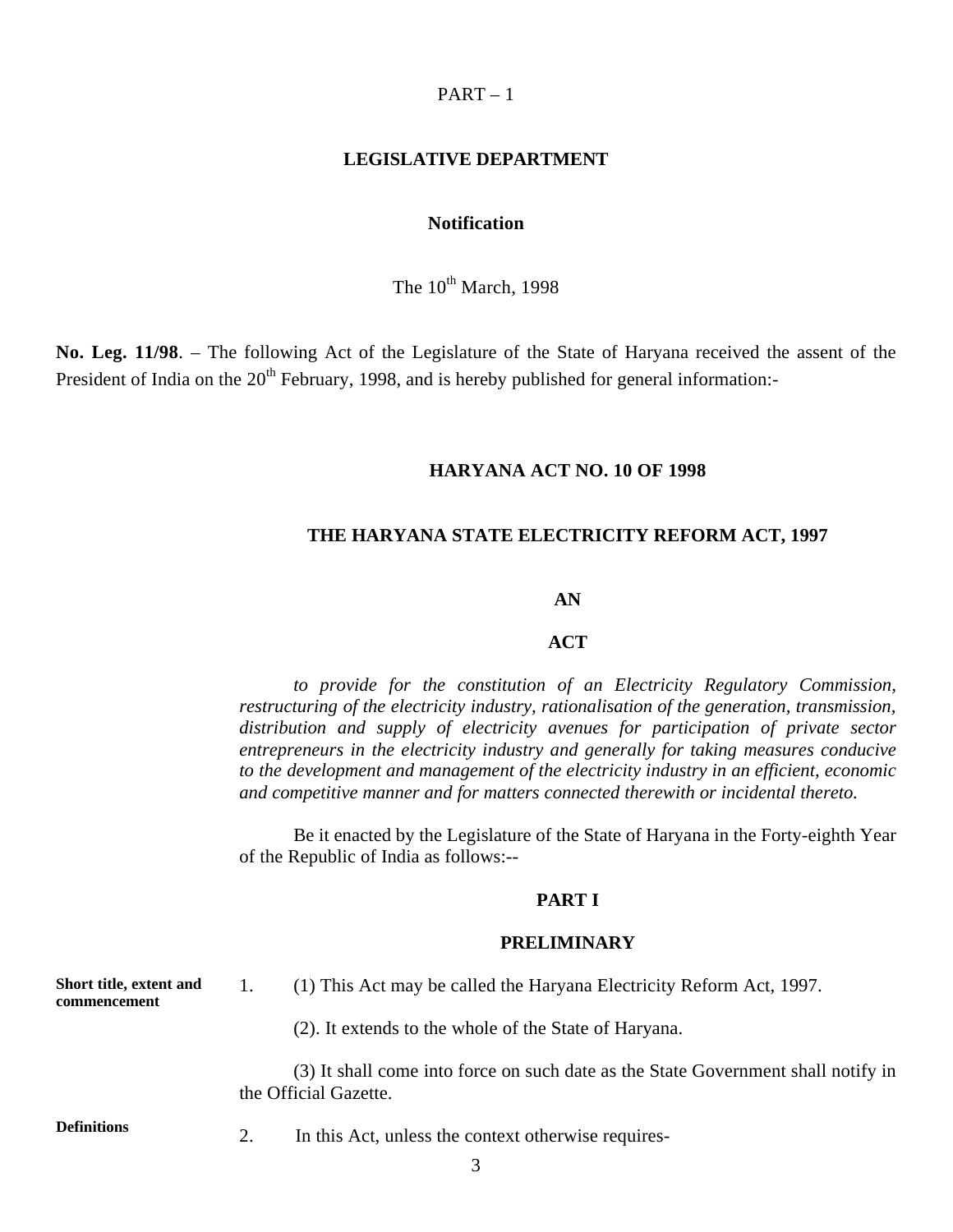- (a) "area of transmission" means the area within which the holder of a transmission licence is for the time being authorised by licence to transmit energy;
- (b) "Commission" means the Haryana Electricity Regulatory Commission constituted under sub-section (1) of section 3;
- (c) "licence" means a licence granted under PART VI of this Act
- (d) "licensee" or "licence holder" means a person licensed under PART VI of this Act to transmit or supply energy including Transco;
- (e) "member or members means the members of the Commission and shall include the Chairman of the Commission;
- (f) "prescribed" means prescribed by the rules or regulations made under this Act;
- (g) "Public Service Commission" means the Public Service Commission for the State established pursuant to Article 315 of the Constitution of India;
- (h) "regulations" means regulations made by the Commission under this Act;
- (i) "rules" means rules made by the State Government under this Act;
- (j) "selection committee" means the selection committee constituted under section 4 of this Act;
- (k) "State" means the State of Haryana;
- (1) "State Government" means the Government of the State;
- (m) "supply licence" means a licence under sub section  $(1)$  (b) of section 15;
- (n) "Transco" means the Corporation of Haryana incorporated as a transmission company under the Companies Act, 1956 for the purpose of undertaking transmission of electricity under a licence granted under this Act;
- (o) "transmission licence" means a licence under subsection (1) (a) of section 15;
- (p) "transmit" in relation to electricity, means, the transportation or transmission of electricity by means of a system operated or controlled by a licensee which consists, wholly or mainly, of extra high voltage and extra high tension lines and electrical plant and is used for transforming and for conveying and/or transferring electricity from a generating station to a sub-station, from one generating station to another or from one sub-station to another or otherwise from one place to another;
- (q) words and expressions used but not defined in this Act and defined in the Electricity (Supply) Act, 1948 (Act No. 54 of 1948), have the meanings respectively assigned to them in that Act;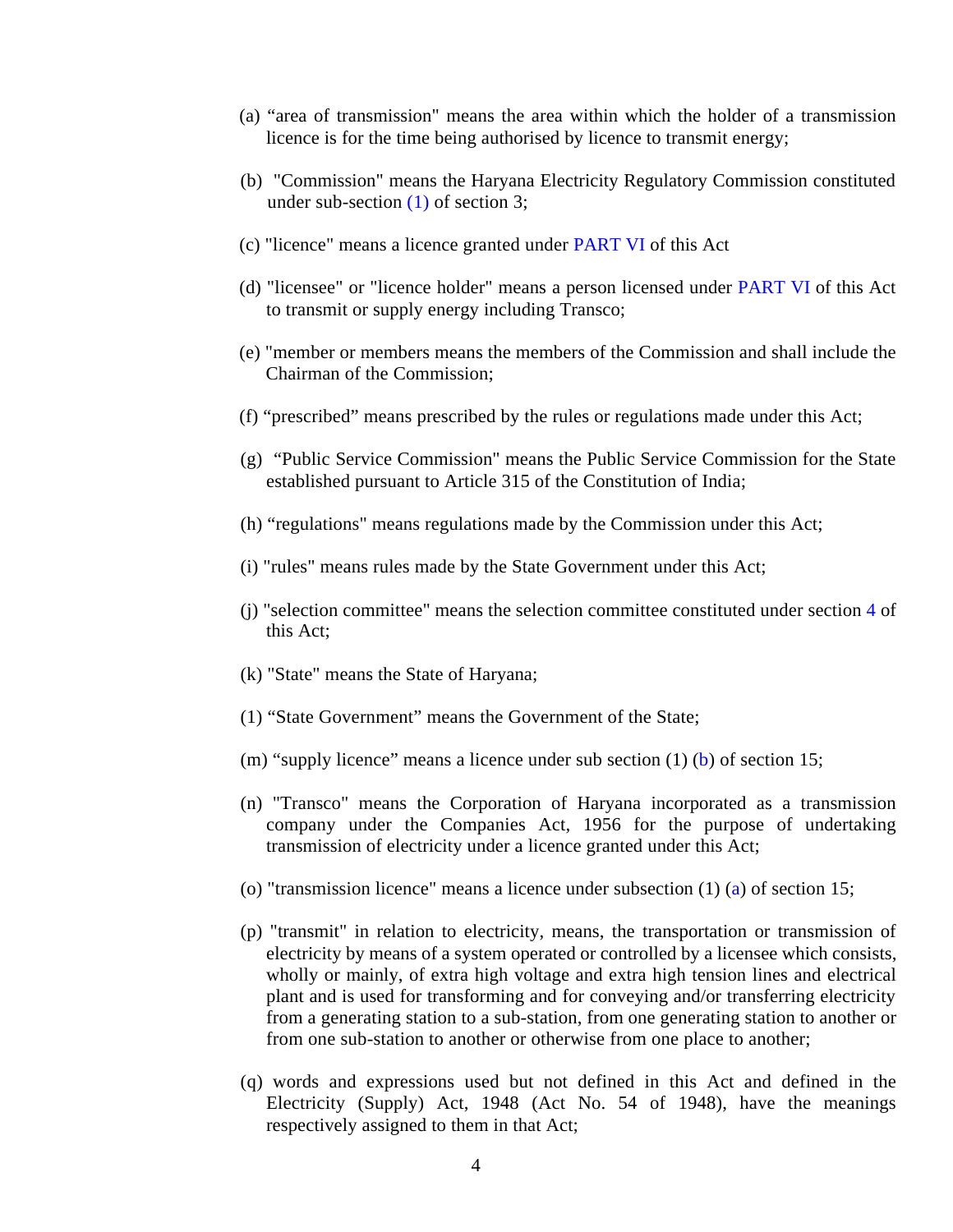(r) words and expressions used but not defined either in this Act or in the Electricity (Supply) Act, 1948 (Act No. 54 of 1948) and defined in the Indian Electricity Act, 1910 (Act No. IX of 1910), have the meanings respectively assigned to them in these Acts.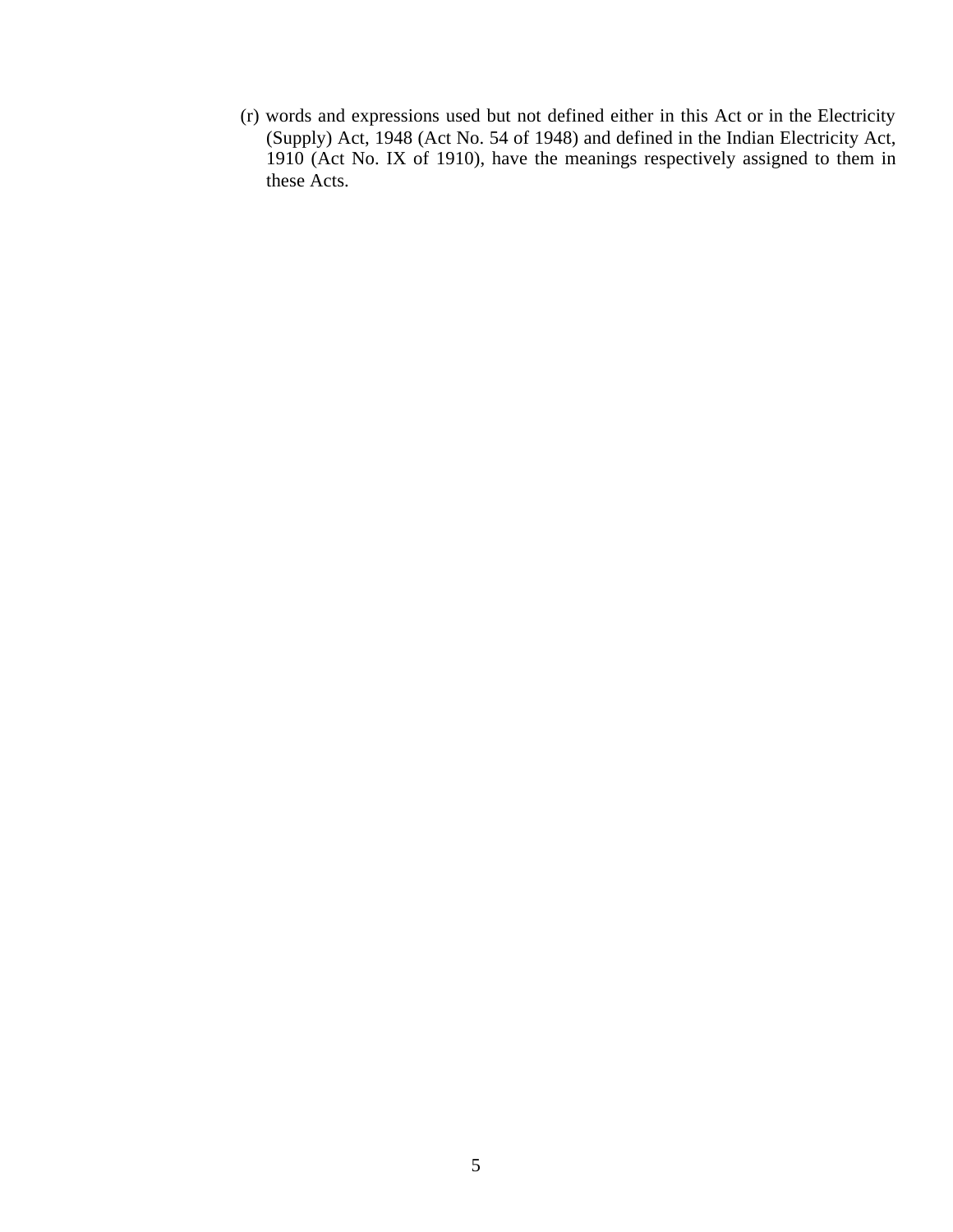#### **PART II**

# **HARYANA ELECTRICITY REGULATORY COMMISSION**

**Establishment and Constitution of the Commission** 

3. (1) For the purposes of this Act, within three months of the Act coming into force, the State Government shall establish by notification in the Official Gazette a Commission to be known as the Haryana Electricity Regulatory Commission, which shall be a body corporate with perpetual succession and a common seal with power to acquire and hold property, movable and immovable, and shall, by the said name, be entitled to sue and be sued.

(2) The Commission shall consist of three members to be appointed by the State Government from persons selected by the selection committee constituted for the purpose, in the manner provided in section 4 of this Act.

(3) The person to be appointed as a member of the Commission for the first time for a period of three years in terms of proviso to sub-section (1) of section 6 shall be the first Chairman of the Commission and thereafter at all times the most senior member of the Commission shall act as Chairman, such seniority being reckoned from the date of the appointment of the members. In case two or more person are selected at the same time the seniority amongst them shall be determined by the State Government while making the appointment.

(4) When the Chairman of the Commission is unable to discharge the functions owing to absence, illness or any other cause, the next senior member of the Commission shall discharge the functions of the Chairman, until the day on which the Chairman assumes the charge of his functions.

(5) No act or proceedings of the Commission shall be invalid by reason only of the existence of any vacancy among its members or any defect in the constitution thereof.

4. (1) The State Government shall expeditiously constitute a selection committee, as often as may be required to select persons for appointment as members.

(2) The selection committee shall consist of five members:

(i) the Vice Chancellor of a Haryana University--Chairman,

(ii) a Member of the Haryana Public Service Commission -- Member,

(iii) the Chairman or a Member of Central Electricity Authority -- Member,

**Constitution of the selection committee to select members.**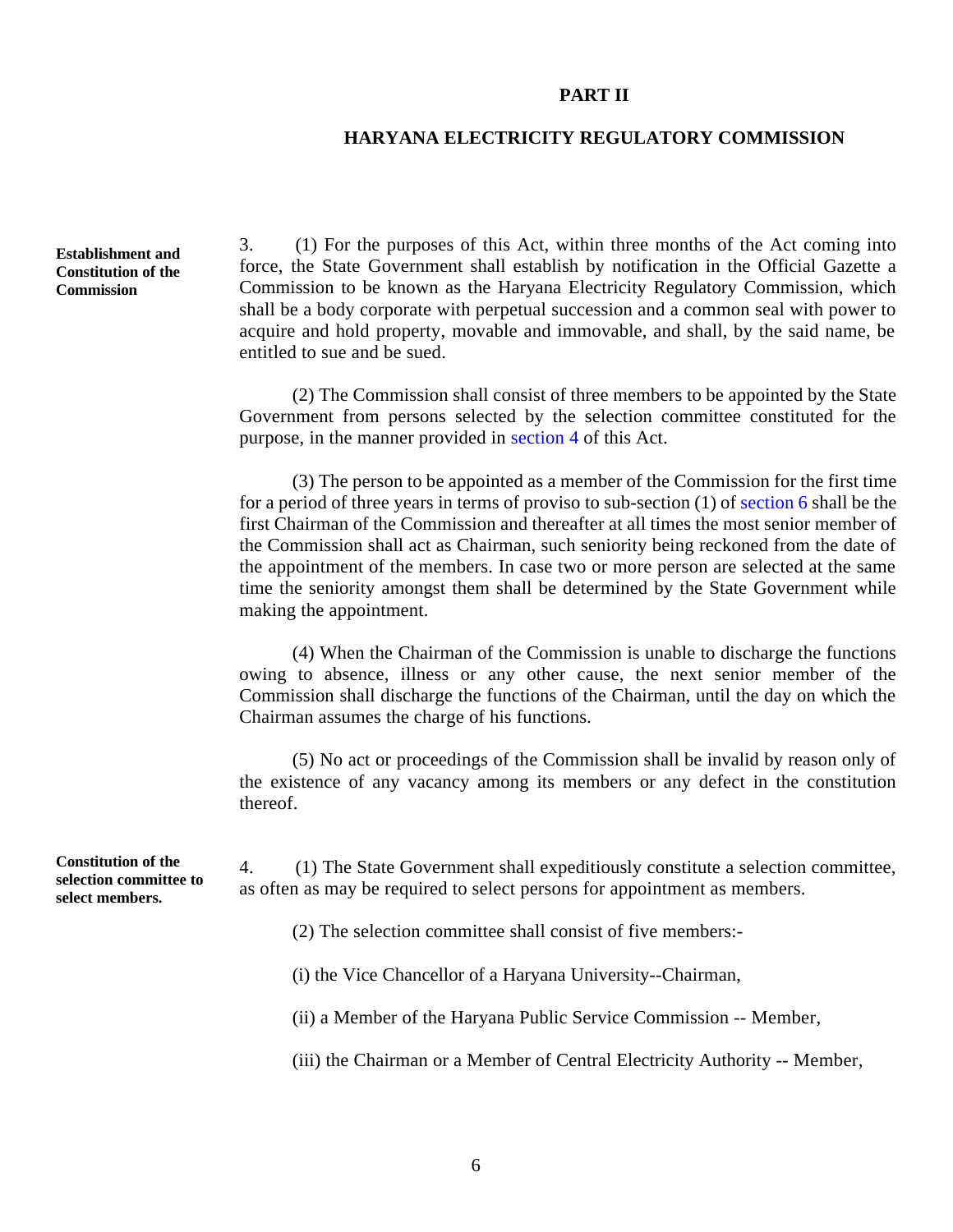- (iv) the Secretary in charge of Finance Department, Government of Haryana Member,
- (v) the Secretary in charge of the Power Department, Government of Haryana Member.

The Secretary in charge of the Department of Power, Government of Haryana shall also act as the convenor of the selection committee.

(3) The selection committee shall act expeditiously and shall generally finalise the selection within a period of two months to enable the State Government to make the final selection and appointment in time for the new member to take effective charge at the expiry of the term of the retiring member.

 (4) The selection committee shall select two suitable persons for each vacancy in the Commission who have such qualification and experience as provided in the Act and notify the State Government of the persons shortlisted by the selection committee. The State Government shall appoint one of the two candidates shortlisted by the selection committee as a member of the Commission.

(5) All decisions of the selection committee shall be by majority.

 (6) The method and manner of the selection and appointment of members and designation of one of the members as Chairman shall be as prescribed by the State Government from time to time by the rules.

5. (1) The members of the Commission shall be persons of ability, integrity and standing who have adequate knowledge or experience of, or have shown capacity in dealing with problems relating to engineering, economics, commerce, finance, accountancy, law or administration and further that at all times

- (a) at least one member shall be an electrical engineer with adequate experience of either generation, transmission or distribution of electricity;
- (b) at least one member shall have qualification and adequate experience in any of the other disciplines, namely economics, commerce, finance, accountancy, law or administration; and
- (c) the third member shall have the qualification and adequate experience in any of the disciplines mentioned above.

The selection and appointment of the members at all times shall be made strictly in accordance with the above qualification and experience.

**Conditions for appointment as member of the Commission.**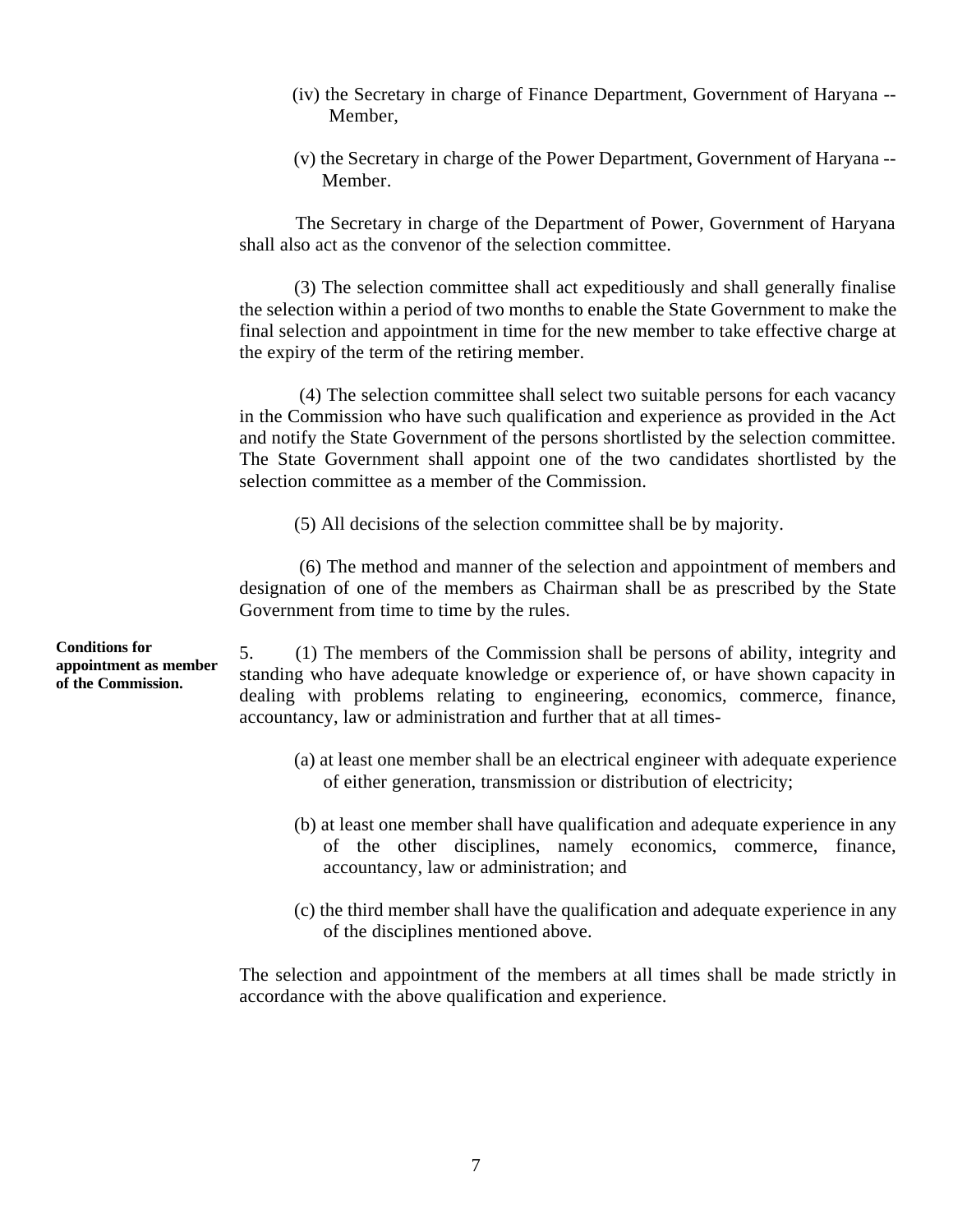(2) A person shall be disqualified from being appointed a member of the Commission if he is a member of Parliament or of any State Legislature or any local authority or holds any post in a political party.

 (3) The persons who are considered for appointment as members of the Commission shall notify the convenor of the selection committee

- (a) of any office, employment or consultancy agreement or arrangement which he has in his own name or in any firm, association of person or body corporate, or in the names of any relative, carrying on any of the following businesses
	- (i) generation, transmission, distribution or supply of electricity;
	- (ii) manufacture, sale or supply of any fuel for generation of electricity;
	- (iii)manufacture, sale, lease, hire or otherwise supply of or dealing in machinery, plant, equipment apparatus or fittings for the generation, transmission, distribution, supply or use of electricity; and
	- (iv) any entity providing professional services to any of the businesses referred to in sub-clauses (i) (ii) and (iii) above;

(b) such other details and information as may be prescribed in the rules.

Explanation- For the purpose of this section the term relative shall have the same meaning as defined under section 6 of the Companies Act, 1956.

(4) The details received from the persons shall be placed for consideration of the selection committee at the time of selection and recommendation of the person for appointment as member.

(5) Each member of the Commission shall, before taking charge of the office as member or within such time not exceeding three months after taking charge as may be allowed by the State Government on the recommendation of the selection committee, divest himself from the interest in the businesses mentioned in sub-section (3) of this section as a condition of his appointment.

(6) if a person to be appointed as a member of the Commission holds any office under the State or Central Government or any public sector corporation or any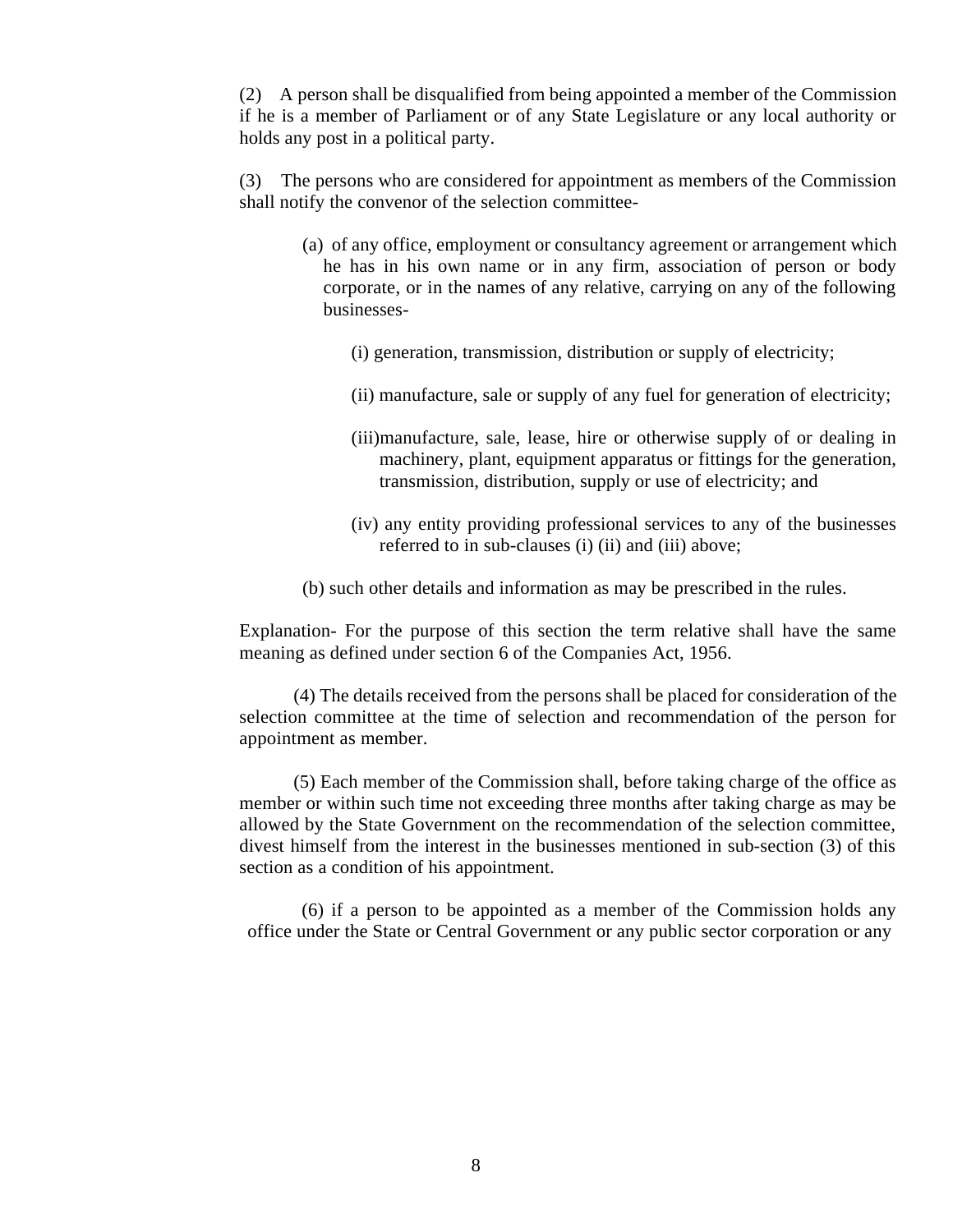Government body he shall submit his resignation or take voluntary retirement from that service and shall not seek reappointment in the service of the Government or any Government corporation or body dealing with the power sector at any time after he ceases to be a member of the Commission.

(7) So long as the person holds the office of the member and for a period of two years after he ceases to be a member for any reason whatsoever, he shall not acquire, hold or maintain, directly or indirectly any office, employment or consultancy arrangement or businesses mentioned in sub-section (3) of this section and if he acquires any such interest involuntarily or by way of succession or testamentary disposition he will divest himself from such interest within a period of three months of such interest being acquired.

(8) Before recommending any person as a member of the Commission the selection committee shall satisfy itself that the person does not have any financial or other interest as referred to in sub-section (3) or otherwise which is likely to affect prejudicially his functions as a member.

6. (1) Every member shall hold office for a period of five years from the date of his appointment as member or until the age of sixty-five years, whichever is earlier and he shall not be eligible for re-appointment at any time after the expiry of his term of appointment:

 Provided that the first three members shall be appointed for varying periods of three years, four years and five years respectively so as to avoid the retirement of all the members at the same time and ensure continuity in the functioning of the Commission:

 Provided further that no person shall be appointed as member after he has attained the age of sixty two years so that he has a minimum tenure of three years as member.

(2) The Chairman of the Commission and other members shall receive such remuneration and other allowances as provided in Schedule I and shall be governed by such conditions of service as may be prescribed from time to time under the rules:

Provided that the terms shall not be varied to their disadvantage during the tenure of the appointment.

(3) The Chairman of the Commission and every other member shall before entering upon his office, make and subscribe to an oath of office and of secrecy in such form, in such manner and before such authority as may be prescribed.

**Term of office, conditions of service, etc., of members.**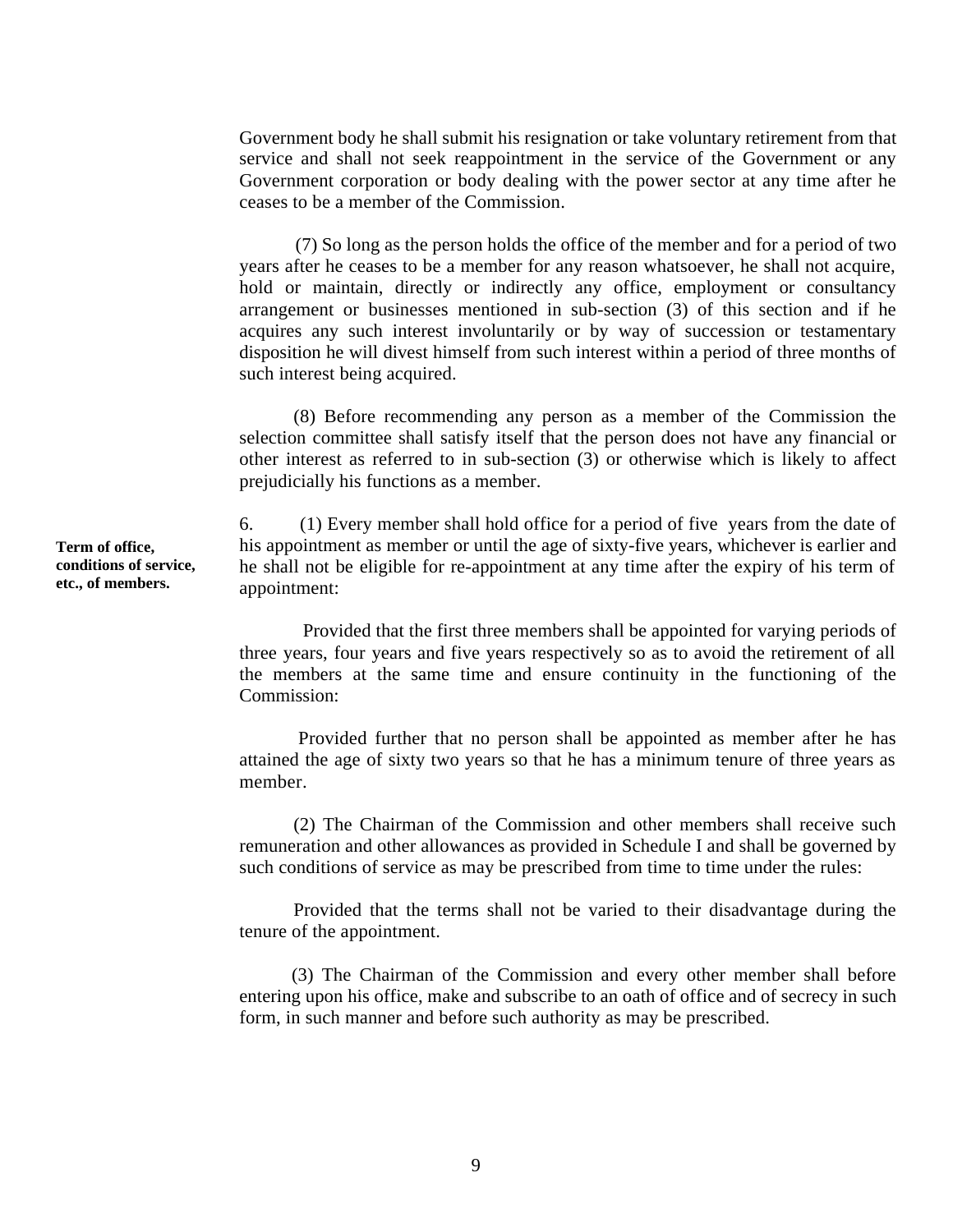**Removal of Members** 7. (1) The Governor of the State may remove from office any member of the Commission, in accordance with sub-section (2) who

- (a) has been adjudged an insolvent; or
- (b) has been convicted of an offence involving moral turpitude; or
- (c) has become physically or mentally incapable of acting as such member; or
- (d) has without reasonable cause refused or failed to act for a period of at least six months; or
- (e) ceases to fulfill any of the conditions of his appointment as member, or
- (f) has acquired such financial or other interest that can affect prejudicially his functions as a member; or
- (g) has conducted himself in a manner or has so abused his position as to render his continuance in office prejudicial to the public interest or to the objects and purpose of the Act.

(2) Except where a member admits the charge, in writing, no member of the Commission shall be removed from his office on the grounds specified in clauses (c), (d), (e) (f) and (g) of sub-section (1) until a sitting Judge of the High Court of Punjab  $\&$ Haryana, as recommended by the Chief Justice of the High Court at the relevant time, has carried out an investigation and has forwarded a report to the Governor of the State.

(3) The Governor and the State Government shall act in accordance with the recommendation in the final report under sub-section (2) and the State Government shall communicate its decision to the member concerned within a period of two months of the receipt of such report.

(4) A member who has been removed shall not be eligible for re-appointment as a member or in any other capacity in the Commission or in the State Government or in any State Government undertakings.

(5) If the member removed under this section is the Chairman of the Commission he shall cease to be the Chairman of the Commission.

(6) The vacancy caused by the removal of the member shall be filled in the same manner as provided for the appointment of a member or designation of the Chairman of the Commission.

8. (1) The Commission shall appoint a person as Secretary of the Commission to assist the Commission to discharge its functions.

(2) The Commission shall, in consultation with the State Government, determine the number, nature and categories of other officers and employees required

**Appointment of the Secretary, Staff and Consultants of the Commission**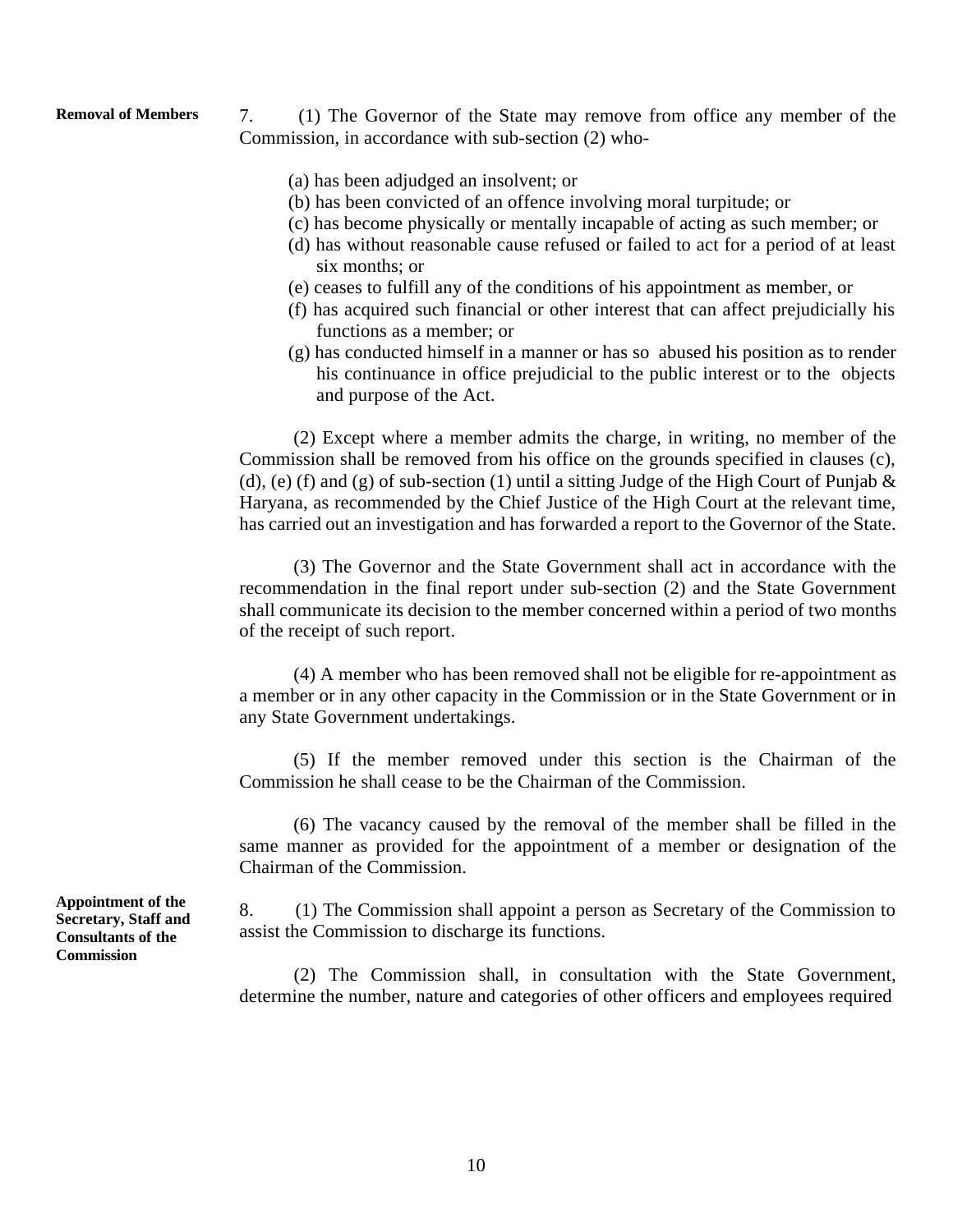to assist the Commission in the discharge of its functions.

(3) The salaries and allowances payable to the members and the administrative expenses, including salaries, allowances and pensions payable to or in respect of the Secretary, officers and other employees of the Commission, shall be charged to the Consolidated Fund of the State;

(4) The method and manner of selection of the Secretary, officers and other employees and the terms and conditions of their service may be prescribed by the Commission by regulations.

(5) The Commission shall be entitled to appoint, from time to time, consultants required to assist the Commission in the discharge of its functions on terms and conditions to be decided by the Commission.

# **PART III**

# **PROCEEDINGS, POWERS AND FUNCTIONS OF THE COMMISSION**

9. (1) The headquarters of the Commission shall be at Panchkula, Haryana, but the Commission shall be entitled to conduct its proceedings, consultations and hearings at any place in the State.

(2) The Commission shall have the exclusive power to frame regulations for the conduct of its proceedings and discharge of its functions and all such regulations framed shall be published in the Official Gazette.

(3) In case of a difference of opinion among the members of the Commission, the opinion of the majority shall prevail and the opinion of the Commission shall be expressed in terms of the views of the majority. Each member of the Commission shall have one vote only. The Chairman shall have no casting or second vote.

(4) The quorum for the meeting of the Commission shall be two; provided that for a meeting of the Commission to review any previous decision taken by the Commission or for consideration of any issue which could not be decided on account of equality of votes in favour of and against the resolution proposed, the quorum for the meeting shall be all members being personally present.

(5) The Chairman or the Commission may instruct the Secretary to call a meeting of the Commission to be held at such time and at such place as the Chairman may direct. In addition, any member of the Commission may request a meeting of the Commission at any time by sending a notice, in writing to the other members and with a copy to the

**Proceedings of the Commission**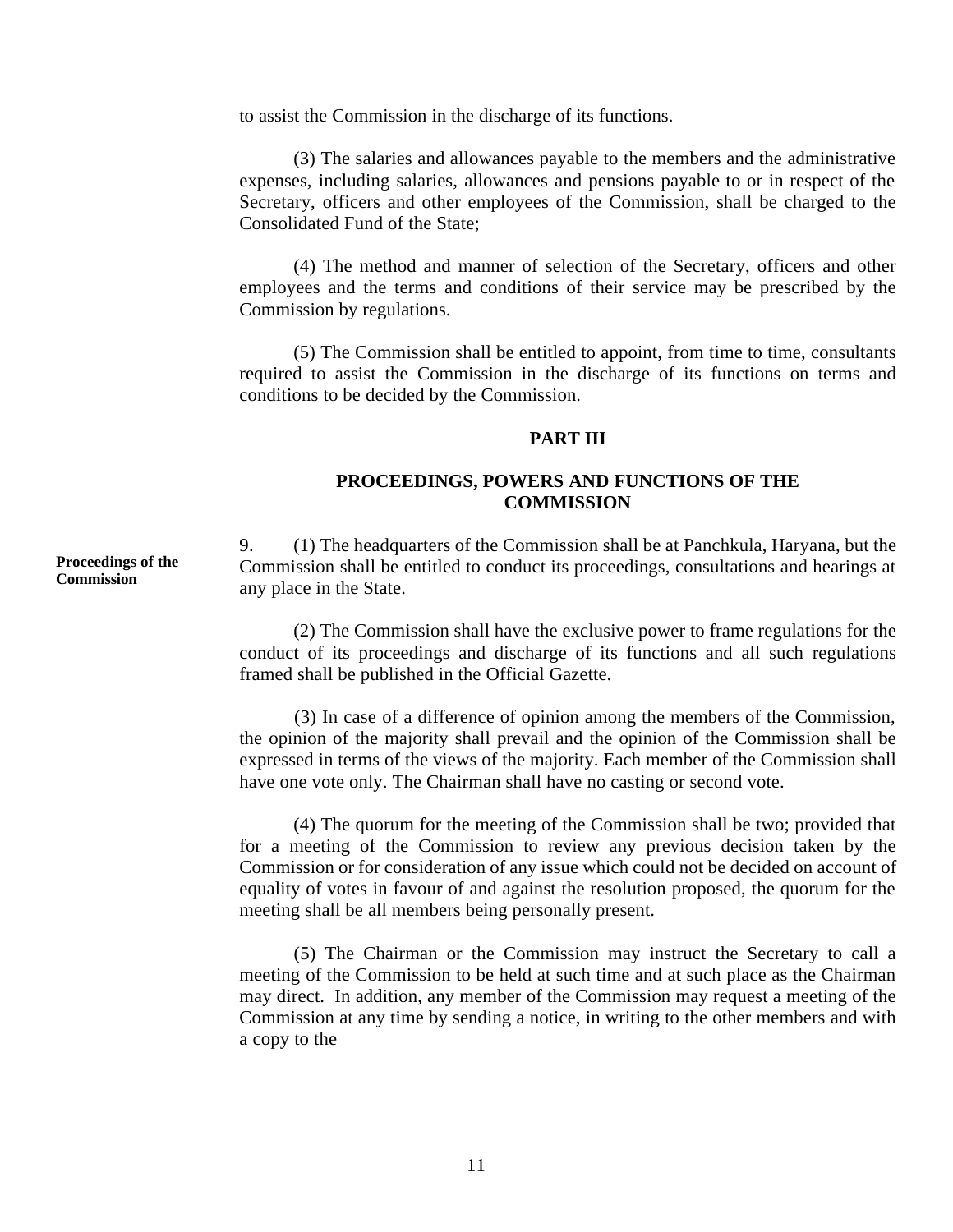Secretary. The notice of all meetings shall be given to the members in writing, unless all the members waive the notice in writing.

(6) The Commission shall be entitled to decide urgent matters by circulation of the papers to members.

(7) All decisions, directions and orders of the Commission shall be in writing and shall be supported by reasons. The decisions, directions and orders of the Commission shall be available for inspection by any person copies of the same shall also be made available in a manner the Commission may prescribe.

10. (1) The Commission shall, for the purposes of any inquiry or proceedings under this Act shall have the powers as are vested in a Civil Court under the Code of Civil Procedure, 1908 (5 of 1908), while trying a suit in respect of the following matters namely:

- (a) the summoning and enforcing of attendance of any witness and examining on oath;
- (b) the discovery and production of any document or other material object producible as evidence;
- (c) the reception of evidence on affidavits;
- (d) the requisition of any public record from any court or office;
- (e) the issue of commission for examination of witnesses;
- (f) the appearance of parties and consequences of non-appearance
- (g) the grant of adjournments at the hearing; and
- (h) the review of its decisions, directions and orders.
- (2) -------Deleted---------
- (3) The Commission shall have the power to require any person
- (a) to produce before, and allowed to be examined and kept by an officer of the Commission specified in this behalf, such books, accounts, or other documents in the custody or under the control of the person so required as may be specified or described in the requisition, being documents relating to any matter concerning the generation, transmission, distribution and supply or use of electricity, the functioning of any undertaking involved in the above areas and other matters, the examination of which the Commission considers is necessary or relevant for

# **Powers of the**  10. **Commission**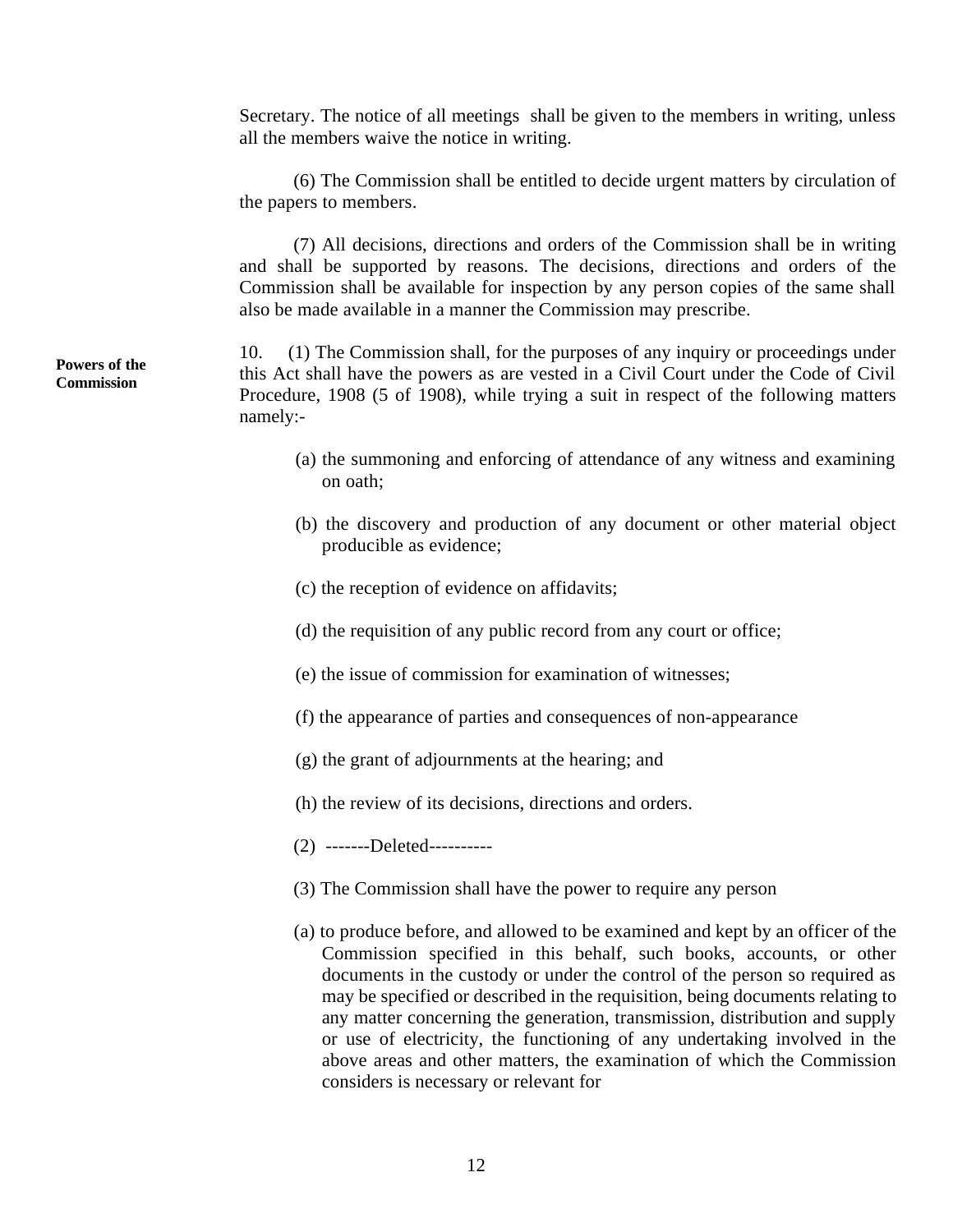the purposes of this Act or the discharge of the functions by the Commission under this Act; and

(b) to furnish to an officer so specified such information as may be required for the purposes of this Act or such other information as may be in his possession in relation to any activity carried on by any other person.

(4) For the purpose of enforcing the attendance of witnesses the local limits of the jurisdiction of the Commission shall be the limits of the territory of India.

(5) Where, during any inquiry or proceedings under this Act, the Commission has any grounds to believe that any books or papers or documents of, or relating to any unit or person in relation to which such inquiry is being made or which the owner of such unit may be required to produce in such inquiry, are being, or may be, destroyed, mutilated, altered, falsified or secreted, it may, by a written order authorise any officer of the Commission to exercise the powers of entry, search and seizure as may be exercised by an Inspector appointed for inspection under sections 240 and 240-A of the Companies Act, 1956 (1 of 1956).

(6) Notwithstanding anything contained in any other law for the time being in force, the Commission may, by a general or special order, call upon any person including the generating companies or the licensees to furnish to the Commission periodically or as and when required any information concerning the activities carried on by such person related to generation, transmission, distribution and supply or use of electricity, the connection between such person and any other person or undertaking including such other information relating to the organisation, business, cost of production, conducts, etc. as may be prescribed to enable the Commission to carry out its functions under this Act.

(7) In the discharge of its function the Commission shall be entitled to and shall consult to the extent the Commission considers appropriate from time to time such persons or group who may be affected or are likely to be affected by the decisions of the Commission.

(8) The Commission shall be entitled to exercise the above mentioned powers to call for information, details, books, accounts and other documents from any person and make inquiry for the purposes of providing the same to the Central Electricity Authority, the Central Government, the State Government or other persons. The Central Electricity Authority, the Central Government and the State Government shall be entitled to ask the Commission to make such inquiry and provide the information, details and documents to them.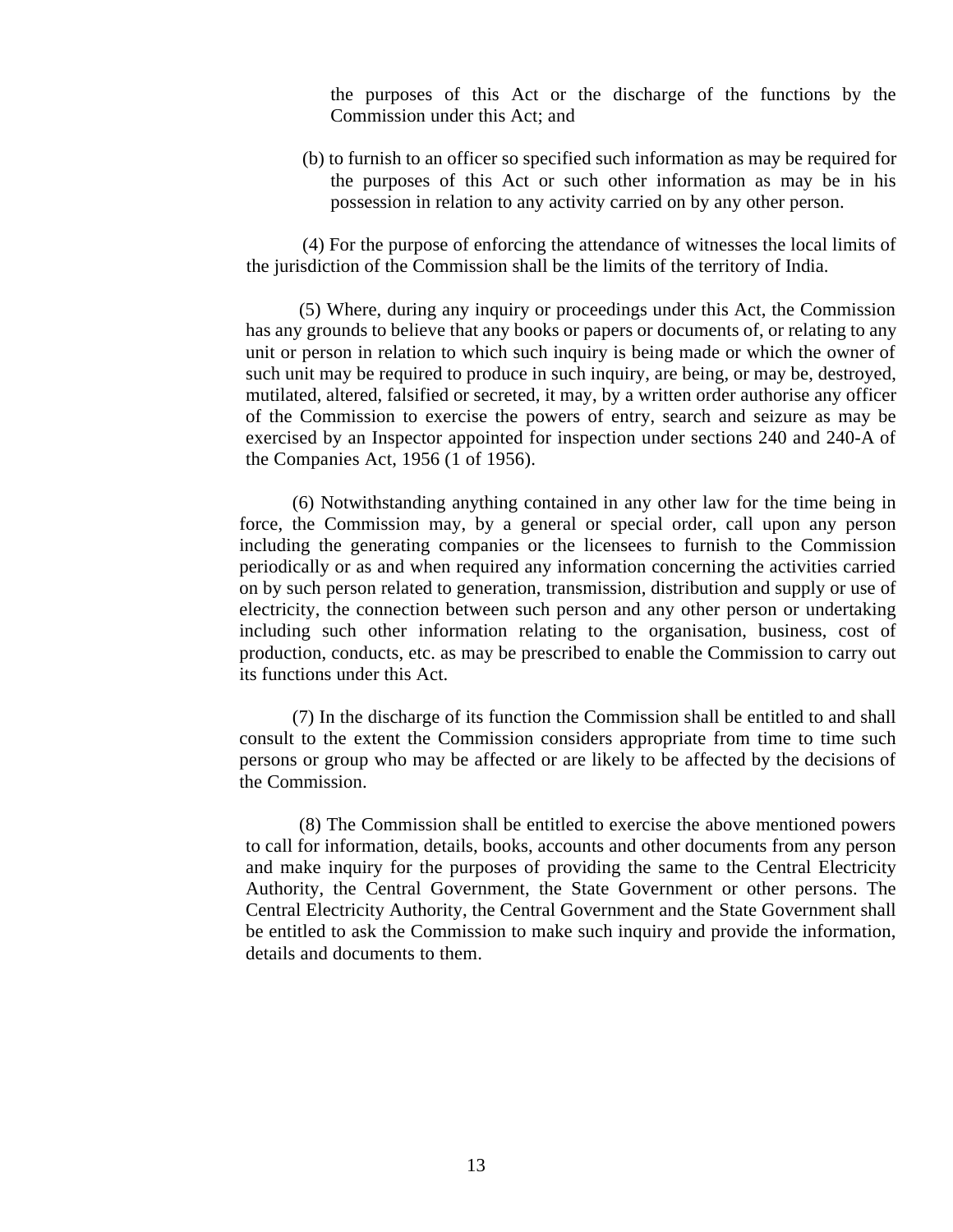(9) All persons to whom notices may be issued shall have a statutory obligation under this Act to duly, faithfully and effectively furnish the information, details, books, accounts and other documents, which the Commission considers relevant in connection with its functions under this Act or which may be required to be obtained at the directions of the Central Electricity Authority, the Central Government or the State Government as the case may be and shall be proceeded with and punishable for any failure or delay to comply with such requirements and the directions and orders issued by the Commission.

(10) Notwithstanding anything contained in sections 12 to 16 (both inclusive) and sections 18 and 19 of the Indian Electricity Act, 1910, for the placing of the electric supply lines, appliances and apparatus for transmission, distribution and supply of energy, the Commission may, by order in writing, confer upon licensees or any other person engaged in the business of transmission distribution or supply of energy to the public under the Act, subject to such conditions and restrictions as the Commission may provide, any of the powers which the telegraph authority possess under the Indian Telegraph Act, 1885 with respect to placing of telegraph lines and post.

11. (1) Subject to the provisions of this Act, the Commission shall be responsible to discharge, amongst others, the following functions:

- (a) to aid and advise, in matters concerning electricity, generation, transmission, distribution and supply in the State;
- (b) to regulate the working of the licensees and to promote their working in an efficient, economical and equitable manner;
- (c) to issue licences in accordance with the provisions of this Act and determine the conditions to be included in the licences;
- (d) to promote efficiency, economy and safety in the use of the electricity in the State including and in particular in regard to quality, continuity and reliability of service and enable all reasonable demands for electricity to be met;
- (e) to regulate the purchase, distribution, supply and utilization of electricity, the quality of service, the tariff and charges payable keeping in view both the interest of the consumer as well as the consideration that the supply and distribution cannot be maintained unless the charges for the electricity supplied are adequately levied and duly collected;

**Functions of the Commission.**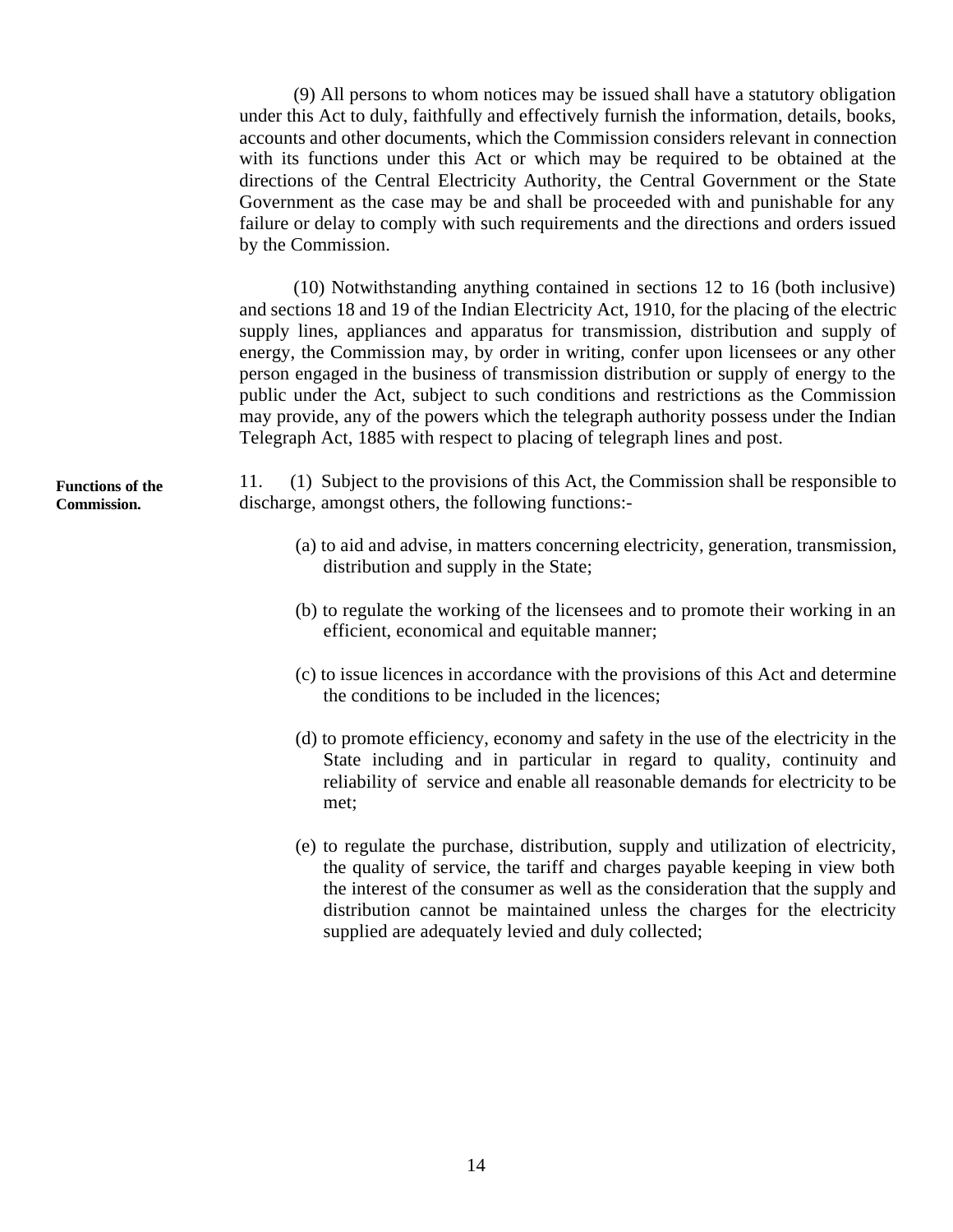- (f) to promote competitiveness and progressively involve the participation of private sector, while ensuring fair deal to the customers;
- (g) to collect data and forecast on the demand for and use of electricity and to require the licensees to collect such data and forecast;
- (h) to require licensees to formulate perspective plans and schemes in coordination with others for the promotion of generation, transmission, distribution and supply of electricity;
- (i) to set appropriate code of conduct and standards for the electricity industry in the State;
- (j) to regulate the assets, properties and interest in properties concerning or related to the electricity industry in the State; and
- (k) to undertake all incidental or ancillary things.

(2) The Commission shall always act consistent with the objectives and purposes for which the Commission has been established as an independent statutory body corporate and all acts, decisions and orders of the Commission shall be pursuant to and shall seek to achieve such object and purpose.

(3) Notwithstanding the provisions of section 52 of the Indian Electricity Act, 1910 or the provisions of section 3 (1) (ii) and section 76 of the Electricity (Supply) Act, 1948, the Commission shall have the power to act as arbitrator or nominate arbitrator or arbitrators to adjudicate and settle the disputes arising between the licensees in accordance with the regulations to be prescribed and this shall be a condition of the grant of licences.

#### **PART IV**

# **POWERS OF THE STATE GOVERNMENT**

12. (1) The State Government shall have the power to issue policy directions on matters concerning electricity in the State including the overall planning and coordination. All policy directions shall be issued by the State Government consistent with the objects sought to be achieved by this Act and accordingly shall not adversely affect or interfere with the functions and powers of the Commission including but not limited to determination of the structure of tariffs for supply of electricity to various classes of consumers.

(2) If any dispute arises between the Commission and the State Government as to whether or not a question is a matter of policy or whether a policy direction issued

**General powers of the State Government.**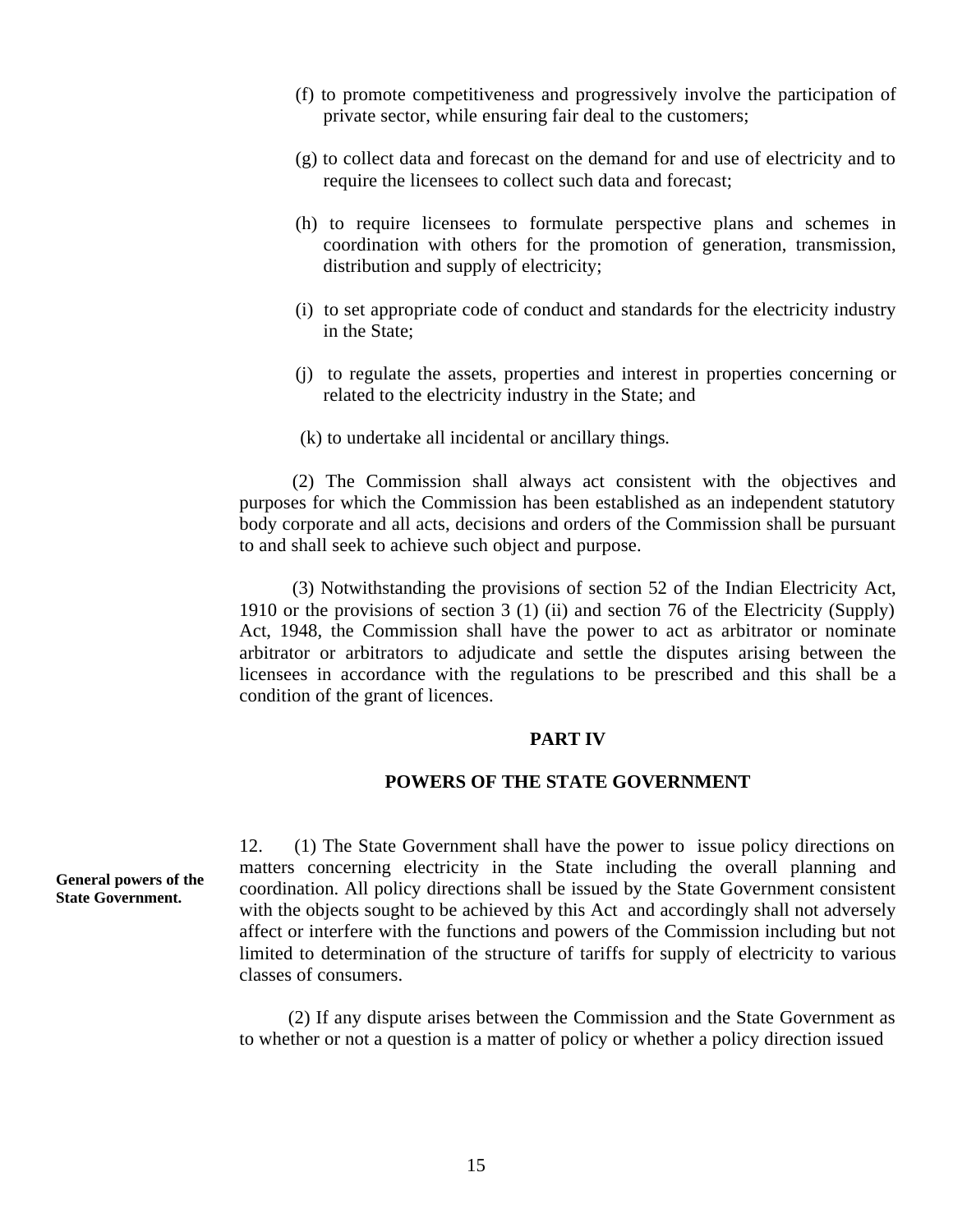by the State Government adversely affects or interferes with the exercise of the functions of the Commission, the same shall be referred to the Central Electric Authority and the decision given by the Central Electric Authority shall be final and binding. The Central Electricity Authority may appoint one or more members of the Authority to act on behalf of the Authority in relation to any matter referred to under this subsection.

(3) The Government shall be entitled to issue policy directions concerning the subsidies to be allowed for supply of electricity to any class or classes of persons in addition to the subsidies adjusted by the Commission while regulating and approving the tariff structure provided that the State Government shall contribute the amount to compensate such concerned body or unit affected by the grant of the subsidies of the State Government to the extent of the subsidies granted. The Commission shall determine the amounts and the term and conditions on which such amounts are to be paid by the State Government.

(4) The State Government shall consult the Commission in relation to any proposed legislation or rules concerning any policy direction and shall duly take into account the recommendation by the Commission on all such matters.

# **PART V**

## **TRANSCO**

**Constitution and**  13. (1) Within sixty days of the Act coming into force, the State Government shall cause Transco to be incorporated and organised under the provisions of the Companies Act, 1956, as the Transmission Corporation of Haryana Limited, with the principal objects of engaging in the business of procurement, transmission and supply of electric energy.

> (2) Subject to the powers of the State Government under section 12, the Transco established by the State Government in terms of sub-section (1) shall be the principal company to undertake all planning and coordination in regard to transmission; undertaking the works connected with transmission; determining the electricity requirements in the State in coordination with the Generating companies, State Government, the Commission, the Regional Electricity Board, and the Central Electricity Authority; the operation of the power system.

> (3) Transco shall own the extra high voltage transmission system, shall be responsible for the transmission system operation and shall operate the power system in an efficient manner.

**functions of the Transco.**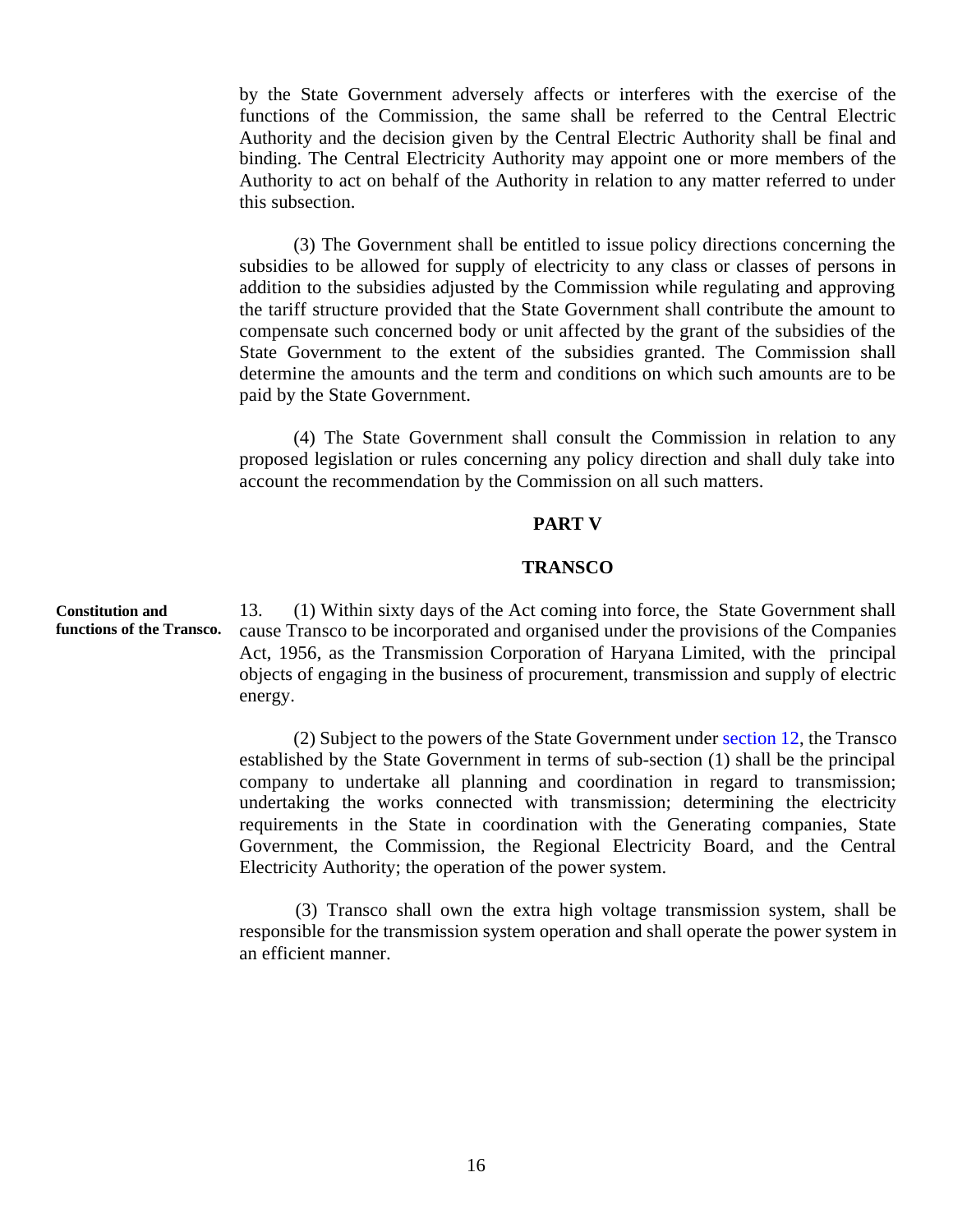(4) Transco shall undertake the functions specified in this section and such other functions as may be assigned to it by the licence to be granted to it by the Commission under this Act.

(5) Upon the grant of licence to the Transco under clause (a) of sub-section (1) of section 15 of this Act, the Transco shall discharge such powers, duties and functions of the Haryana State Electricity Board including those under the Indian Electricity Act, 1910 and the Electricity (Supply) Act, 1948 or the rules framed thereunder as the Commission may specify in the licence and it shall be the statutory obligation of the Transco to undertake and duly discharge the powers, duties and functions so assigned.

(6) Subject to sub-sections (1) and (2) and subject to the overall supervision and control of the Transco, a number of subsidiary or associated transmission companies may be established in the State and the Commission may grant licences under the terms of this Act to such transmission companies, in consultation with the Transco.

#### **PART VI**

#### **LICENSING OF TRANSMISSION AND SUPPLY**

 $\frac{14}{\text{eV}}$  $(1)$  No person, other than those authorised to do so by licence or by virtue of exemption under this Act or authorised to or exempted by any other authority under the Electricity (Supply) Act, 1948, shall engage in the State in the business of

(a) transmitting electricity; or

(b) supplying electricity.

(2) Where any difference or dispute arises as to whether any person is or is not engaged or about to engage in the business of transmitting or supplying electricity as described in sub-section (1), the matter shall be referred to the Commission and the decision of the Commission shall be final.

(3) The Commission shall have the power to order any unlicensed person to cease operating and disconnect its apparatus.

(4) Notwithstanding anything contained in other provisions of this Act and until the establishment of the Commission in terms of section 3, the State Government shall for the period of six months from the date this Act comes into force have the power to grant provisional licences under this section having a duration not exceeding six months to any person or persons to engage in the state in the business of transmission for supply of electricity on such terms and conditions as the State Government may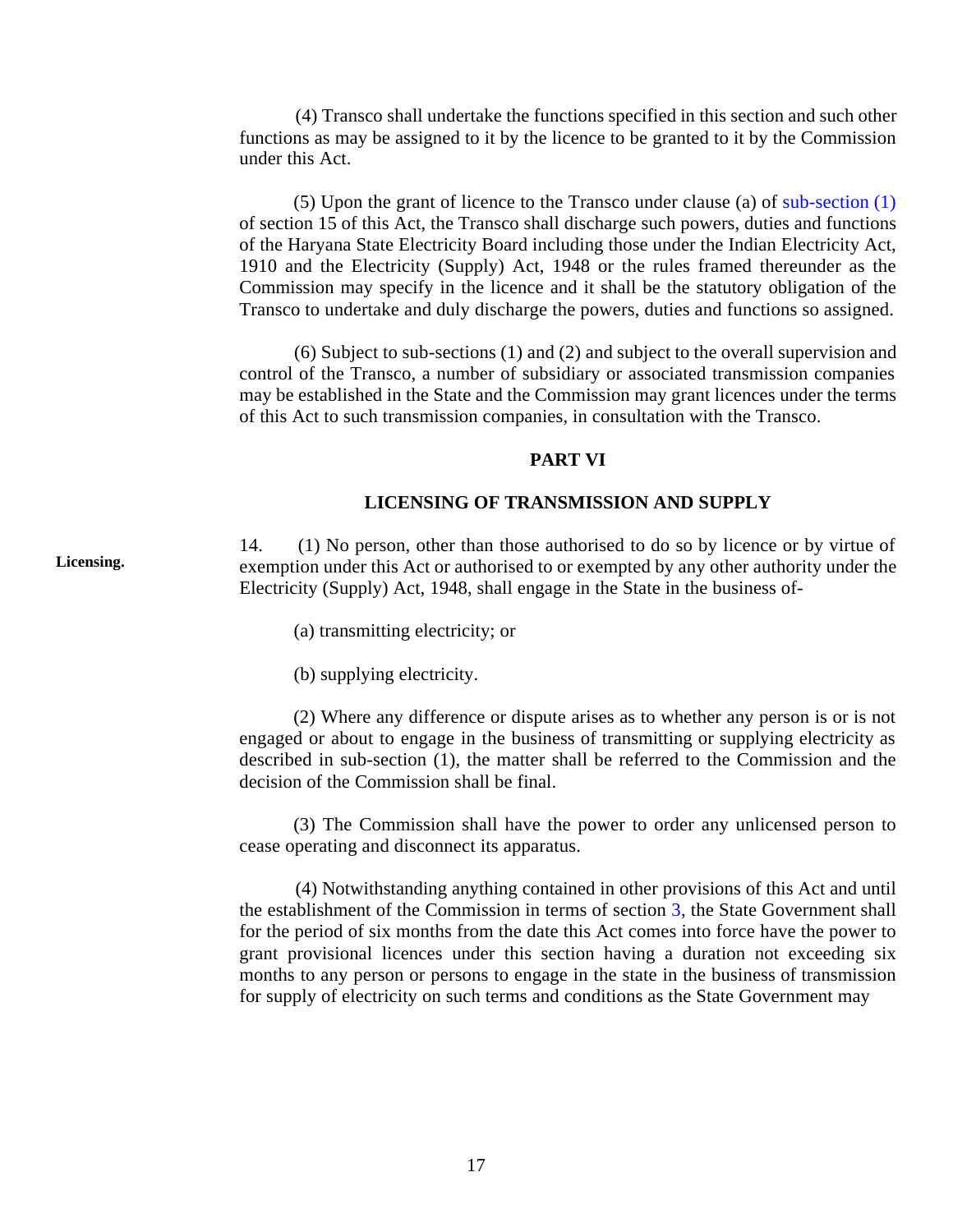Determine consistent with the provision of this Act, subject however, to the following conditions:

| (a) upon the establishment of the Commission, each of the provisional licences |
|--------------------------------------------------------------------------------|
| granted by the State Government shall be placed before the Commission          |
| and shall be deemed to constitute an application for grant of a licence by the |
| Commission under the provisions of this Act; and                               |

(b) each provisional licence granted under this section shall cease to be valid and effective on the date on which the Commission communicates the decision.

(5) The State Government shall be entitled to confer on the provisional licensees under sub-section (4) such powers rights and authorisation as the Commission is entitled to grant to the licensees under this Act.

| <b>Grant of licences by the</b><br><b>Commission.</b> | 15. (1) The Commission may on an application made in such form and on payment        |
|-------------------------------------------------------|--------------------------------------------------------------------------------------|
|                                                       | of such fee, if any, as it may prescribe, grant a licence authorising any person to- |
|                                                       |                                                                                      |

- (a) transmit electricity in a specified area of transmission and/or
- (b) supply electricity in a specified area of supply.

(2) In respect of the grant of any such licence the following provisions shall apply

- (a) any person applying for a licence shall publish a notice of his application in such manner, and with such particulars as may be prescribed by the Commission within 14 days after making the application;
- (b) the Commission shall not grant a licence until
	- (i) all objections received relating to the application for the licence have been considered by the Commission; provided that no objection shall be considered by the Commission unless it is received within three months of the date of the first publication of the notice under clause (a) above; and
	- (ii)in the case of an application for a licence to supply or transmit in an area which includes the whole or any part of any cantonment, aerodrome, fortress, arsenal, dockyard or camp or of any building or place in the occupation of the Central Government for defence purposes, the Commission has ascertained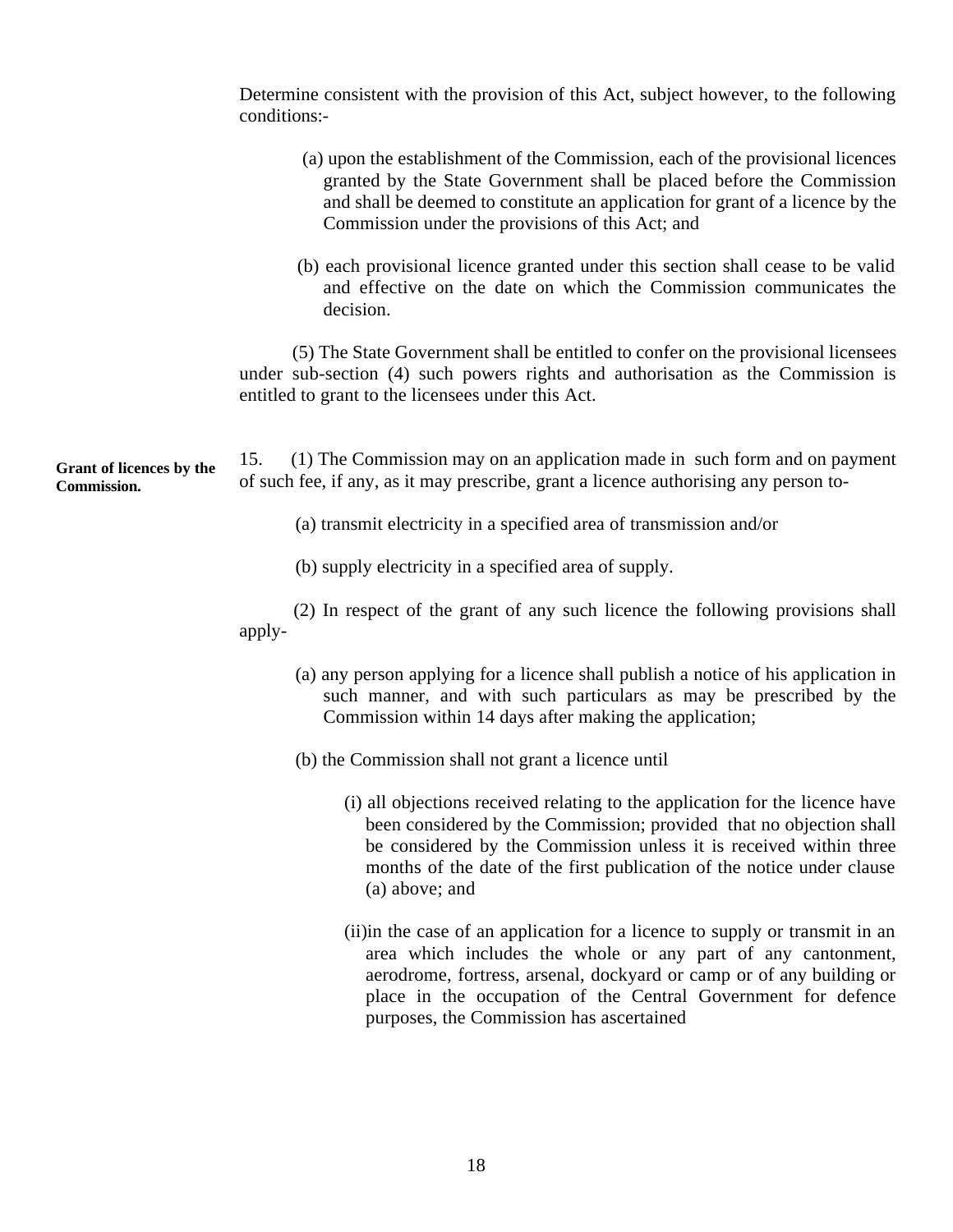that there is no objection to the grant of the licence on the part of the Central Government;

- (c) where an objection is received from any local authority concerned, the Commission shall, if in its opinion the objection is insufficient, record in writing and communicate to such local authority its reasons for such opinion; and
- (d) no application for a licence shall be made by any local authority except pursuant to a resolution passed at a meeting of such authority held after one month's previous notice of the same specifying the purpose thereof has been given in the manner in which notices of meetings of such local authority we usually given.

(3) A licence may prescribe the duration, extent to which, and the terms and conditions under which the transmission or supply of energy is to be made and contain such other conditions as the Commission may consider appropriate for achieving the purposes of the Act.

(4) Without prejudice to the generality of sub-section (3), conditions included in a licence by virtue of that sub-section may require the licensee to

- (a) enter into agreements on specified terms with other persons for the use of any electric lines, electrical plant(s) and associated equipment operated by the licensee;
- (b) comply with any direction given by the Commission;
- (c) act in accordance with the terms of the licence;
- (d) refer all disputes arising under the licence for determination by the Commission;
- (e) furnish information, documents and details which the Commission may require for its own purpose or for the purposes of the Central or State Government or Central Electricity Authority;
- (f) comply with the requirements of the Indian Electricity Act, 1910 and the Electricity (Supply) Act, 1948 or rules framed thereunder in so far as they are applicable;
- (g) undertake such functions and obligations of the Haryana State Electricity Board under the Indian Electricity Act, 1910 and Electricity (Supply) Act, 1948 as the Commission may prescribe;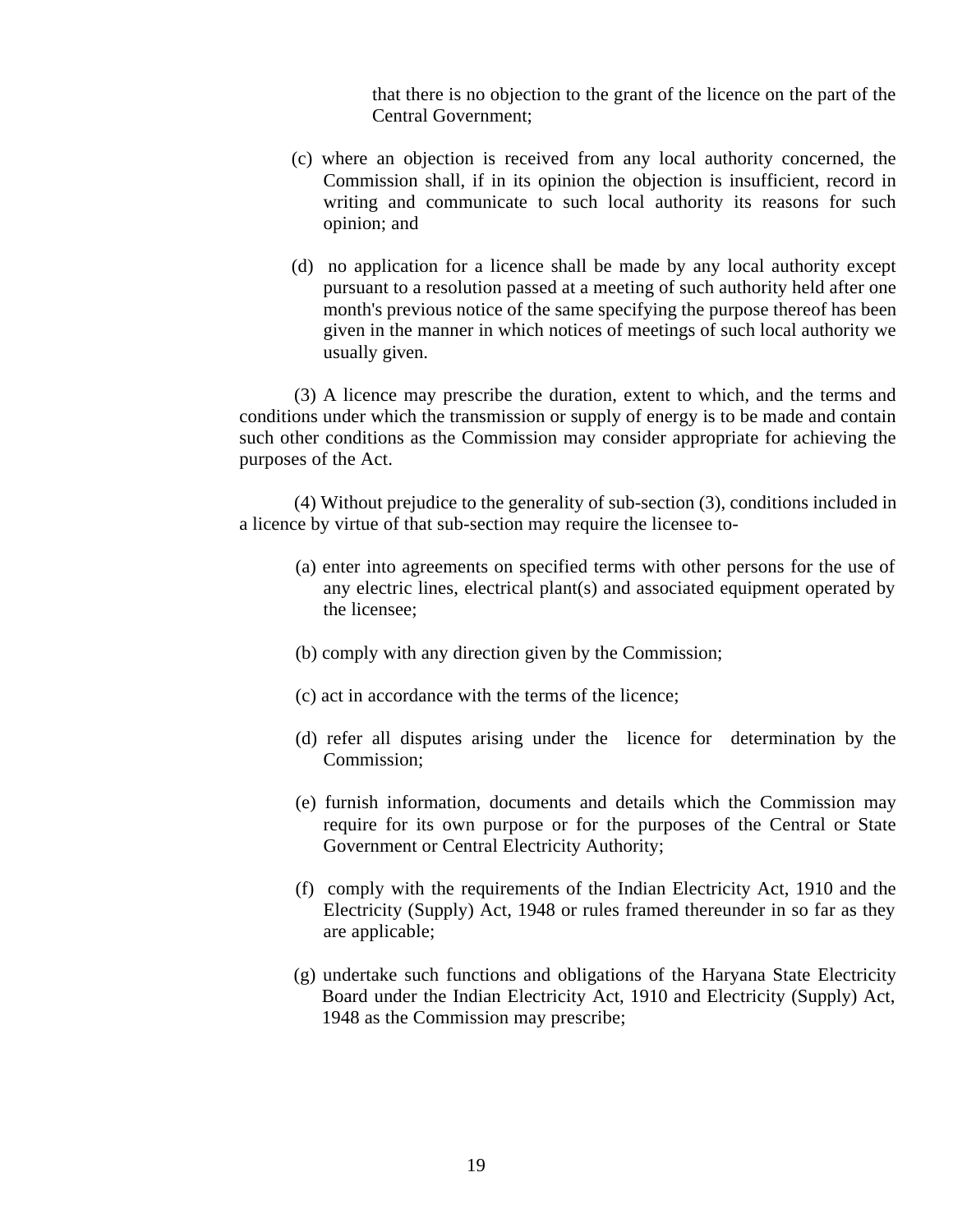- (h) obtain the approval of the Commission of such things that are required under the licence conditions or for deviation from the same;
- (i) notify the Commission of any scheme that he is proposing to undertake including the schemes in terms of the provisions of the Electricity (Supply) Act, 1948;
- (j) purchase of the power in an economical manner and under a transparent power purchase procurement process; and
- (k) supply in bulk to other licensees or to customers.

(5) Without prejudice to the generality of sub-section (3), conditions included in a licence granted by the Commission may require the holder of such a licence to establish a tariff or to calculate its charges from time to time in accordance with the requirements prescribed by the Commission

(6) The provisions contained in the Schedule to the Indian Electricity Act, 1910 shall be deemed to be incorporated with, and to form part of, every supply licence granted under this Part save in so far as they are expressly varied or excepted by the supply licence and shall, subject to any such additions, variations or exceptions which the Commission is empowered to make having regard to the purposes of the Act, apply to the undertaking authorised by the licence in relation to its activities in the State:

Provided that where a supply licence is granted by the Commission for the supply of energy to other licensees for distribution by them, then in so far as such licence relates to such supply, the provisions of clauses IV, V, VI, VII, VIII and XII of the said Schedule shall not be deemed to be incorporated within the supply licence.

(7) The conditions included in a licence may contain provision for the conditions to cease to have effect or be modified at such times, in such manner and in such circumstances as may be specified in or determined by or under the conditions.

(8) Any provisions included by virtue of sub-section (7) above in a licence shall have effect in addition to the provision made by sub-section (5) of section 18 and section 19 with respect to the amendment of the conditions of a licence.

(9) If so indicated in the terms of a licence, the grant of a licence under this section to a person shall not in any way hinder or restrict the grant of a licence to another person within the same area of supply for a like purpose, the licensee shall not claim any exclusivity.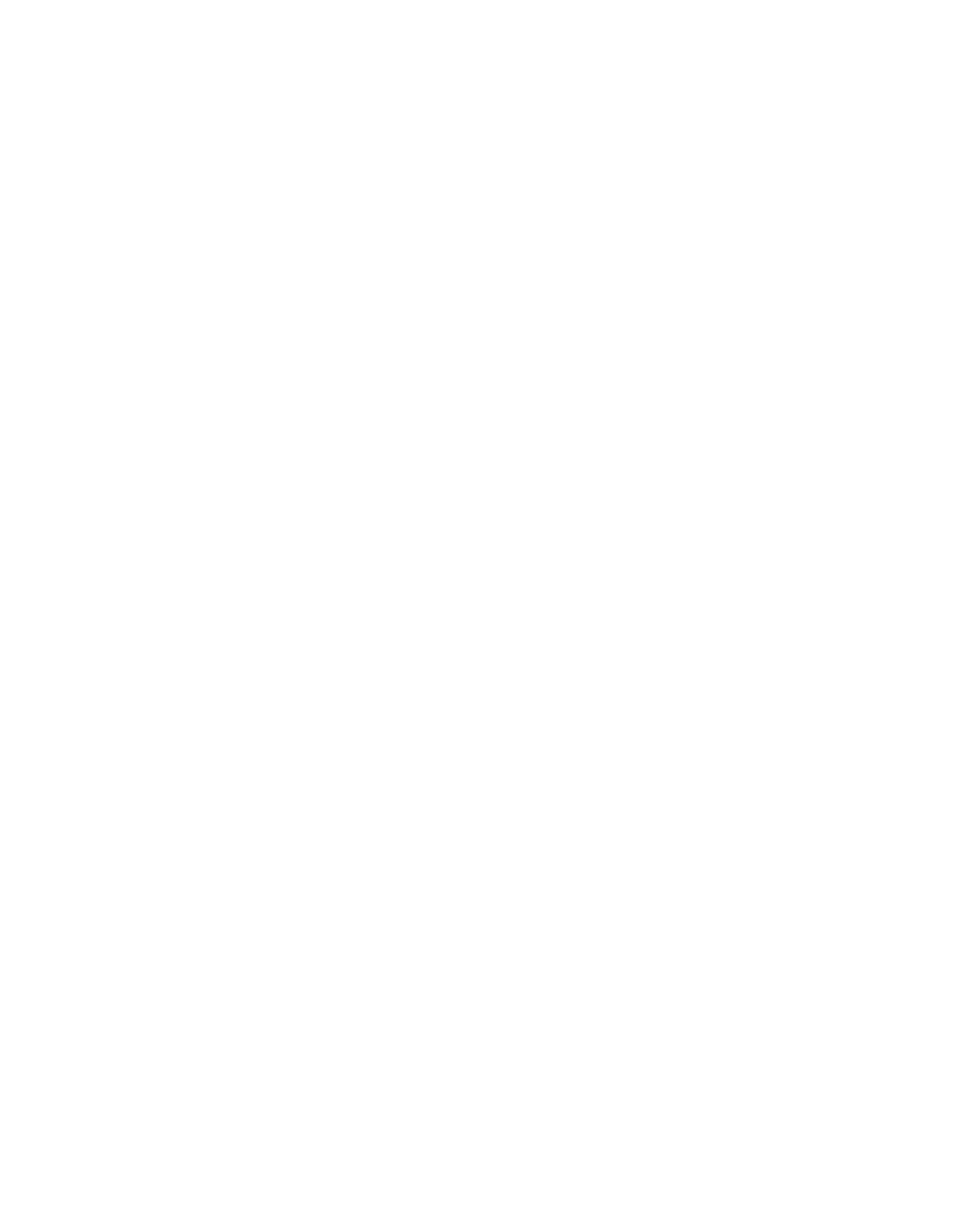(10) The license granted by the Commission in terms of this Act may provide that the licensee shall have the powers and authorities to take appropriate actions for revenue realisation, prosecution for theft, meter tampering, diversion of electricity, and all such and similar matters affecting the distribution and supply of electricity to the consumer.

(11) The Commission shall be entitled to authorise the licensees and persons to exercise such power and authority as the licensees and persons could be given under the provisions of the Indian Electricity Act, 1910 and the Electricity (Supply) Act 1948.

16. (1) The Commission may make regulations to grant exemption from the requirement to have a supply licence, but subject to compliance with such conditions, if any, as may be specified in the order:

Provided that the Commission shall not, under any such regulation, grant any exemption except with the consent

- (i) of the local authority, if any, constituted in the area where energy is to be supplied;
- (ii) in any case where energy is to be supplied in any area forming part of any cantonment, aerodrome, fortress, arsenal, dockyard or camp or any building or place in the occupation of the Central Government for defence purposes, of the Central Government;
- (iii) In any area falling within the area of supply of a licensee, of that licensee:

Provided that except in a case failing under sub-clause (ii) no such consent shall be necessary if the Commission is satisfied that such consent has been unreasonably withheld.

- (2) An exemption may be granted
	- (a) to persons of a particular category; or
	- (b) to a particular person; or
	- (c) for a particular period

and an exemption to persons of a particular category or to a particular person shall be published in such manner as the Commission considers appropriate for bringing it to the attention of that person or persons of that category and of the public in general.

(3) The exemption granted may be revoked by the Commission at any time for

**Exemptions from the** 16. **requirement to have a licence.**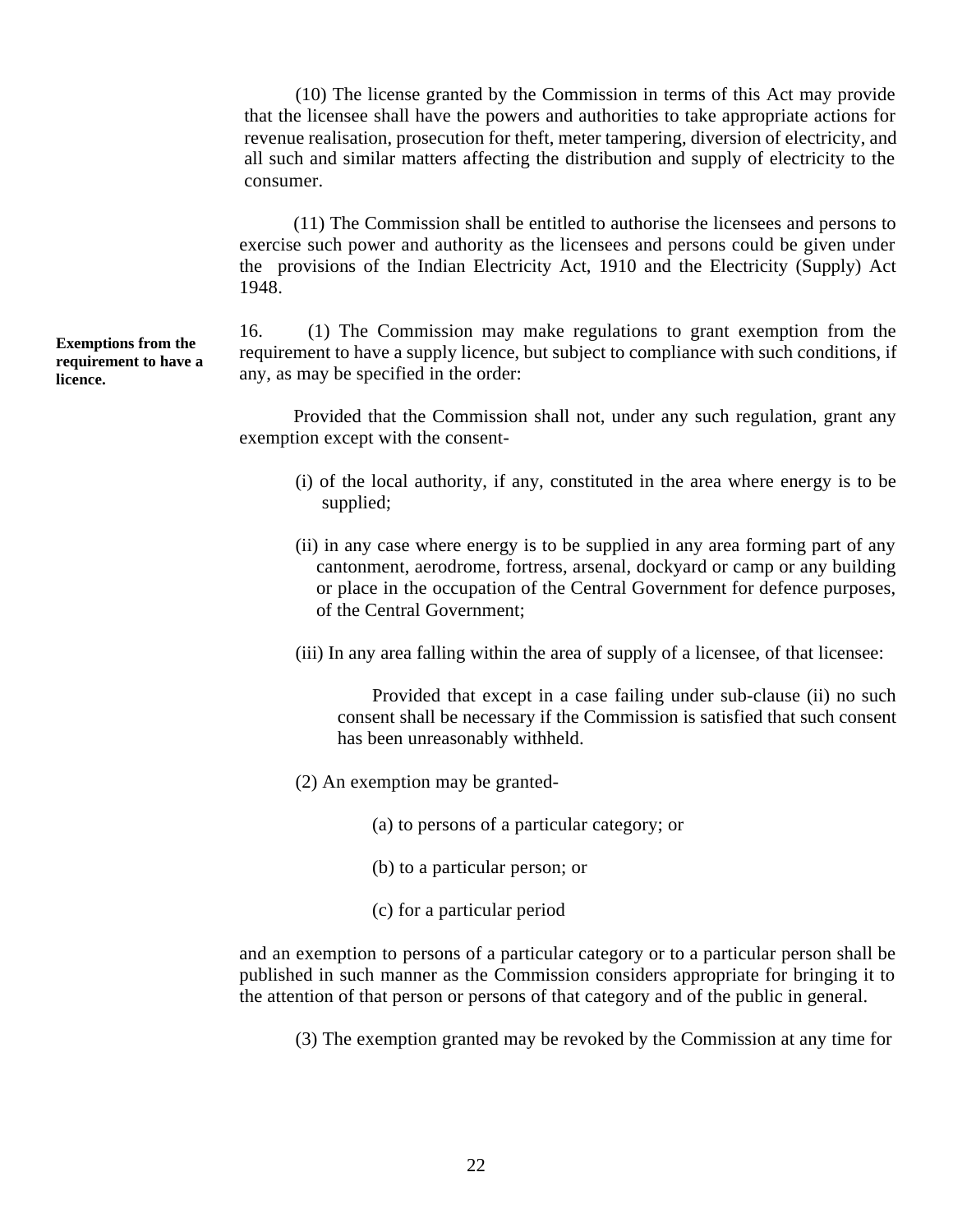#### reasons to be recorded in writing

(4) An exemption unless previously revoked, shall continue in force for such period as may be specified in or determined by or under the exemption.

(5) Every regulation or exemption made by the Commission under this Act shall be published in the Official Gazette.

**General Duties and Powers of the licensees.**  17. (1) It shall be to duty of the holder of a supply licence or a transmission licence in respect of a particular area to develop and maintain an efficient coordinated and economical system of electricity supply or transmission in the area of transmission or area of supply, as the case may be.

> (2) Each licensee and Generating Company in discharge of its duties shall comply with the provisions of the regulations framed from time to time governing the terms and conditions for the operation and maintenance of power system and electric supply lines.

> (3) Subject to sub-section (4), sections 12 to 19 of the Indian Electricity Act, 1910 (which relate to the carrying out of Works) shall have effect in relation to a person authorised by a licence under this Act to transmit or supply electricity, as if he is a licensee in that Act.

> (4) Where any of the sections mentioned in sub-section (3) above is applied to a licence holder by his licence, it shall have effect subject to such restrictions, exceptions and conditions as may be included in the licence.

**Revocation of licences.**  18. (1) The Commission may inquire into the conduct or functioning of any licensee in carrying out the obligations under the Act or rules or regulations framed thereunder or the terms and conditions of its licence

- (a) upon receiving a complaint from any consumer or consumer association or any trade association; or
- (b) upon a reference made to it by the State Government or by the Central Government or the Central Electricity Authority; or
- (c) upon receiving a complaint from any company or person involved in the generation, transmission, distribution or supply or
- (d) upon its owner information derived from any source

 (2) Upon making such inquiry the Commission may, if in its opinion the public interest so requires, revoke a licence in any of the following cases, namely

<sup>(</sup>a) where the licensee in the opinion of the Commission, has committed a wilful or unreasonable default in doing anything required of him by or under this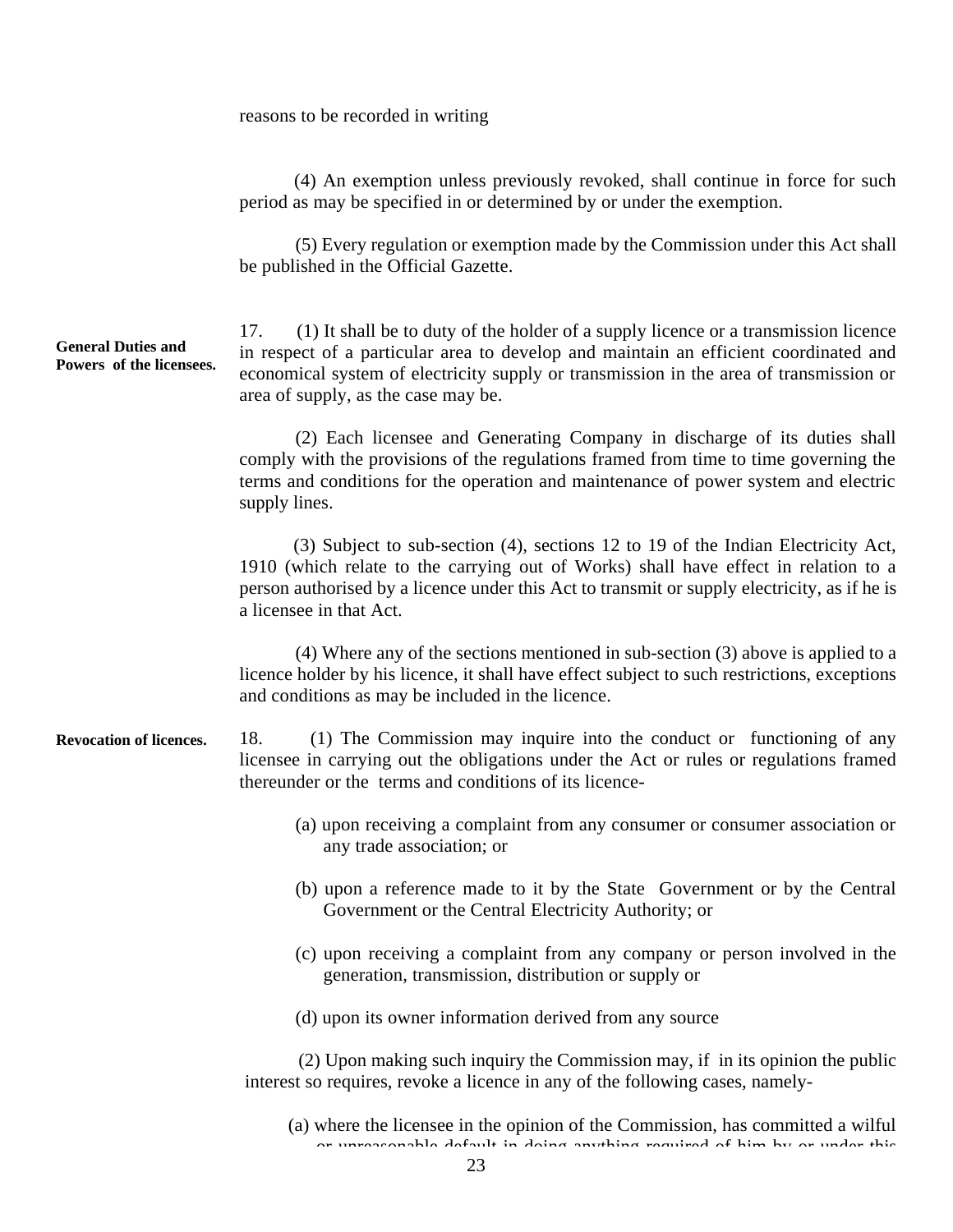or unreasonable default in doing anything required of him by or under this Act, the Indian Electricity Act, 1910, or the Electricity (Supply) Act, 1948, or rules made thereunder to the extent applicable in the State, read with the provisions of this Act;

- (b) where the licensee commits a breach of any of the terms and conditions of his licence the breach of which a expressly declared by such licence to render it liable to revocation;
- (c) where the licensee falls within the period specified in his licence, or any longer period which the Commission may allow by order
	- (i) to show, to the satisfaction of the Commission, that he is in a position to fully and efficiently discharge the duties and obligations imposed on him by his licence; and
	- (ii) to make the deposit or furnish the security required by his licence, and
- (d) where in the opinion of the Commission the financial position of the licensee is such that he is unable to fully and efficiently discharge the duties and obligations imposed on him by his licence.

(3) Notwithstanding the provisions of sub-section (1) and (2) where in its opinion the public interest so requires, the Commission may, on the application or with the consent of the licensee, and if the licensee is not a local authority, after consulting the local authority concerned, if any, revoke a supply licence as to the whole or any part of the area of supply upon such terms and conditions as it thinks fit.

(4) No licence shall be revoked under sub-section (2) or (3) unless the Commission has given to the licensee not less then three months' notice in writing, stating the grounds on which it is proposed to revoke the licence and has considered any cause shown by the licensee within the period of that notice, against the proposed revocation and has given reasons for such revocation.

 (5) The Commission may, instead of revoking the licence, permit it to remain in force subject to such further terms and conditions as it thinks fit to impose and any further terms or conditions so imposed shall be binding upon, and be observed by, the licensee, and be of like force and effect as if they were contained in the licence.

**Amendment of licences**  19. (1) The Commission may, where in its opinion the public interest so permits or requires, on the application of the licensee, if the licensee is not a local authority on the application of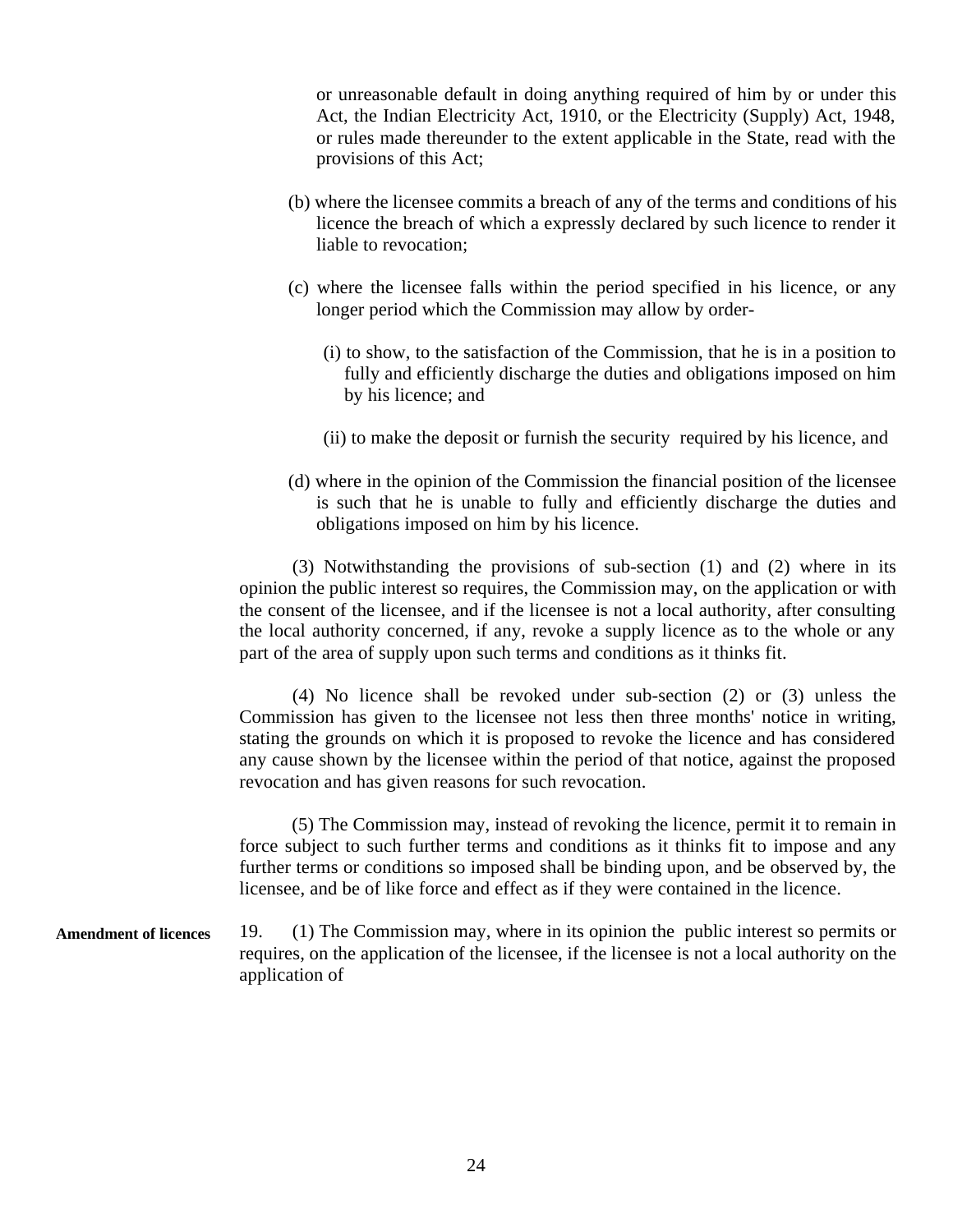the local authority concerned or otherwise on its own may make such alterations and amendments to the terms and conditions of a licence as it thinks fit taking into account the object and purposes of the Act:

Provided that no such alterations or amendments, other than an alteration or amendment pursuant to a licence condition referred to in sub-section (7) of section 15 or subsection (5) of section 18 shall be made except with the consent of the licensee.

(2) Where the licensee has made an application under sub-section (1) proposing any alterations or amendments in his licence, the following provisions shall apply

- (a) the licensee shall publish a notice of the application in the manner and with the particulars as may be prescribed by the Commission;
- (b) the Commission shall not make any alterations or amendments until all objections received by it with reference to the application within three months from the date of the first publication of the notice have been considered; and
- (c) in the case of an application proposing alterations or amendments in an area of supply comprising the whole or any part of the cantonment, aerodrome, fortress, arsenal, dockyard or camp or of any building or place in the occupation of the Central Government for defence purposes, the Commission shall not make any alterations or amendments except with the consent of the Central Government.

(3) Before making any alterations or amendments in a licence otherwise than on the application of the licensee, the Commission shall publish the proposed alterations or amendments and consider all objections received by it with reference to the proposed alterations or amendments within three months from the date of the first publication of the notice.

Provisions where 20. **Licence is Revoked.**   $(1)$  Notwithstanding the provisions of sections 6 and 7 of the Indian Electricity Act, 1910, where the Commission revokes a licence, under sub-section (2) of section 18 the following provisions shall apply:

> (a) the Commission shall serve a notice of revocation upon the licensee and shall fix a date on which the revocation shall take effect. On and with effect from that date, or on and with effect from the date, if earlier, on which the undertaking of the licensee is sold to a purchaser in pursuance of any of the provisions of this Act all the rights,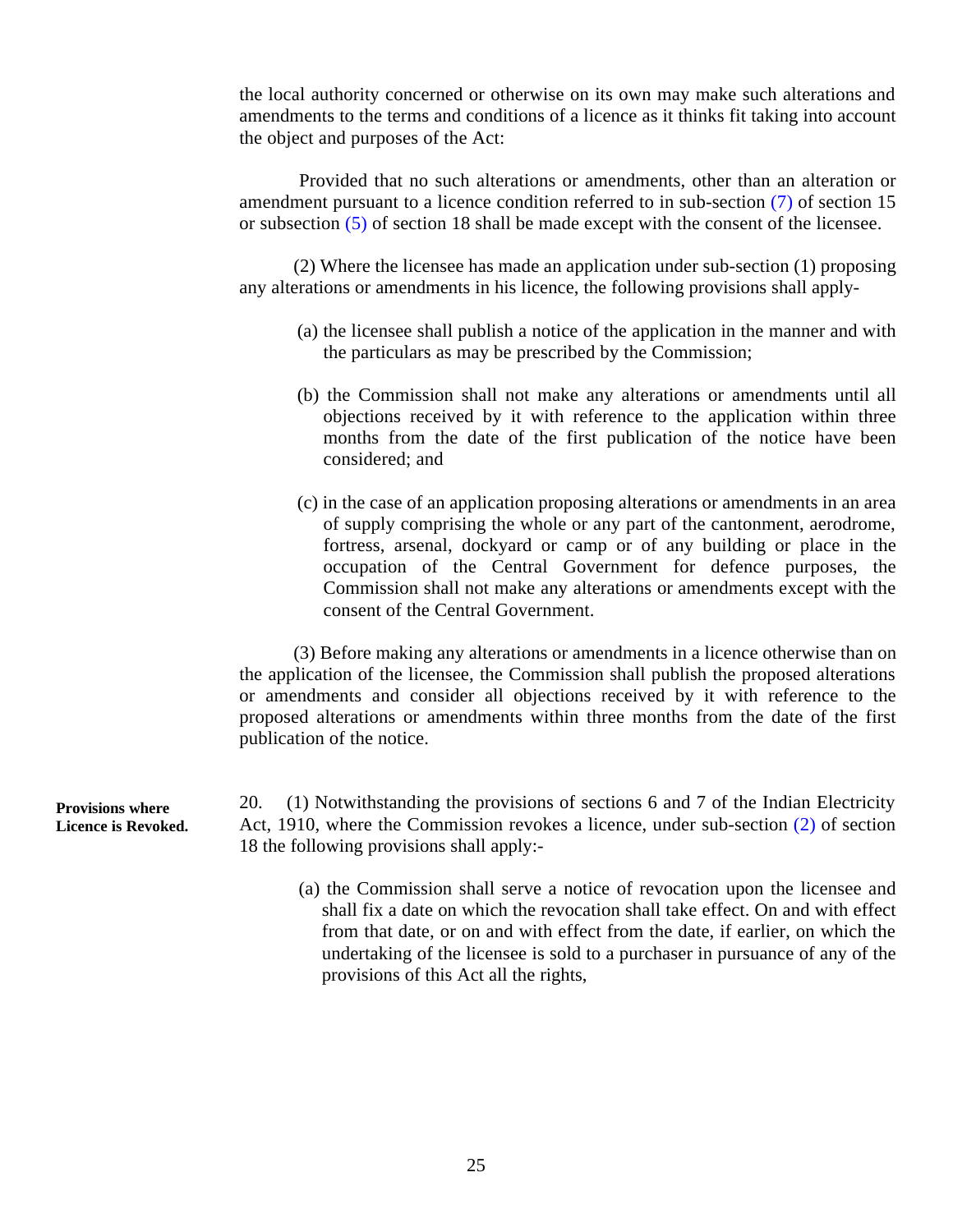duties, obligations and liabilities of the licensee under this Act shall absolutely cease and determine except for any liabilities that have accrued to that date;

- (b) the Commission shall invite applications for acquiring the undertaking of the licensee whose licence has been revoked and determine terms and conditions of the sale of the undertaking;
- (c) the Commission may, by notice in writing, require the licensee to sell, and thereupon the licensee shall sell the undertaking to the person whose application has been accepted by the Commission. Such person is referred to in this section as the "purchaser"; and
- (d) the Commission may make such interim arrangement in regard to the undertaking of the licensee for maintaining the electricity transmission and supply as may be considered appropriate including the appointment of administrators and special directors for the undertaking.

(2) Where an undertaking is sold under sub-section (1), the purchaser shall pay to the licensee the purchase price of the undertaking determined in accordance with the application submitted by purchaser.

 (3) Where the Commission issues any notice under sub-section (1) requiring the licensee to sell the undertaking, it may by such notice require the licensee to deliver, and thereupon the licensee shall deliver on a date specified in the notice, the undertaking to the designated purchaser pending the payment of the purchase price of the undertaking:

Provided that in any such case the purchaser shall pay to the licensee interest at such percent exceeding the Reserve Bank lending rate ruling at the time of delivery of the undertaking as the Commission may decide, on the purchase price of the undertaking for the period from the date of delivery of the undertaking to the date of payment of the purchase price

(4) Where before the date fixed in the notice issued under sub-clause (a) of sub-section (1) as the date on which the revocation of the licence shall take effect, no notice has been issued to the licensee requiring him to sell the undertaking or where for any reason no sale of the undertaking has been effected under that sub-section, the State Government shall acquire the undertaking on the date of revocation of the licence and shall pay to the licensee an amount determined in accordance with sub-section (1) and (2) of section 7-A of the Indian Electricity Act, 1910 as amended in the State and shall perform all the obligations of the licensee until such time as the State Government is able to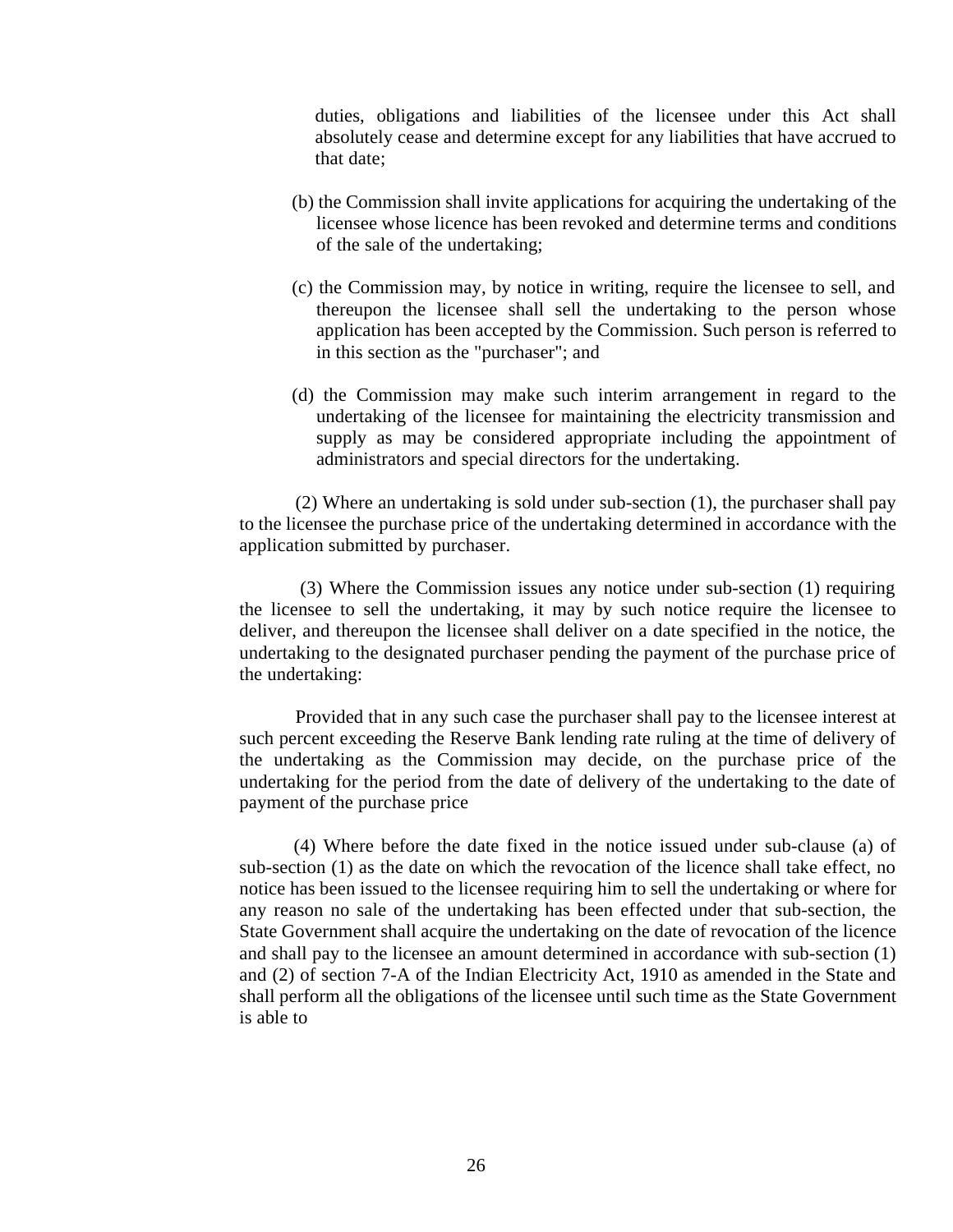sell the undertaking to a new licensee, which it shall endeavour to do when reasonably practicable.

(5) The licensee shall duly implement the orders of the Commission, notwithstanding that the licensee may be aggrieved by the orders of the Commission and intends to take legal action challenging the orders of the Commission.

 **Restrictions on licensees and Generating Companies.** 

21. (1) No licensee or Generating Company shall, at any time, without the previous consent in writing of the Commission acquire by purchase or otherwise the licence or the undertaking of, or associate himself with, so far as the business of generating, transmitting, distribution or supply of energy is concerned any other licensee or person generating, transmitting, supplying or intending to generate, transmit or supply electricity:

Provided that, before applying for such consent the licensee shall give not less than one month's notice of the application

- (a) to the Commission; and
- (b) if the licensee holds a supply licence, to every local authority both in the licensee's area of supply and also in the area, if any, in which such other person supplies, or intends to supply energy.

(2) The licensee shall not at any time, assign his licence or transfer his undertaking, or any part thereof, by sale, mortgage, lease, exchange or otherwise without the previous consent in writing of the Commission.

(3) The provisions of section 44 of the Electricity (Supply) Act, 1948 shall apply except that the persons to whom the section applies shall be required to obtain the sanctions and consents from the Commission, instead of such sanctions and consents to be obtained from the Board as provided under that section.

 electricity from (4) A holder of a supply or transmission licence may, unless expressly prohibited by the terms of its licence, enter into arrangements for the purchase of

- (a) the holder of a supply licence which permits the holder of such licence to supply energy to other licensees for distribution by them; and
- (b) any person or Generating Company with the consent of the Commission.

(5) Any agreement relating to any transaction of the nature described in sub-sections  $(1)$ ,  $(2)$ ,  $(3)$  or  $(4)$  unless made with, or subject to such consent as aforesaid, shall be void.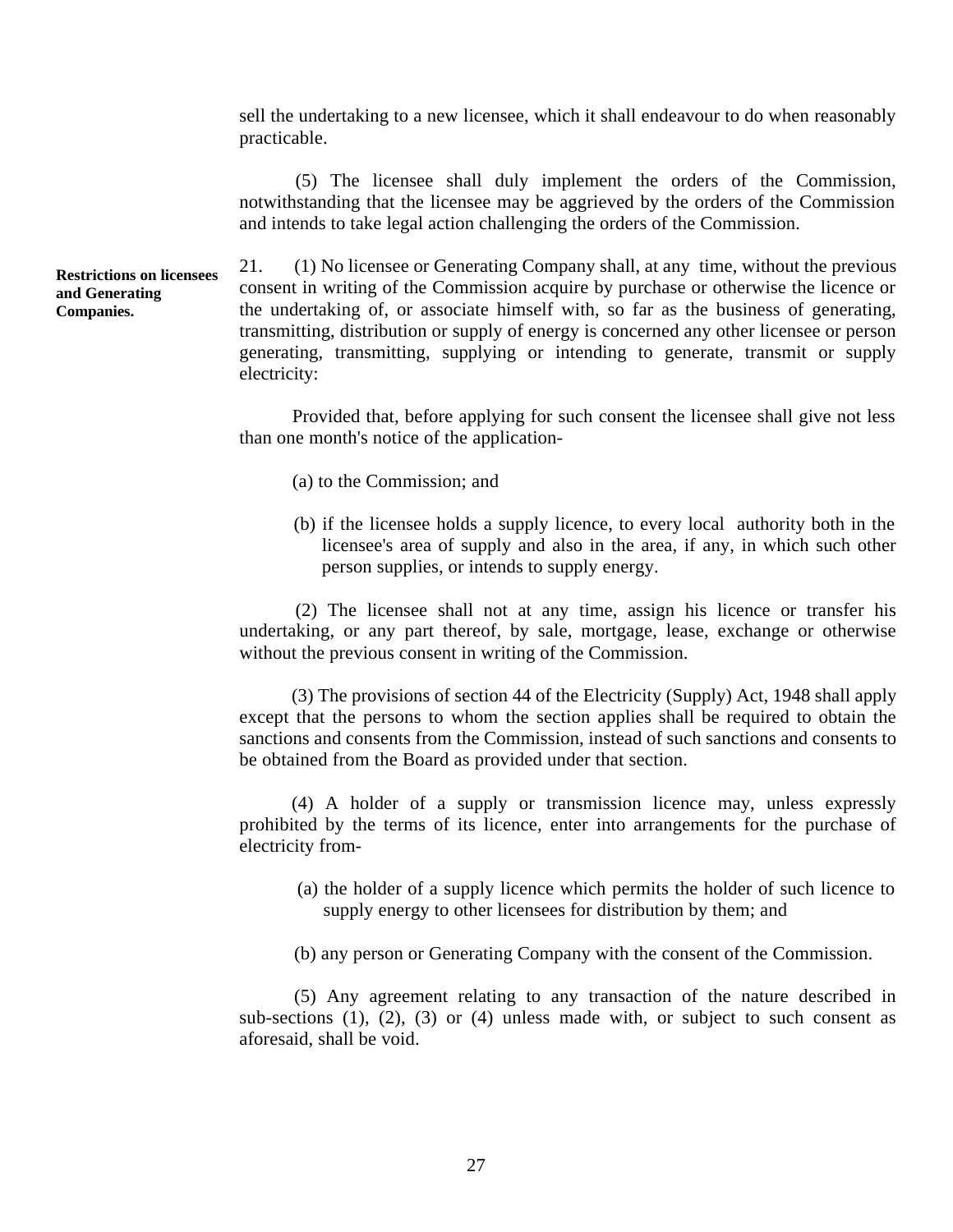**Annual Accounts of licensee.** 

22. Every licensee shall, unless expressly exempted by the licence, prepare and render to the Commission, or before the date in each year specified in the licence, an annual statement or statements of accounts of its undertaking and of each separate business unit as specified in the licence made up to such date, in such form and containing such particulars as may be set out in the licence. It shall be a term of the licence that such statements shall be published.

#### **PART VII**

#### **REORGANISATION OF THE ELECTRICITY INDUSTRY**

#### **Reorganisation of State Electricity Board.**

23. (1) On and with effect from the date on which a transfer scheme prepared by the State Government to give effect to the object and purposes of this Act, is published or such further date as may be prescribed by the State Government (hereinafter referred to as the effective date), any property, interest in property, rights and liabilities which immediately before the effective date belong to the Board shall vest in the State Government on such terms as may be agreed between the State Government and the Board.

(2) Any property, interest in property, rights and liabilities vested in the State Government under sub-section (1) shall be revested by the State Government in the Transco and generating company(ies) in accordance with the transfer scheme so published along with such other property, interest in property, rights and liabilities of State Government as may be specified in such scheme on such terms and conditions as may be agreed between the State Government and the Transco or generating company(ies), as the case may be. The State Government would consult the major lenders while finalizing the transfer scheme. The State Government would continue to guarantee all the liabilities transferred to the successor companies.

Explanation: For the purposes of this chapter generating company(ies) shall mean the company or companies to be incorporated by the State Government to implement the reorganization of the Electricity Industry in the State.

(3) Such of the rights and power exercisable by the Board under the Electricity Supply Act, 1948 as the State Government may, by notification specify shall be exercisable by the Transco or generating company(ies), as the case may be, for the purpose of discharging the functions and duties with which it is charged.

- (4) Notwithstanding any thing in this section, where
- (a) the transfer scheme involves the transfer of any property or rights to any person or undertaking not wholly owned by the State Government, the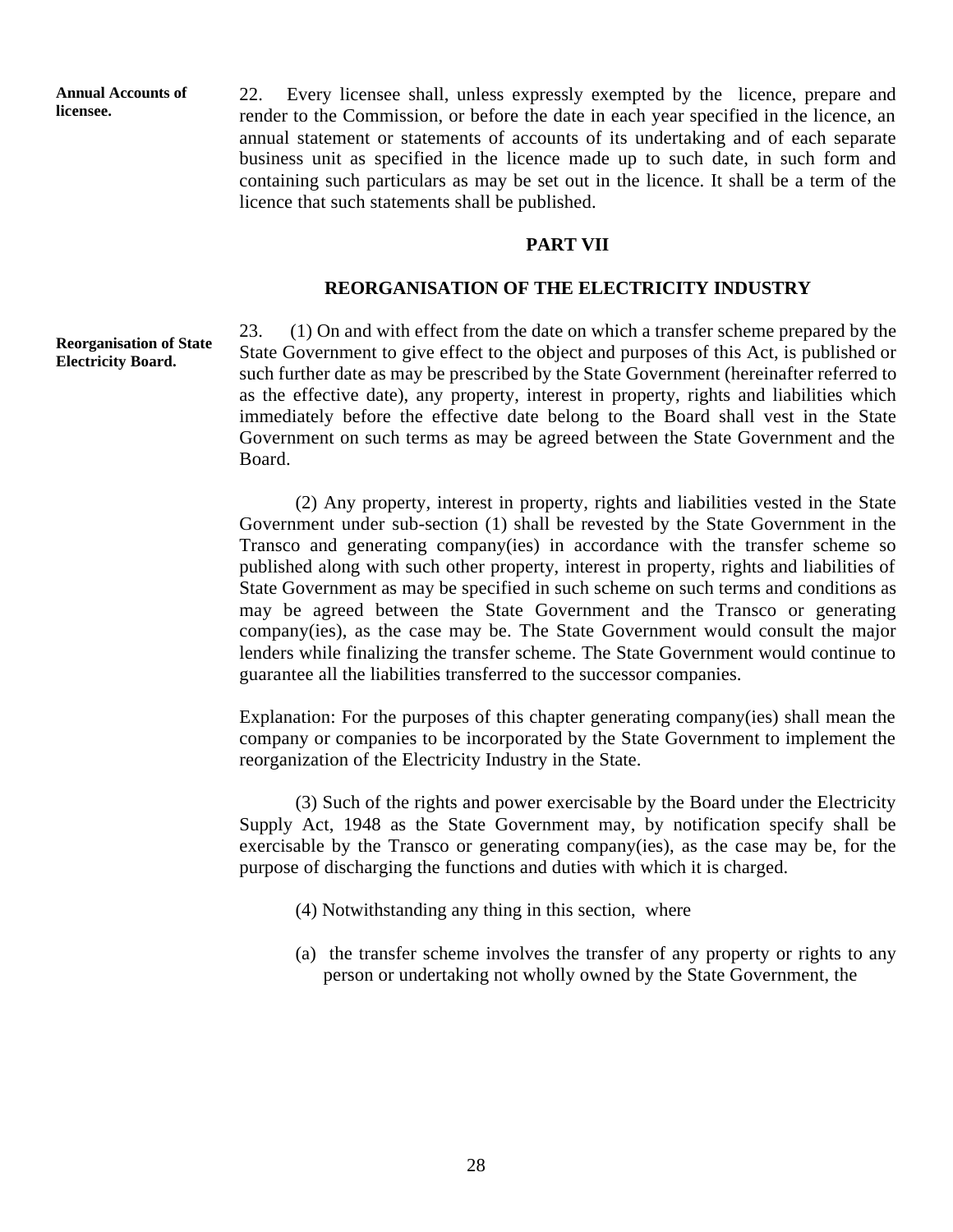scheme shall give effect to the transfer only for fair value to be paid by the transferee to the State Government.

(b) a transaction of any description is effected in pursuance of a transfer scheme, it shall be binding on all persons including third parties, even if such persons, third parties have not consented to it.

(5) The State Government may after consulting the Transco (the "transferor licensee"), or generating company(ies), as the case may be, require them to draw up a transfer scheme to vest in a further licensee (the "transferee licensee") or any generating companies, any property, interest in property, rights and liabilities which have been vested in the transferor licensee or generating companies, as the case may be, under this section.

- (6) A transfer scheme may:
- (a) define the property, interest in property, rights and liabilities to be allocated:
	- (i) by specifying or describing the property, rights and liabilities in question; (ii) by referring to all the property, interest in property, rights and liabilities comprised in a specified part of the transferor's undertaking; or
	- (iii) partly in the one way and partly in the other;
	- (iv) provide that in case of transfer scheme made for distribution the property, interest in property, rights & liabilities could be allocated either to a wholly State owned undertaking or a Joint Venture Company.
- (b) provide that any rights or liabilities specified or described in the scheme shall be enforceable by or against the transferor or the transferee;
- (c) impose on any licensee an obligation to enter into such written agreements with, or execute such other instruments in favour of, any other subsequent licensee as may be specified in the scheme, and
- (d) make such supplemental, incidental and consequential provisions as the transferor licensee considers appropriate including provision specifying the order in which any transfer or transaction is to be regarded as taking effect.

(7) All debts and obligations incurred, and contracts entered into and all matters and things engaged to be done by, with or for the Board, or Transco or generating company(ies) before a transfer scheme becomes effective shall, to the extent specified in the relevant transfer scheme, be deemed to have been incurred, entered into or done by,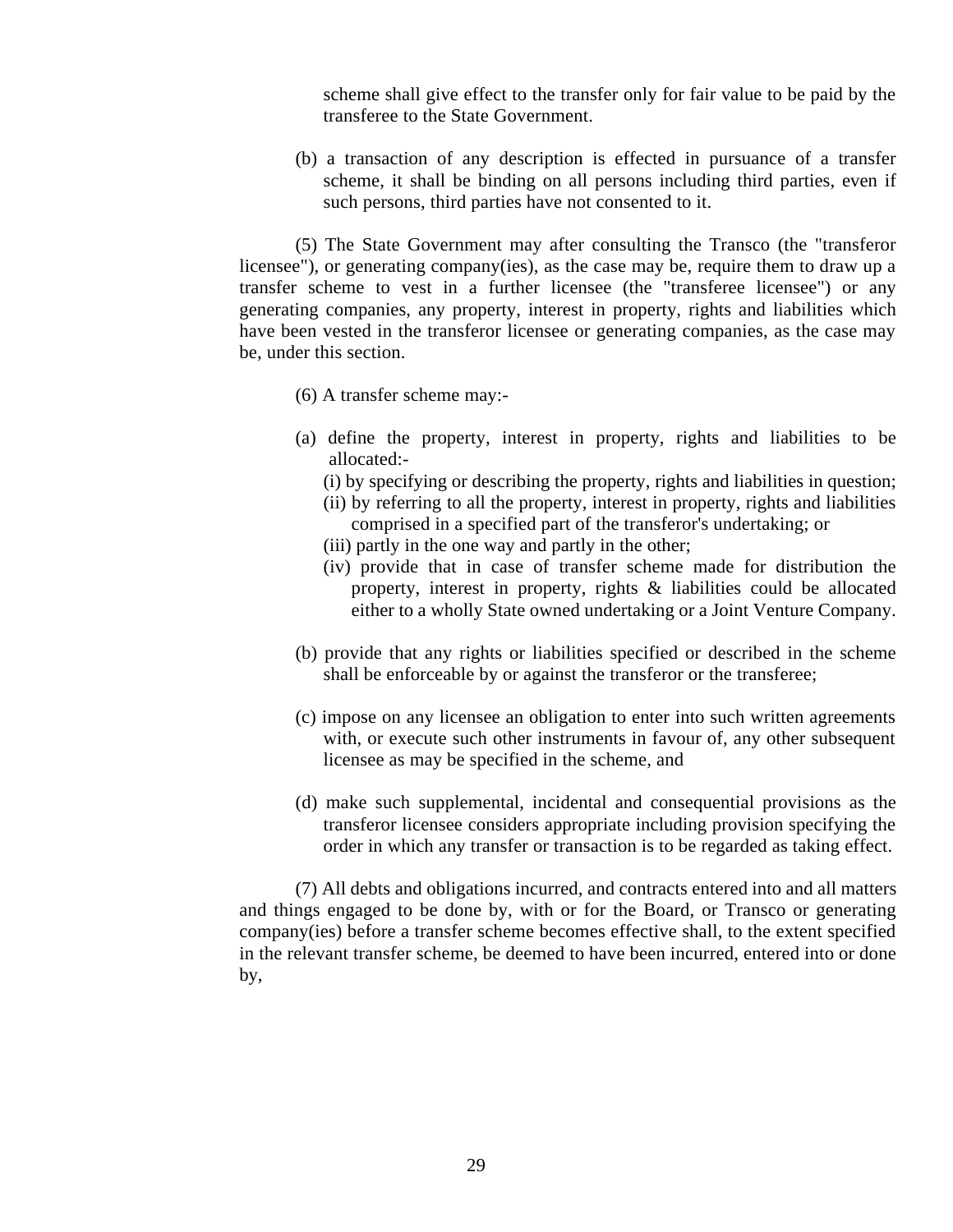with or for the State Government or the transferee and all suits or other legal proceedings instituted by or against the Board or transferor as the case may be, may be continued or instituted by or against the State Government or concerned transferee, as the case may be.

(8) In the event that a licensee is required to vest any part of its undertaking in another licensee pursuant to sub section(5), the Commission shall amend the transferee licensee's in accordance with section 19 or revoke its licence in accordance with section 18.

(9) The Board shall cease to be charged with, and shall not perform, the functions and duties specified in sub-section (3) with regard to transfers made on and after the effective date.

(10) The exercise by a licensee of any of the Board's rights and powers may be made on such conditions as shall be specified in the transfer scheme including a condition that they shall be exercised by the licensee only with the approval of the Commission.

24. (1) The State Government may by a transfer scheme provide for the transfer of the personnel to Transco, generating company(ies) and distribution companies, on the vesting of properties, rights and liabilities in the Transco or generating company(ies) under section 23.

(2) Upon such transfer scheme the personnel, shall hold office or service under Transco or generating company(ies), as the case may be, on terms and conditions that may be determined in accordance with the transfer scheme;

Provided that such terms and conditions on the transfer shall not in any way be less favourable than these which would have been applicable to them if there had been no such vesting.

(3) Notwithstanding anything contained in the Industrial Disputes Act, 1947 or any other law as is applicable, and except for the provisions made in this Act, the transfer of the employment of the personnel referred to in sub-section (1) shall not entitle such employees to any compensation or damages under this Act, or any other Central or State law or under the general law, save as provided in the transfer scheme.

#### Explanation:

For the purposes of this section as well as the transfer scheme the term "personnel" shall mean all persons who on the effective date are the employees of the Board or the employees of the State Government on deputation or assignment to the Board and other persons assigned for the

**Provisions relating to Personnel.**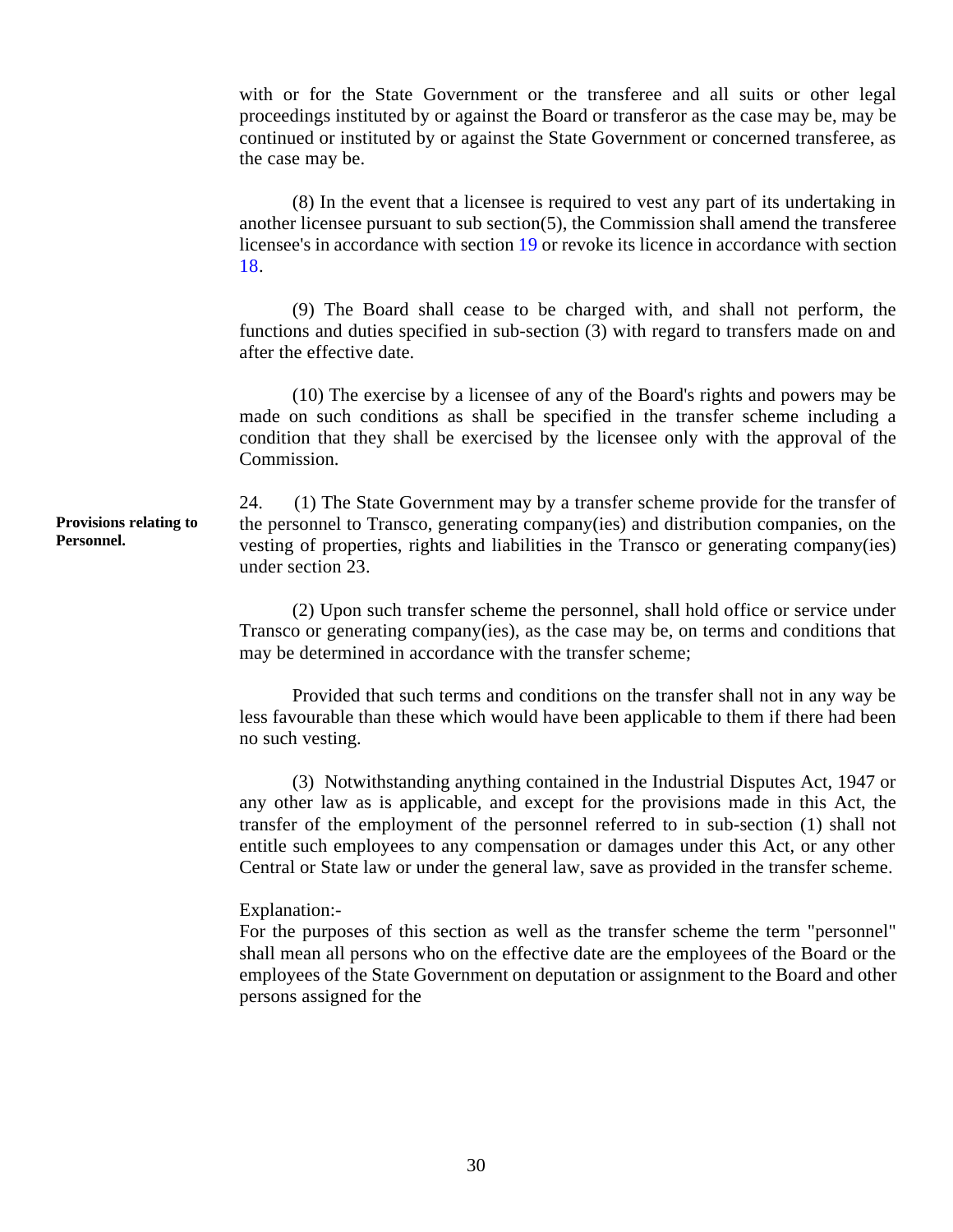electricity generation, transmission, distribution and supply related work as may be notified by the State Government as forming part of the personnel under this section notwithstanding that they have been employed by other departments and organisations.

**Variation of Transfers by Agreement.**  25. (1) The State Government may provide that the transfers in terms of section 23 and 24 shall be provisional for a period of five years from the effective date and reserve the right to alter, vary, modify, add or otherwise change the terms in such manner as the State Government may consider appropriate ;

> (2) At any time before the end of the period of five years commencing on the effective date, the Transco or generating company(ies) to whom property, interests in property rights, liabilities and personnel have been transferred, may with the consent of the State Government, draw up a transfer scheme to vest some or all of the property, rights, liabilities and personnel in another licensee, or generating companies subject to the consents of such other licensee of generating companies to such vesting and any such transfer scheme shall take effect as if it were a transfer scheme under section 23 and 24.

## **PART VIII**

#### **TARIFFS**

26. (1) The holder of each licence granted under this Act shall observe the methodologies and procedures specified by the Commission from time to time in calculating the expected revenue from charges which it is permitted to recover pursuant to the terms of its licence and in designing tariffs to collect those revenues.

(2) The Commission shall (subject to the provisions of sub-section (3)) be entitled to prescribe the terms and conditions for the determination of the licensees revenue and tariffs by regulations duly published in the Official Gazette and in such other manner as the Commission considers appropriate provided that in doing so the Commission shall be bound by the following parameters:-

- (a) the financial principles and their applications provided in the Sixth Schedule to the Electricity (Supply) Act, 1948 read with sections 57 and 57-A of the said Act,
- (b) the factors which would encourage efficiency, economic use of the resources, good performance, optimum investments and other matters which the Commission considers appropriate keeping in view the salient object and purposes of the provisions of this Act, and

**Licensee's Revenues and Tariffs.**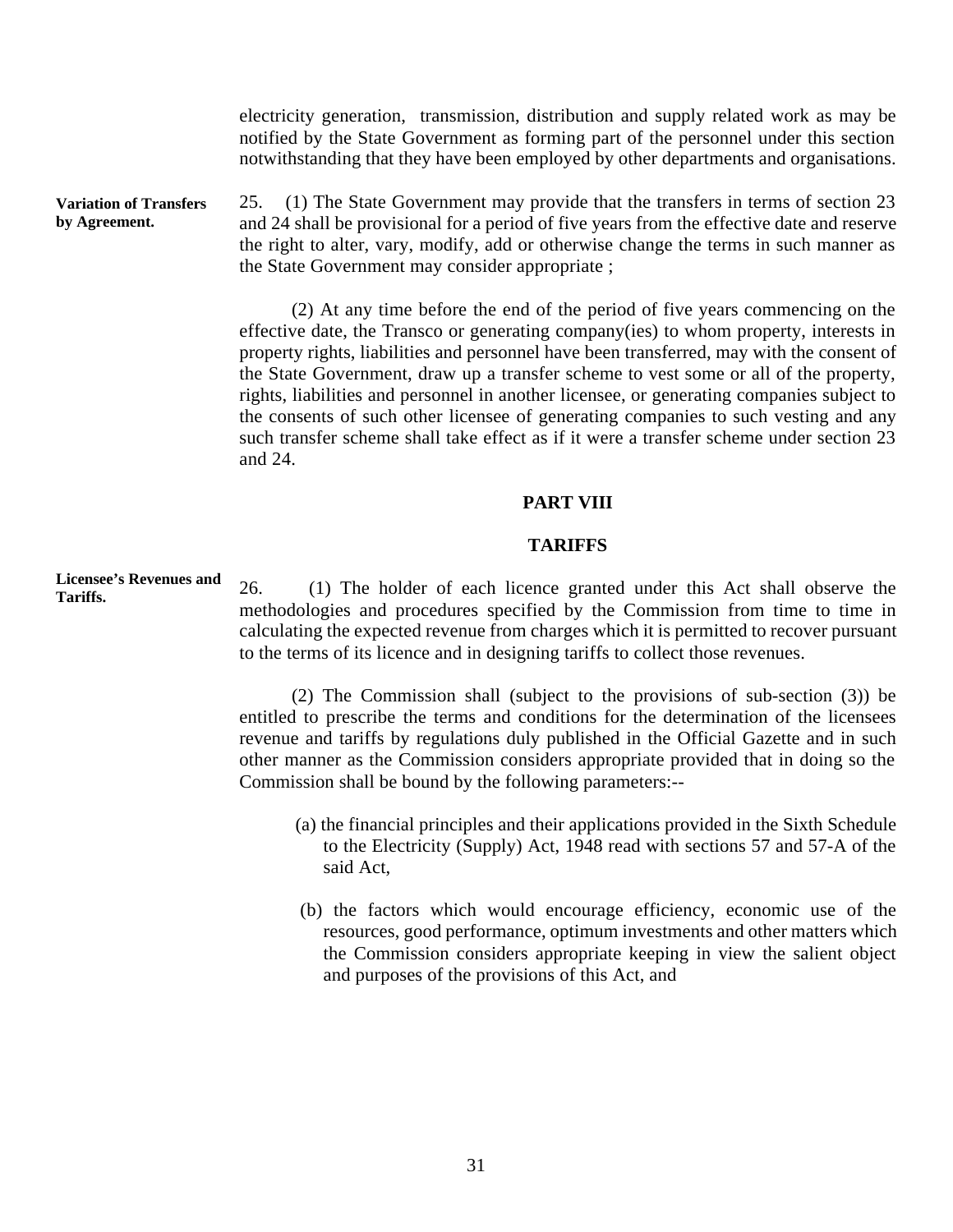(c) the interests of the consumer including that the consumers are not exploited because of any monopolistic or scarcity situation and at the same time the consumers pay for the use of the electricity in a reasonable manner to maintain the electricity generation, transmission, distribution and supply on commercial principles.

(3) Where the Commission, departs from factors specified in the Sixth Schedule of the Electricity (Supply) Act, 1948 while determining the licensees' revenues and tariffs it shall record the reasons therefor in writing

(4) Any methodology or procedure specified by the Commission under sub-section (1), (2) and (3) above shall be to ensure that the objects and purposes of the Act are duty achieved.

(5) Every licensee shall provide to the Commission at least 3 months before the ensuing financial year full details of its calculation for that financial year of the expected aggregate revenue from charges which it believes it is permitted to recover pursuant to the terms of its licence and thereafter it shall furnish such further information as the Commission may reasonably require to assess the licensee's calculation. Within 90 days of the date on which the licensee has furnished all the information that the Commission requires, the Commission shall notify the licensee either:-

(a) that it accepts the licensee's calculation; or

(b) that it does not consider the licensee's calculation to be in accordance with the methodology or procedure in its licence, and such notice to the licensee shall:-

- (i) specify fully the reasons why the Commission considers that the licensee's calculation does not comply with the methodology or procedures specified in its licence or is in any way incorrect, and
- (ii)propose a modification or an alternative calculation of the expected revenue from charges, which the licensee shall accept.

(6) Each holder of a supply licence shall publish in the daily newspaper having circulation in the area of supply and make available to the public on request the tariff or tariffs for the supply of electricity within its licensed area and such tariff or tariffs shall take effect only after seven days from the date of such publication. Any tariff implemented under this section

(a) shall not show undue preference to any consumer of electricity, but may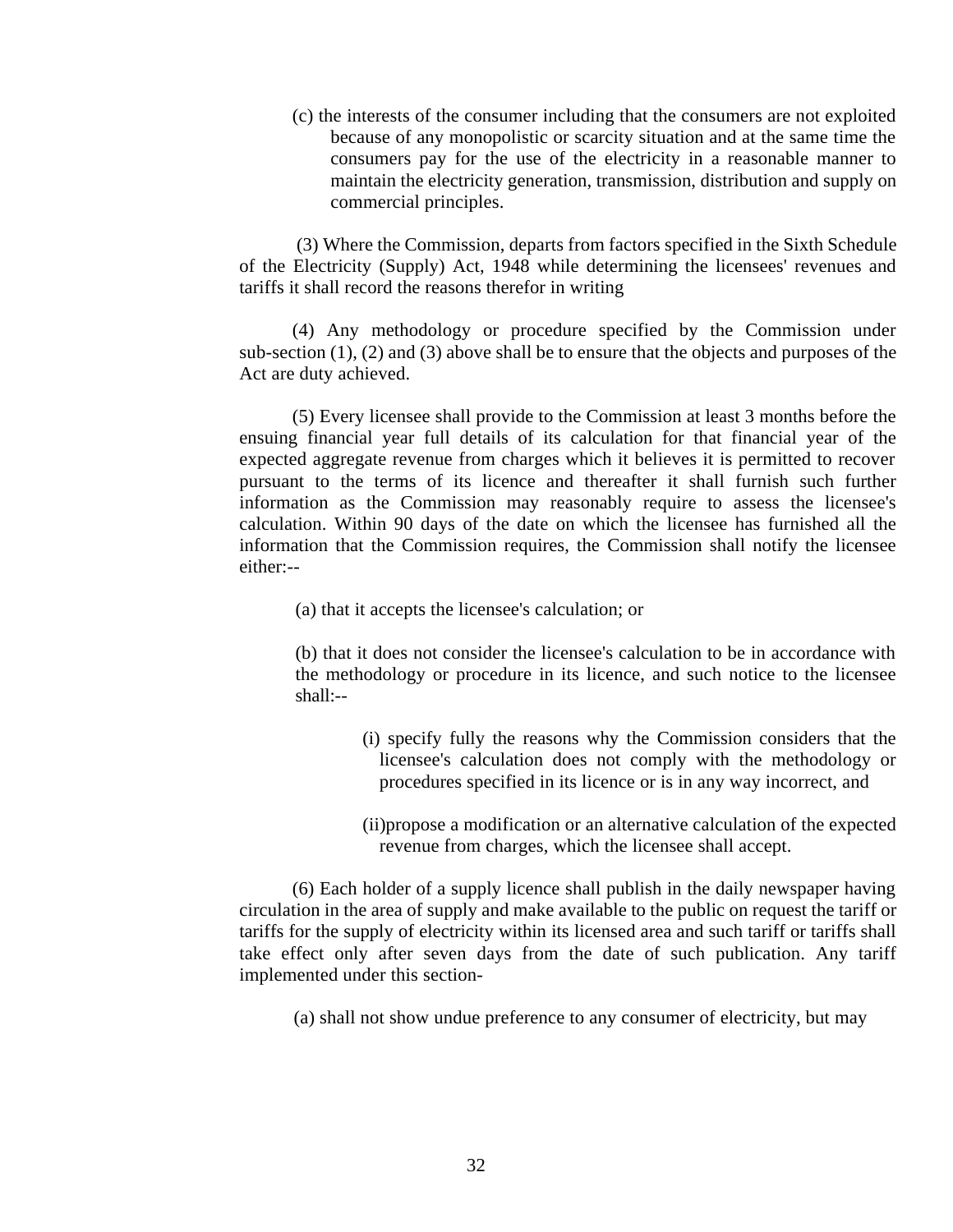differentiate according to the consumer's load factor or power factor, the consumer's total consumption of energy during any specified period, or the time at which supply is required;

- (b) shall be just and reasonable and be such as to promote economic efficiency in the supply and consumption of electricity; and
- (c) shall satisfy all other relevant provisions of this Act and the conditions of the relevant licence.

(7) No tariff or part of any tariff required by sub-section (6) may be amended more frequently than once in any financial year except in respect of any changes expressly permitted under the terms of any fuel surcharge formula prescribed. At least three months before the proposed date for implementation of any tariff or an amendment to a tariff the licensee shall provide details of the proposed tariff or amendment to a tariff to the Commission together with such further information as the Commission may require to determine whether the tariff or amended tariff would satisfy the provisions of sub-section (6). If the Commission considers that the proposed tariff or amended tariff of a licensee does not satisfy any of the provisions of sub-section (6), it shall within 60 days of receipt of all the information which it required, and after consultation with the Commission Advisory Committee and the licensee, notify the licensee that the proposed tariff or amended tariff is unacceptable to the Commission and it shall provide to the licensee an alternative tariff or amended tariff which shall be implemented by the licensee. The licensee shall not amend any tariff unless the amendment has been approved by the Commission.

(8) Notwithstanding anything contained in sections 57-A and 57-B of the Electricity (Supply) Act, 1948, no Rating Committee shall be constituted after the date of this enactment and the Commission shall secure that licensees comply with the provisions of their licences regarding their charges for the sale of electricity (both wholesale and retail) and for the connection to and use of their assets or systems in accordance with the provisions of this Act.

- (9) In this section:
	- supply used in the determination under sub-section (5) above, in any (a) "the expected revenue from charges" means the total revenue which a licensee is expected to, recover from charges for the level of forecast financial year in respect of goods or services supplied to customers pursuant to a licensed activity; and
	- (b) "tariff" means a schedule of standard prices or charges for specified services which are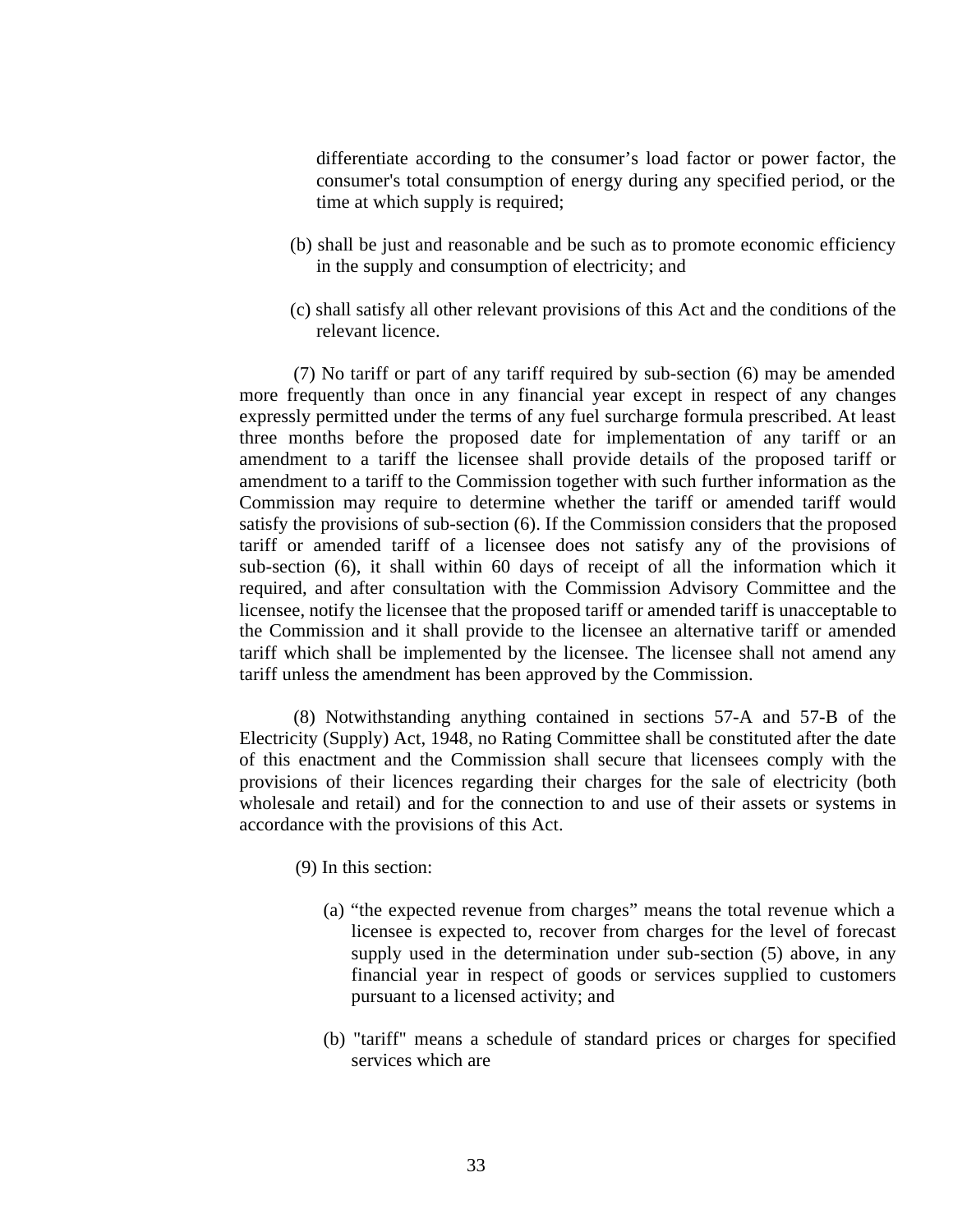applicable to all such specified services provided to the type or types of customers specified in the tariff.

**Finances of licensees.**  27. (1) The State Government may, with the approval of the State Legislature, from time to time make subventions to any licensee for the purpose of this Act or the Electricity (Supply) Act, 1948 for such amounts as may be recommended by the Commission and on such terms and conditions as the State Government may determine.

> (2) The State Government may from time to time advance loans to any licensee or Generating Company which for the time being is wholly or partly owned by the State Government on such terms and conditions, not inconsistent with the provisions of this Act or the Electricity (Supply) Act, 1948, as the State Government may determine.

> session in every year a statement of the guarantees, if any, given during the current (3) The State Government may guarantee in such manner as it thinks fit the repayment of the principal or the payment of interest (or both) on any loan proposed to be raised by any licensee or Generating Company which is for the time being wholly or party owned by the State Government or the discharge of any other financial obligation of any licensee or Generating Company; provided that the State Government shall, so long as such guarantees are in force, lay before the State Legislature during the budget financial year of the State and an up-to-date account of the total sums, if any, which have been paid out of State revenues in each case by reason of any such guarantees or paid into State revenues towards repayment of any money so paid out.

# **PART IX**

# **COMMISSION'S POWER TO PASS ORDERS AND ENFORCE DECISIONS**

28. (1) Where the Commission is satisfied that a licensee is contravening, or is likely to contravene any relevant condition or requirement it shall by final order under section 29 and, if it thinks it appropriate in accordance with sub-section (2) by interim order under this section, issue such directions as it deems proper for securing compliance.

(2) In determining whether it is appropriate that an interim order be made, the Commission shall have regard, in particular to

(a) the extent to which the contravention or likely contravention by the licensee will affect the achievement of the objects and purposes of this Act;

**Interim Orders for Securing Compliance.**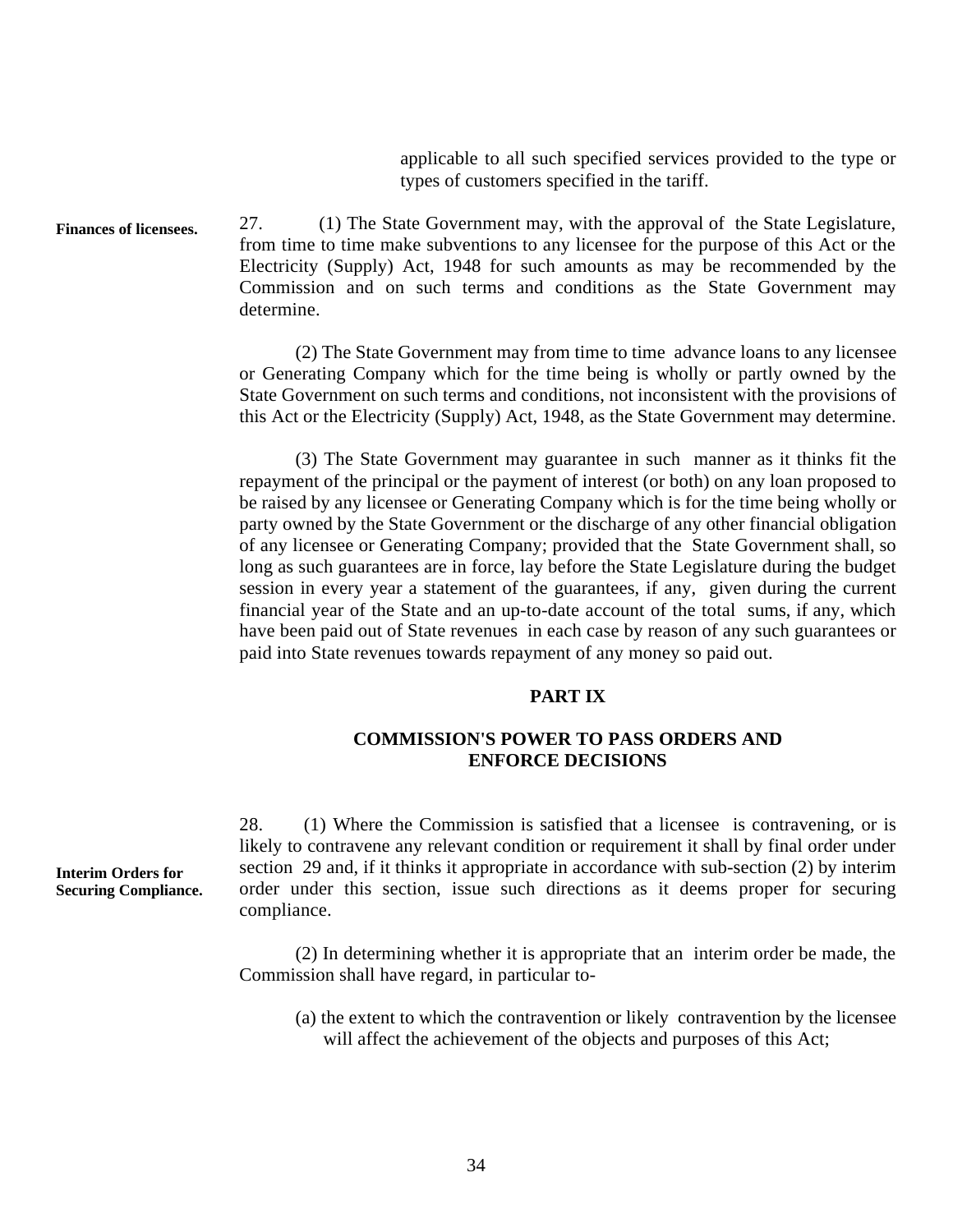- (b) the extent to which any person is likely to sustain loss or damage in consequence of anything which is likely to be done, or omitted to be done, in contravention of the relevant condition or requirement, before a final order can be made; and
- (c) the extent to which (having regard to the following provisions of this section) there is any other available remedy in respect of the alleged contravention of a relevant condition or requirement.

(3) If the Commission proposes to make an interim order, it shall give notice to the licensee

- (a) stating that it proposes to make the order;
- (b) setting out:
	- (i) the relevant conditions or requirement which the proposed order is intended to secure compliance;
	- (ii) the acts or omissions which, in it's opinion constitute contravention of that condition or requirement;
	- (iii) the other facts which in it's opinion, justify the making of the proposed order, and
	- (iv) the effects of the proposed order.
- (c) specifying the period (being not less than 5 days from the date of notice) within which the licensee may make representations or objections to the proposed order.

(4) Subject to sub-section (5), having considered any representations or objections from the licensee pursuant to sub-section (3) (c), the Commission may make an interim order (which may be modified from the proposed order following the licensee's representations or objections) at any time after expiry of the period referred to in sub-section  $(3)$  (c), if-

(a) the Commission has good reason to believe that the licensee to whom the order relates has contravened or is contravening or is likely to contravene any relevant condition or requirement; and

(b) the provisions made by the order are requisite for the purpose of securing compliance with that condition or requirement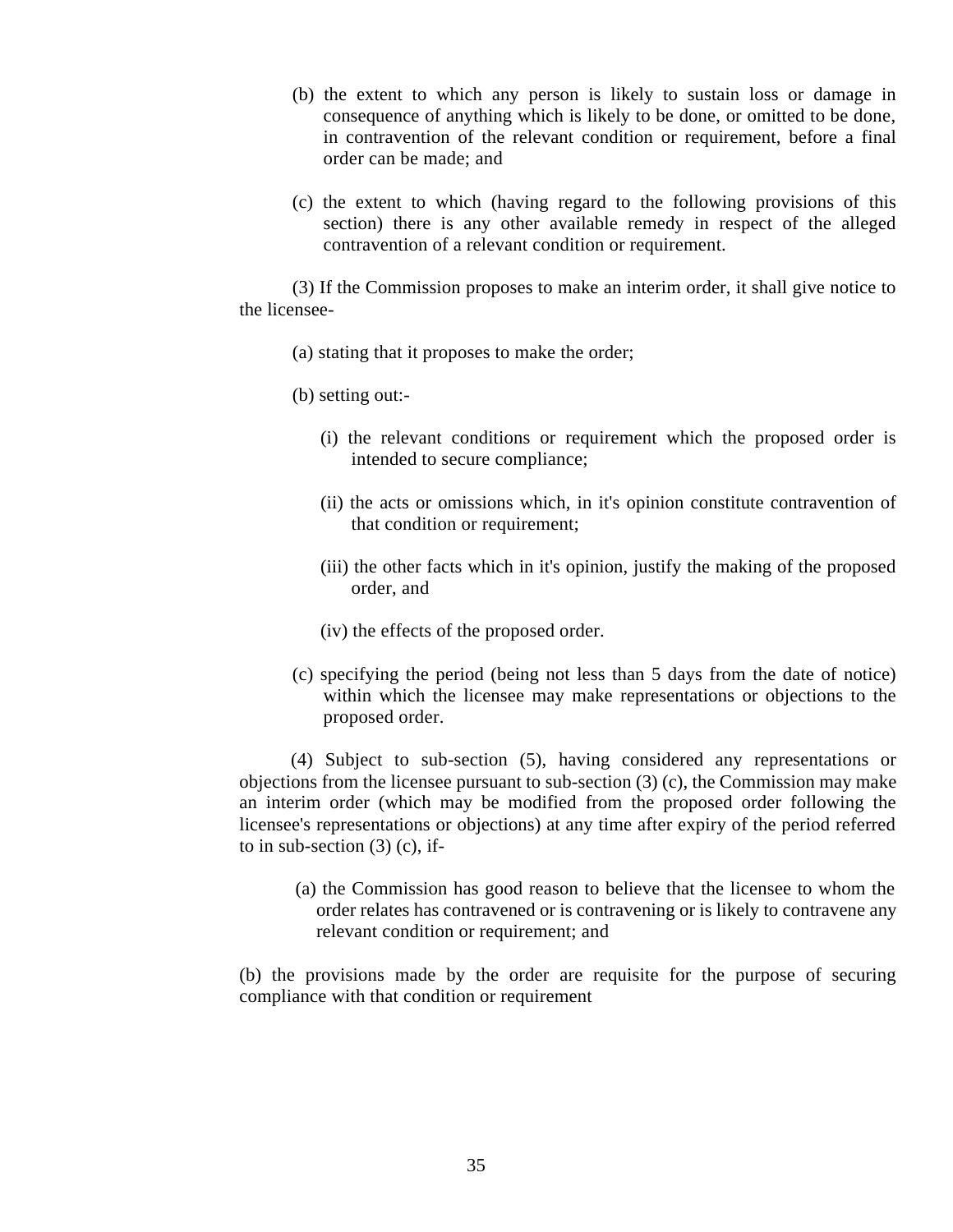(5) The Commission may not make an interim order if it is satisfied that the licensee has agreed to take and is taking all such steps as the Commission considers that the licensee should take to secure or facilitate compliance with the condition or requirement in question;

- (6) An interim order
- (a) shall require the licensee to whom it relates (according to the circumstances of the case) to do, or not to do, such things as are specified in the order or are of a description so specified;
- (b) shall take effect from such time being the earliest practicable time, as is determined by the order; and
- (c) may be revoked, modified or rescinded at any time by the Commission, but in any event shall cease to have effect at the end of such period as is stated in the order unless the Commission is at that time following the procedure set out in section 29 to declare the interim order to be a final order.
- (7) As soon as practicable after making an interim order, the Commission shall
- (a) serve a copy of the order on the licensee to whom the order relates;
- (b) publish the order in such manner as it considers appropriate for the purpose of bringing it to the attention of persons likely to be affected by it; and
- (c) commence proceedings to declare the interim orders to be a final order in accordance with section 29.

29. (1) If the Commission proposes to make a final order or to declare an interim order to be a final order, the Commission shall give notice

- (a) stating that it proposes to make the final order or to declare the interim order to be a final order;
- (b) setting out the information referred to in sub section  $(3)(b)$  of section 28 in respect of the proposed final order; and
- (c) specifying the period (being not less than 60 days from the date of publication of the notice) within which representations or objections to the proposed order may be made;

**Final Orders for Securing Compliance.**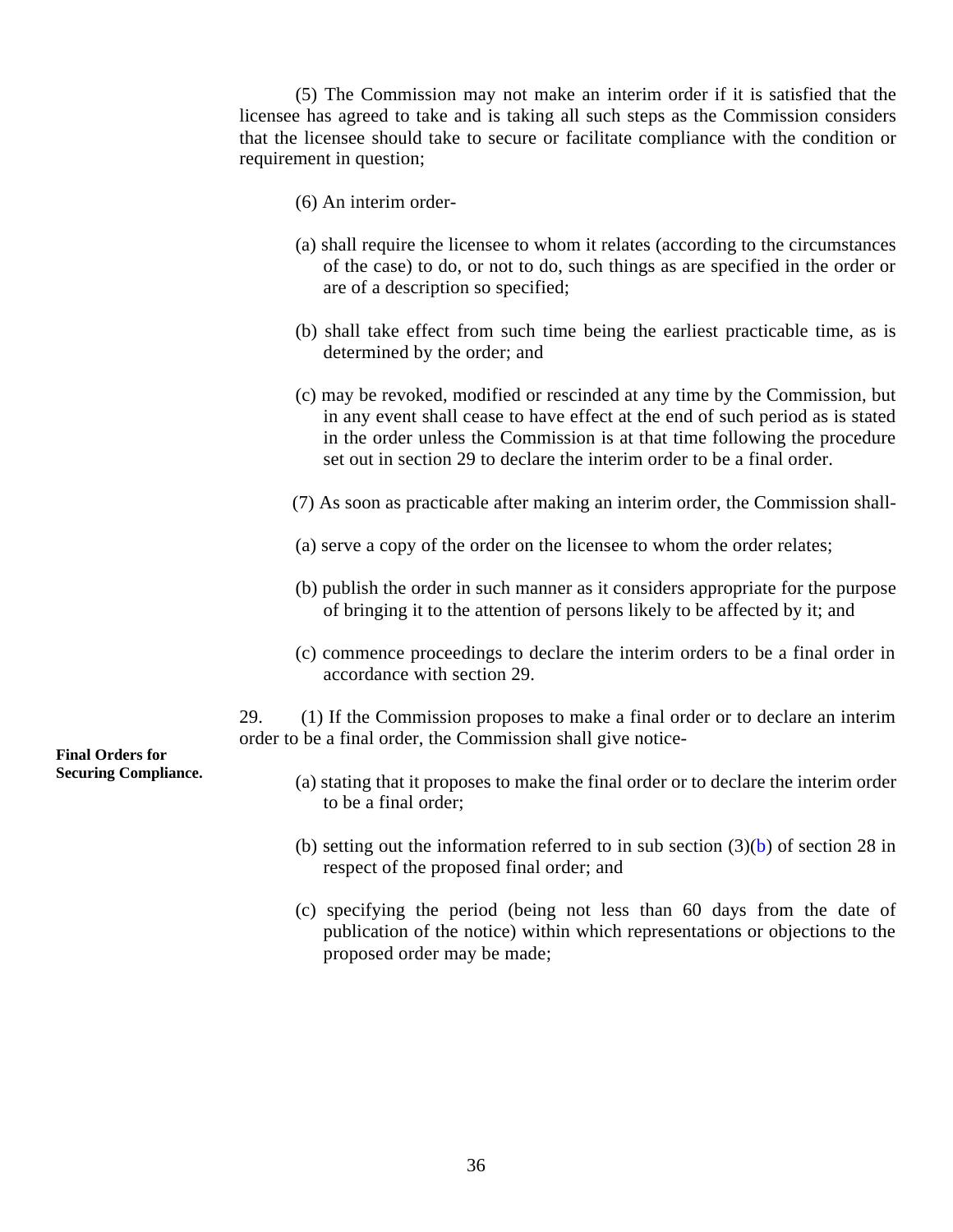and shall consider any representations or objections that are duly made and not withdrawn. The Commission shall publish notice of such representations or objections and specify a period (being not less than 30 days from the date of publication of the notice) within which further representations or objections may be made.

- (2) A notice under sub-section (1) above shall be given
- (a) by publishing the notice in such manner as the Commission considers appropriate for the purpose of bringing the matters to which the notice relates to the attention of persons likely to be affected by them; and
- (b) by serving a copy of the notice, and a copy of the proposed final order on the licensee to whom the order relates.

 (3) The Commission shall not modify the proposed final order as a result of any representations or objections received following publications of the notice referred to in sub-section (1), except

(a) with the consent to the modification of the licensee to whom the proposed final order relates; and

(b) after complying with the requirements of subsection (4) below.

(4) The requirements mentioned in sub-section (3) above are that the Commission shall:

- (a) serve on the licensee to whom the proposed final order relates such notice as appears to the Commission requisite of its proposal to modify the proposed final order, together with details of such modifications;
- (b) in that notice specify the period (being not less than 30 days from the date of the service of the notice) within which representations or objections to the proposed modifications can be made; and
- (c) consider any representations or objections which are duly made and not withdrawn within 10 days.

(5) The provisions of clauses (a) and (b) of sub-sections (6) of section 28 shall apply to final orders.

(6) As soon as practicable after making a final order, the Commission shall with respect to the final order follow the procedure set out in clauses (a) and (b) sub-sections (7) of section 28.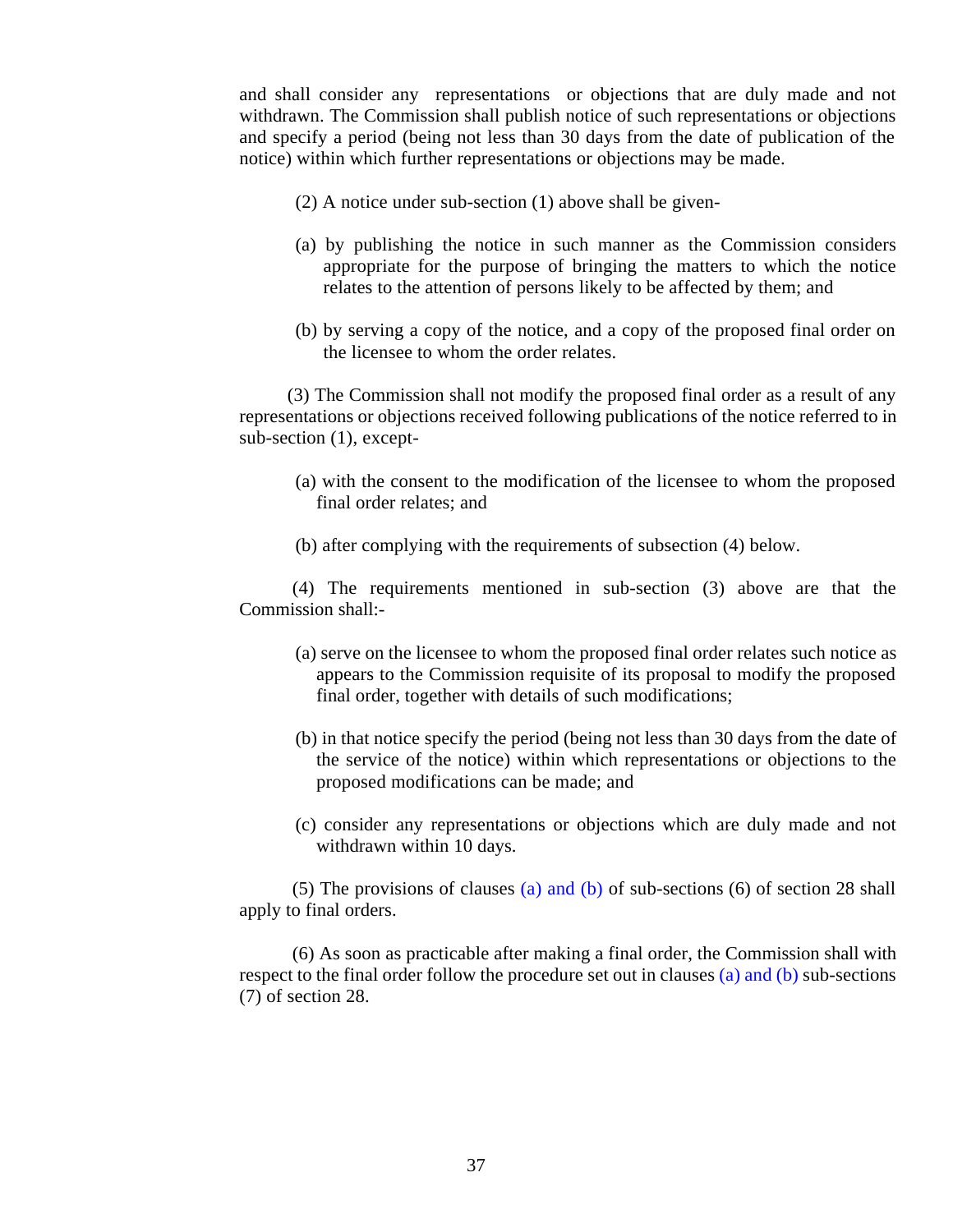(7) The Commission may revoke a final order at any time, but before revoking a final order the Commission shall give notice:

(a) stating that it proposes to revoke the order and setting out its effect; and

(b) specifying the period (being not less than 30 days from the date of delivery of the notice) within which representations or objections to the proposed publication may be made, and shall consider any representations or objections which are duly made and not withdrawn within 10 days.

(8) If, after giving a notice under sub-section (7) above, the Commission decides not to revoke the final order to which this notice relates, it shall give notice of its decision to the concerned persons.

(9) A notice under sub-section (7) or (8) above shall be given by the procedure set out in clauses (a) and (b) sub-section (7) of section 28

30. (1) Without prejudice to section 46 of this Act, all orders and directions, interim or final passed by the Commission shall, be enforceable in law as if it is a decree passed by a Civil Court.

(2) The Commission shall be entitled to take such assistance of the police and other authorities in the State required to effectively enforce the orders and directions given by the Commission.

(3) The Commission shall be entitled to give directions for vesting of the management and control of any of the undertaking of the licensee with the assets, interests and rights of the undertaking pending any inquiry and passing of interim or final orders in the matter, if the Commission considers, taking into account the object and purposes of this Act and the need to maintain continued supply of electricity in an efficient and safe manner to the consumer, it is imminent to pass such orders or directions. Such directions or orders shall not be questioned on the ground that no prior notice of or hearing on the intention to pass the order or direction was given to the licensee. The Commission shall however give opportunity to the licensee and hear the licensee before passing further orders in terms of sections 28 and 29 of this Act.

#### **Fines and Charges.**  31. (1) The Commission shall be entitled to impose such fines and charges as may be prescribed by the Commission in the regulations for non compliance or violation on the part of the Generating Companies, licensees or other persons, of the provisions or requirements of this Act or rules and regulations framed thereunder and direction or orders of the Commission

**Effect and enforcement of Interim and Final Orders and Emergency Provision.**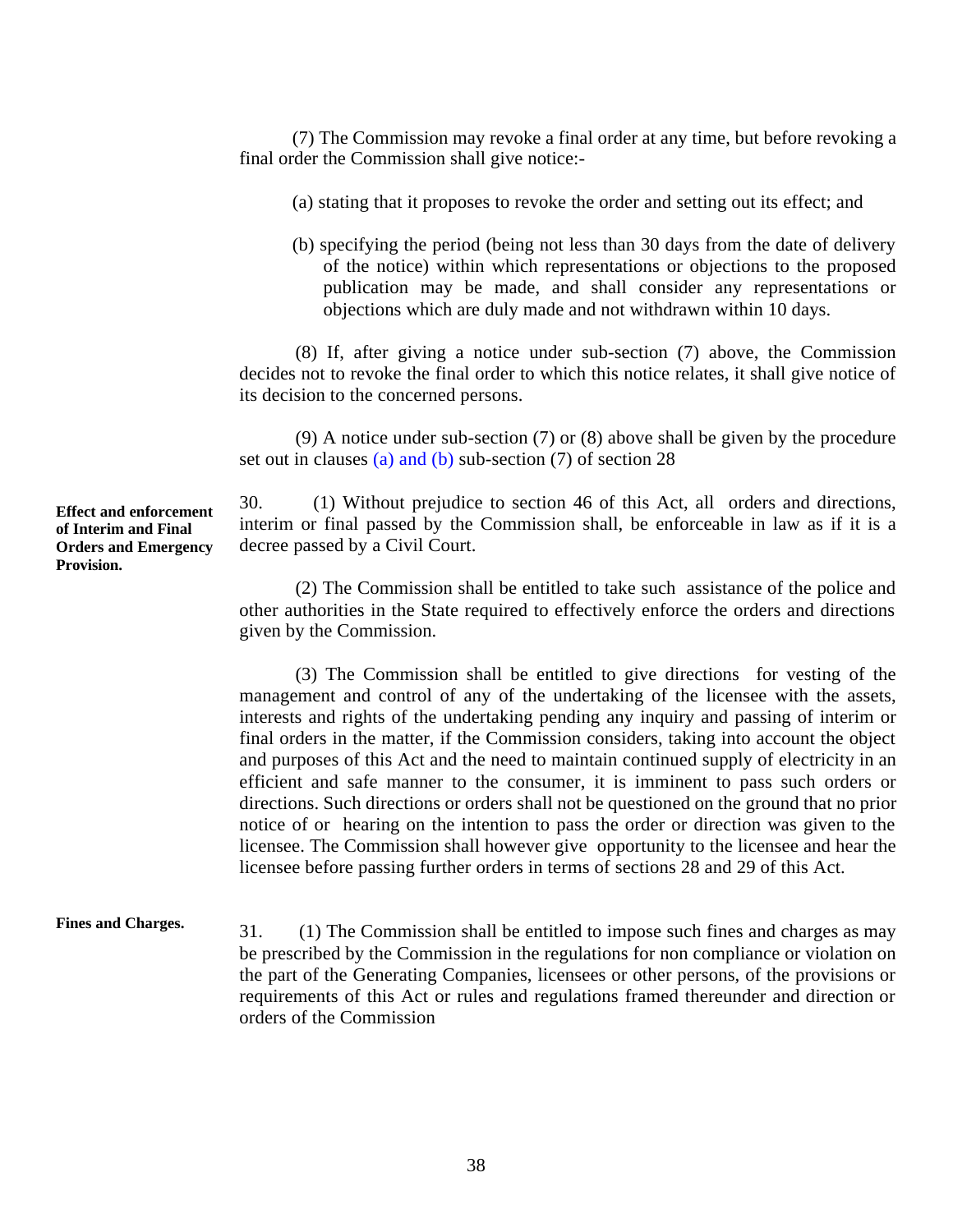made from time to time. The fines which the Commission shall be entitled to impose may extend up to Rs. 1,00,000 (one lakh) for an act of non-compliance or violation and a further amount not exceeding Rs. 6,000 (six thousand) for every day during which the non-compliance or violation continues.

(2) The Commission shall, while making an interim or final orders under this Part, shall be entitled to direct compensation to be paid by the person guilty of violation or non compliance as provided in sub-section (1) to the person or persons affected by such violation or non compliance.

(3) The fines, charges and compensation which may be imposed by the Commission under this section shall be in addition to and not in derogation of any other liability, which the person guilty of violation or non compliance may have incurred.

**General Control of the**  31 A. (1) The generating companies shall comply with the provisions of the regulations framed by the Commission from time to time governing the terms and conditions for the operation and maintenance of the power system and electric supply lines.

> (2) After the Act comes into force all assets, properties, interests in property and other facilities forming part of or used in connection with the electricity industry in the State of Haryana, established in the State whether before or after the commencement of the Act, shall be deemed to be special properties and the same shall be subject to the regulations to be framed by the Commission.

## **PART X**

# **ADVISORY COMMITTEE, CONSUMER CONSULTATION, ETC.**

32. (1) The Commission shall constitute a committee to be known as the Commission Advisory Committee, in consultation with the State Government which shall consist of such number of persons being not less than 9 and not more than 15 as the Commission may appoint after consultation with such representatives or bodies representative of the following interests as the Commission thinks fit, that is to say, holders of supply licences in the State, holders of transmission licences in the State, generating companies operating in the State, commerce, industry, transport, agriculture, labor employed in the electricity supply industry and consumers of electricity.

(2) The Chairman and members of the Commission shall be ex-officio Chairman and members of the Commission Advisory Committee

**Commission.** 

**Commission Advisory Committee.**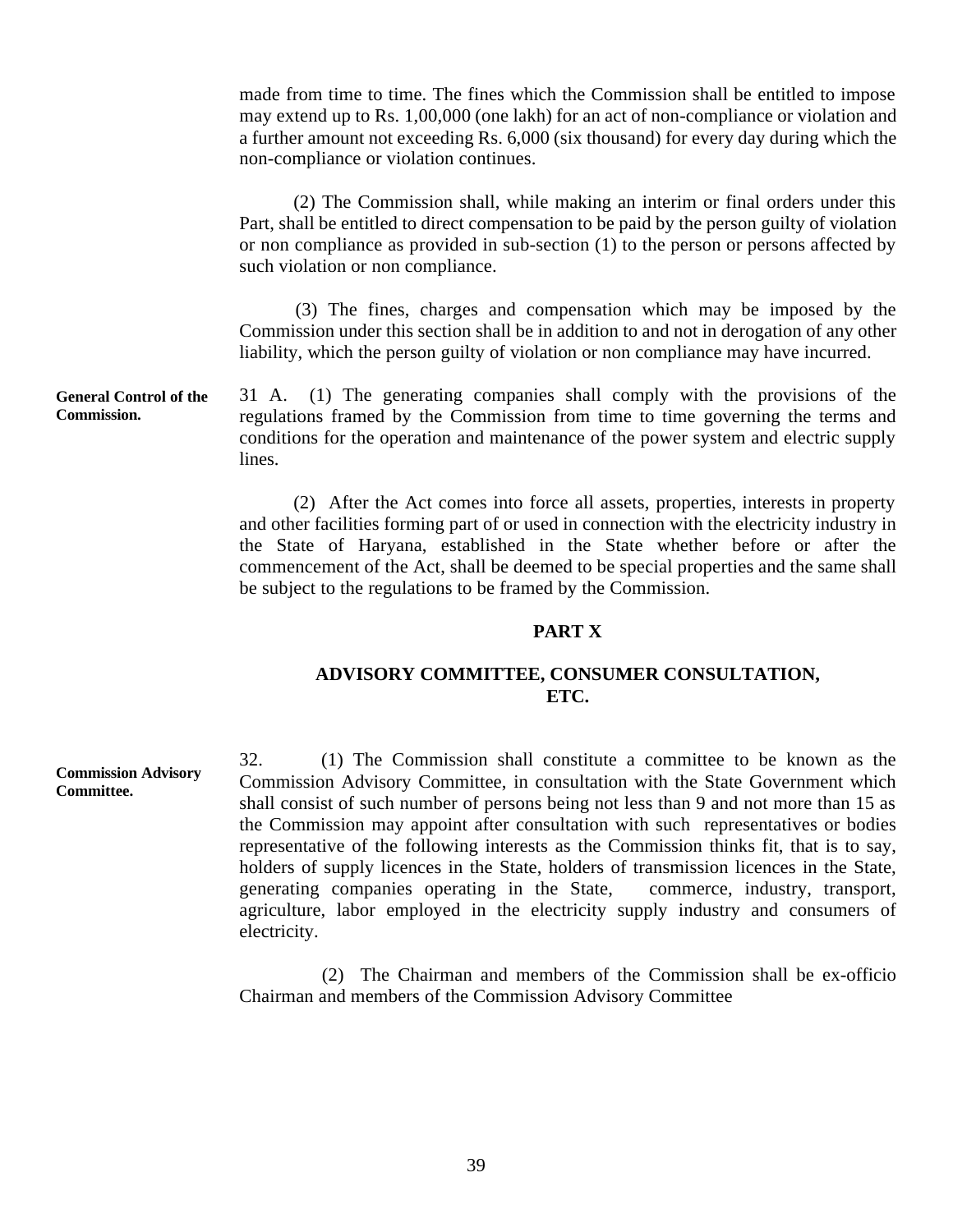(3) The Commission Advisory Committee shall meet at least once in every 3 months.

- (4) The functions of the Commission Advisory Committee shall be as follows:
- (a) to advise the Commission on major questions of policy; relating to the electricity industry in the State; and
- (b) to advise the Commission on any matters which the Commission may put before it, including matters relating to the quality, continuity and extent of service provided by licensees and compliance by licensees with the conditions and requirements of their licences.

33. (1) The Commission may, after consultation with (a) holders of supply licences, (b) other persons or bodies appearing to the Commission to be representative of persons and categories of person likely to be affected and (c) the Commission Advisory Committee, frame regulations prescribing:-

- (a) the circumstances in which such licensees are to inform customers of their rights;
- (b) the standards of performance in relation to any duty arising under sub-section (a) above or otherwise in connection with the electricity supply to the consumers; and
- (c) the circumstances in which licensees are to be exempted from any requirements of the regulations or this section and may make different provision for different licensees.

(2) Nothing in this or other provisions of this Act shall in any way prejudice or affect the rights and privileges of the Consumers under other laws including but not limited to the Consumer Protection Act, 1986.

 34. (1) The Commission may, after consultation with the licensees, the Commission Advisory Committee, and with persons or bodies appearing to it to be representative of persons likely to be affected, from time to time

- (a) determine such standards of overall performance in connection with the provision of electricity, supply services and in connection with the promotion of the efficient use of electricity by consumers as, in its opinion, is economic and ought to be achieved by such licensees; and
- (b) arrange for the publication, in such form and in such manner as it considers

**Consumer Protection; Standards of Performance.** 

**Electricity Supply; Overall Performance Standards**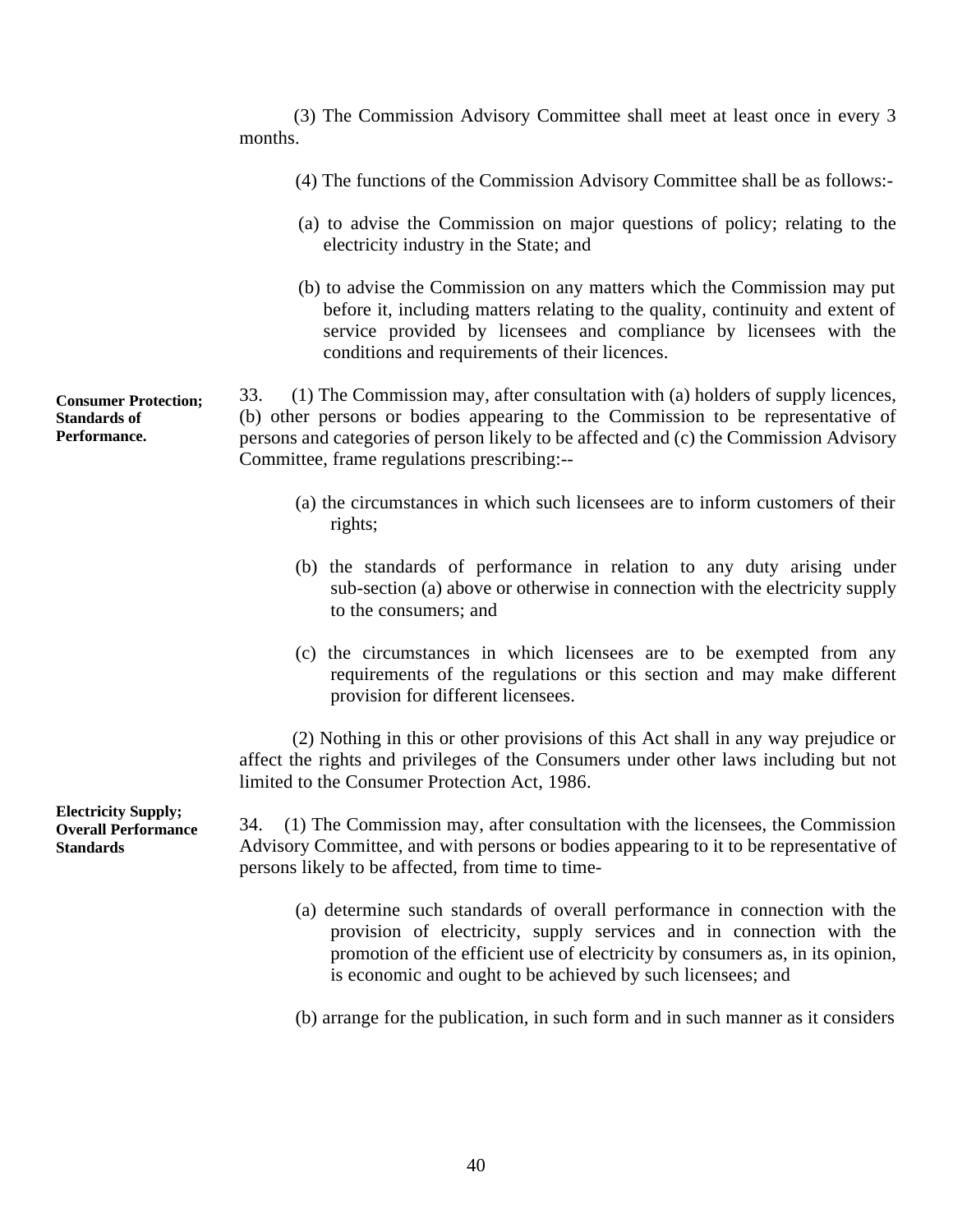appropriate, of the standards so determined.

(2) Different standards may be determined under this section for different licensees.

**Information with respect to Levels of Performance.**  35. (1) The Commission shall from time to time collect information with respect  $to$ -

- (a) the fines or penalties levied on licensees under this Act;
- (b) the levels of overall performance achieved by such licensees in connection with the transmission and provision of electricity supply services; and
- (c) the levels of performance achieved by such licensees in connection with the promotion of the efficient use of electricity by consumers.

(2) On or before such date in each year as may be specified in a direction given by the Commission, each licensee shall furnish to the Commission the following information

- (a) with respect to each standard prescribed the number of cases in which a penalty was levied and the aggregate amount of value of those penalties; and
- (b) with respect to each standard determined such information with respect to the level of performance achieved by the licensee as may be so specified.

(3) The Commission shall, at least once in every year, arrange for the publication, in such form and in such manner as it considers appropriate, of such of the information collected by or furnished to it under this section as may appear to the Commission to be so required.

 36. (1) Subject to the provisions of this Act, no confidential information with respect to any particular business which

- (a) has been obtained by the Commission under or by virtue of any of the provisions of this Act; and
- (b) relates to the affairs of any individual or to any particular business;

 continues to be carried on, be disclosed by the Commission without the consent of that individual or the person for the time being carrying on that business. shall during the lifetime of that individual or for so long as that particular business

**Restriction on Disclosure of Information**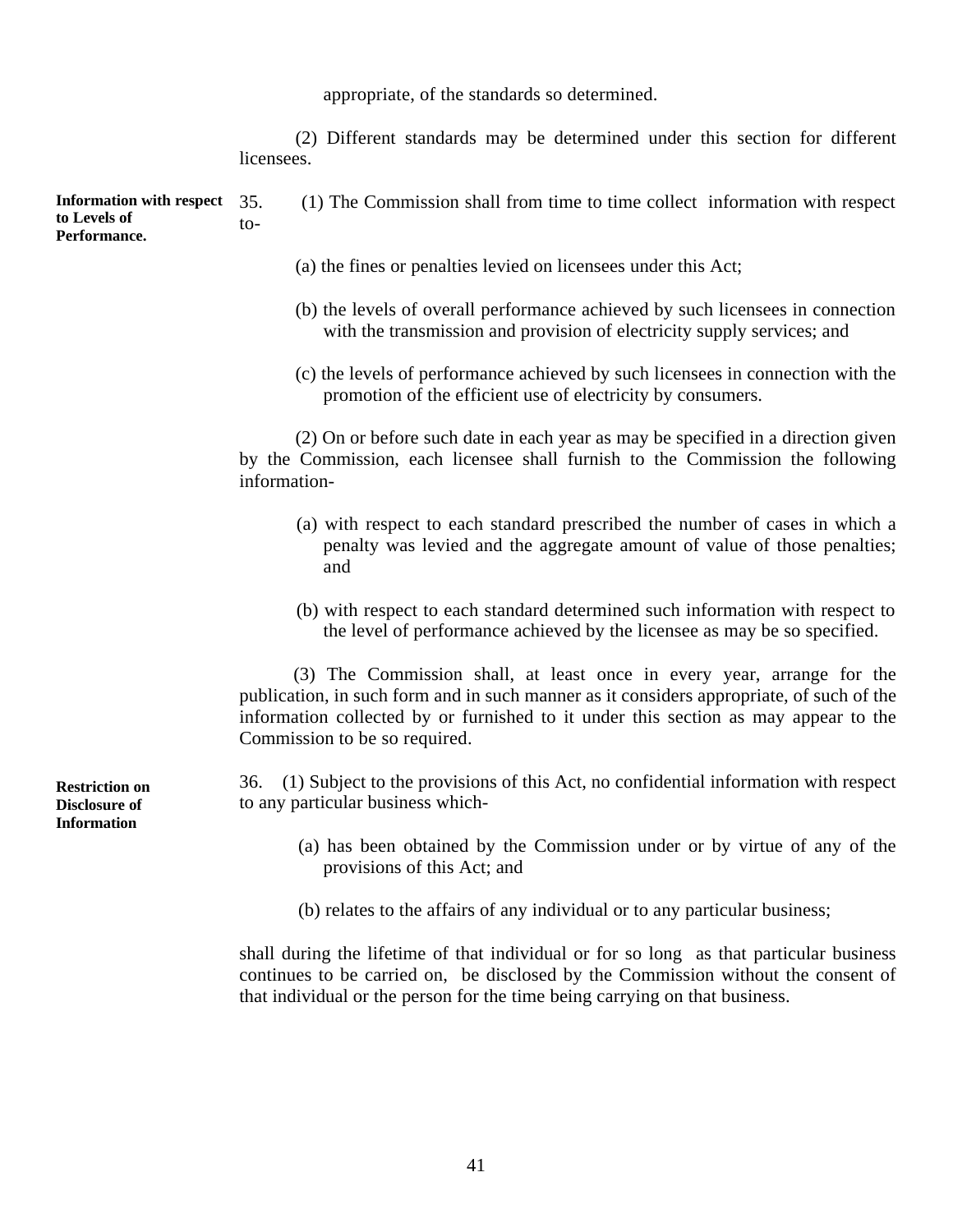(2) The restriction contained in sub-section (1) above shall not apply to any disclosure of information which is made:

- (a) for the purpose of facilitating the carrying out by the State Government or any of its functions under a statute;
- (b) for the purpose of facilitating the carrying out by the Central Government of any of its duties or functions under this Act or any Central legislation;
- (c) for the purpose of facilitating the carrying out by the Accountant General, Haryana of his duties and functions under this Act;
- (d) for the purpose of enabling or assisting any competent person to carry out its functions under the enactment relating to insolvency;
- (e) in connection with the investigation of any criminal offence or for the purposes of any criminal proceedings; or
- (f) for the purposes of any civil proceedings brought under or by virtue of this Act or any other State or Central legislation to which the information is directly relevant.

(3) The restrictions contained in sub-section (1) above do not apply to the disclosure of any information which is otherwise in the public domain.

## **PART XI**

#### **ARBITRATION AND APPEALS**

37. (1) Notwithstanding any thing contained in the Arbitration & Conciliation Act, 1996 (No. 26 of 1996), any dispute arising between licensees or in respect of matters provided under section 33 shall be referred to the Commission. The Commission may proceed to act as arbitrator or nominate arbitrator(s) to adjudicate and settle such dispute. The practice or procedure to be followed in connection with any such adjudication and settlement shall be such as may be prescribed by regulations.

(2) Where the award is made by the arbitrator appointed by the Commission it shall be shall be filed before the Commission and the Commission shall be entitled to pass appropriate orders on the award including, orders to:-

- (a) confirm and enforce the award;
- (b) set aside or modify the award; or

**Arbitration by the Commission.**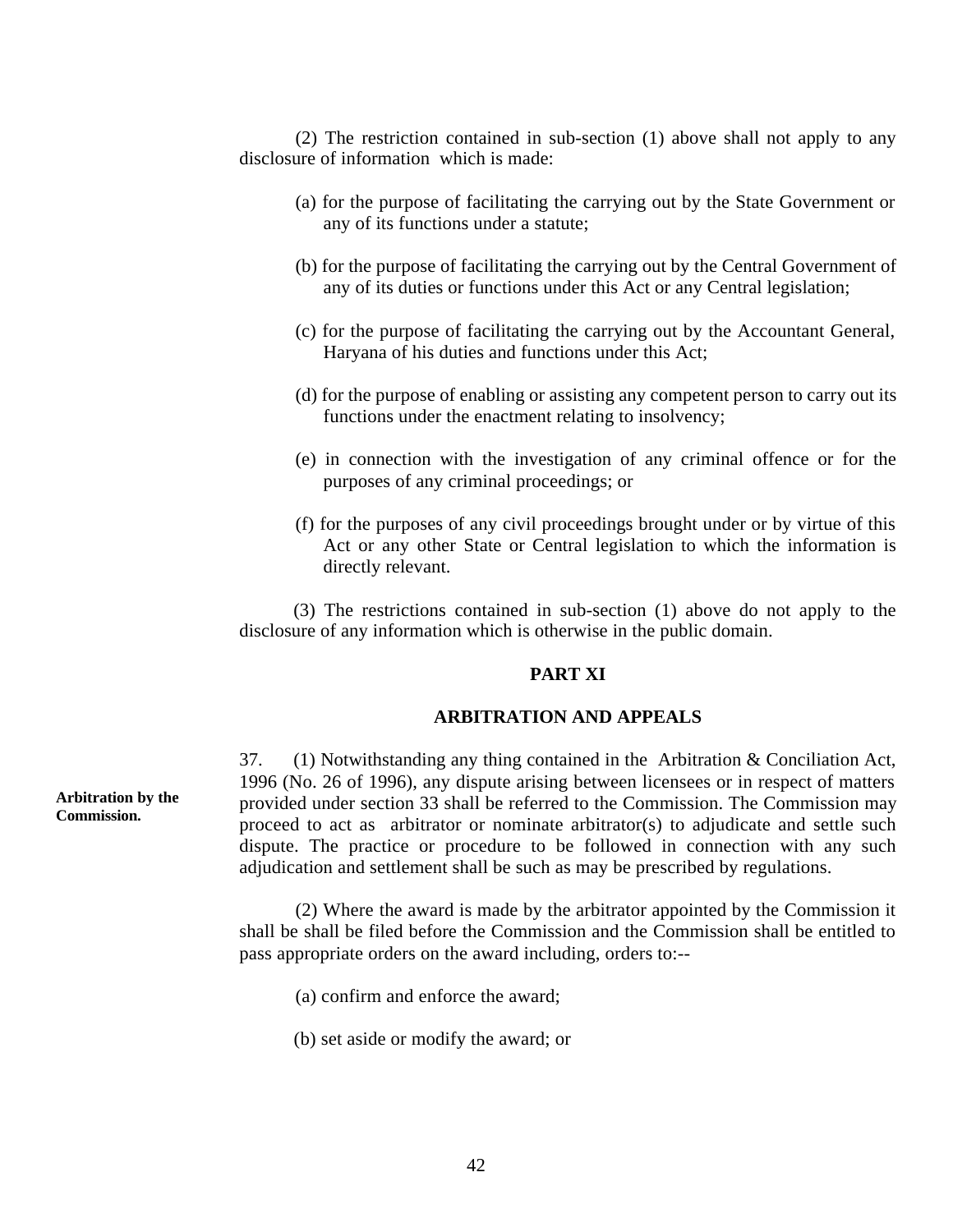(c) remit the award for reconsideration by the arbitrator.

(3) The award given by the Commission under subsection (1) or the order passed by the Commission under subsection (2) shall be a decision or order of the Commission and shall be appealable as provided in this Act.

(4) An award made or an order passed by the Commission under sub-section (2) shall be enforceable as if it were a decree of the Civil Court.

**Appeals from decisions of Electrical Inspectors.**  38. Notwithstanding the provisions of section 36 (2), Indian Electricity Act, 1910 in the absence of any express provision to the contrary in the Indian Electricity Act, 1910 or the Electricity (Supply) Act, 1948, or any rule made thereunder, an appeal shall lie from the decision of an Electrical Inspector (other than an Inspector of the Central Government or the Central Electricity Authority) to the Commission or to an arbitrator to be appointed by the Commission in terms of section 37.

**Appeals against the orders of the Commission.** 

39. A person aggrieved by any decision or order of the Commission passed under this Act may file an appeal to the High Court of Punjab & Haryana within 90 days from the date of communication of the decision or order of the Commission to him, on questions of law arising out of such order.

Provided that the High Court may, if it is satisfied that the appellant was prevented by sufficient cause from filing the appeal within the said period, allow it to be filed within a further period not exceeding 60 days.

## **PART XII**

## **OFFENCES AND PENALTIES**

40. Whoever in contravention of the provisions of this Act or the regulations framed under this Act or of the provisions of the Indian Electricity Act, 1910 or the Electricity (Supply) Act, 1948 or the rules framed under the said Acts, engages in the business of transmission or supply or use of energy, shall be punishable with imprisonment which may extend to 2 years or with penalty by way of fine which may extend to Rs. 1,00,000 (one lakh) or both and a further penalty which may extend to Rs. 6.000 (six thousand) for each day after the first during which the offence continues.

41. If any licensee or other person refuses or fails without reasonable excuse to comply with or give effect to, any direction, order or requirement made under any of the provisions of this Act, he shall be punishable with imprisonment which may extend to 2 years or with penalty by way of fine which may extend to Rs. 1,00,000 (one lakh) or both and a further

**Penalty for contravention of sections 14.** 

**Penalties for contravention of other provisions.**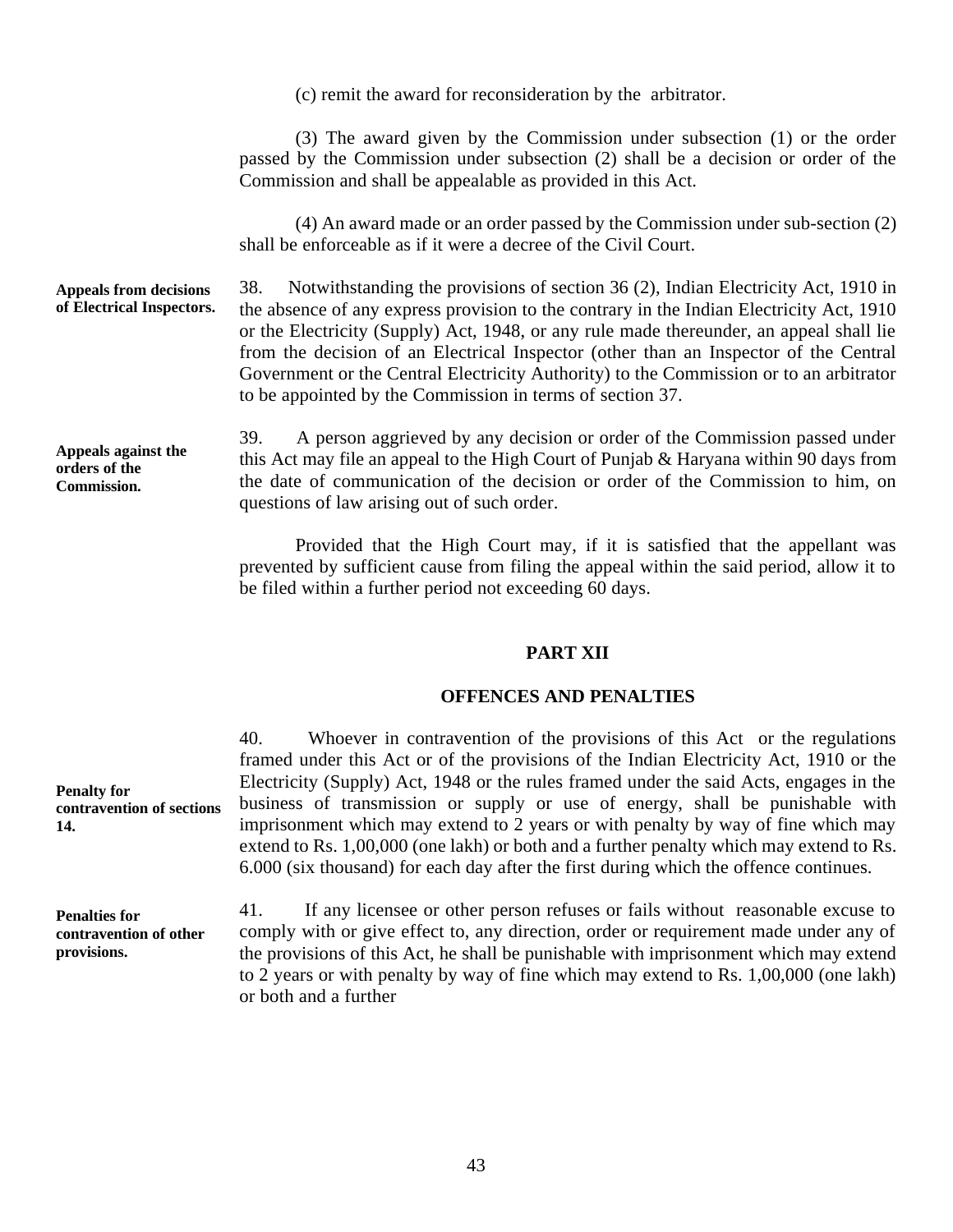penalty which may extend to Rs. 4.000 (four thousand) for each day after the first during which the offence continues.

**Offences by Companies.**  42. (1) Where an offence under this Act has been committed by a company, every person who, at the time the offence was committed, was in charge of, and was responsible to the company for the conduct of the business of the company, as well as the company, shall be deemed to be guilty of the offence and shall be liable to be proceeded against and punished accordingly;

> Provided that nothing contained in this sub-section shall render any such person liable to any punishment if he proves that the offence was committed without his knowledge or that he had exercised all due diligence to prevent the commission of such offence.

> (2) Notwithstanding anything contained in sub-section (1), wherein an offence under this Act has been committed by a company and it is proved that the offence has been committed with the consent or connivance of, or is attributable to any neglect on the part of, any director, manager, secretary or other officer of the company, such director, manager, secretary or other officer shall also be deemed to be guilty of that offence and shall be liable to be proceeded against and punished accordingly.

For the purposes of this section –

- (a) "company" means a body corporate and includes a firm or other association of individuals; and
- (b) "director" in relation to a firm, means a partner in the firm.

 43. The Commission may for reasons to be recorded in writing either before or after **Power to compound offences.**  the institution of proceedings compound any offence relating to contravention of any order made by it.

**Cognizance of Offences.**  44. (1) No Court shall take cognizance of any offence punishable under this Act except upon a complaint in writing made by an officer of the Commission, generally or specially authorised in this behalf by the Commission and no Court other than that of a Metropolitan Magistrate or a Judicial Magistrate of First Class or a Court superior thereto shall try any such offence.

> (2) Notwithstanding anything contained in the Code of Criminal procedure, 1973 (2 of 1974) the Court may, if he sees reason so to do, dispense with the personal attendance of the officer of the Commission filing the complaint.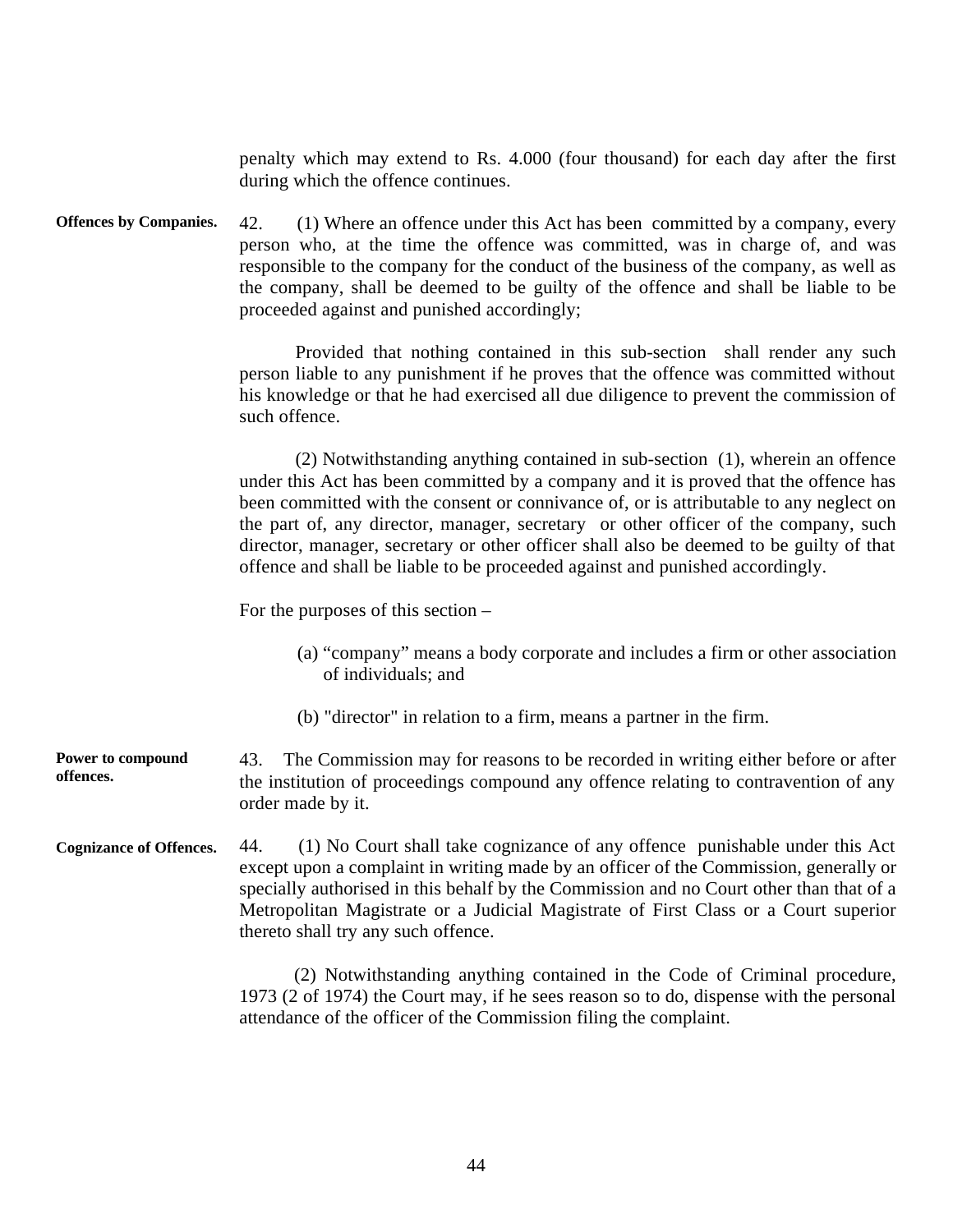**Penalties and Proceedings not prejudice other actions.** 

45. The proceedings and actions under this Act against a person contravening the provisions of the Act or orders passed by the Commission shall be in addition to and without prejudice to actions that may be initiated under other Acts including and in particular under the Indian Electricity Act, 1910 and the Electricity (Supply) Act, 1948.

# **PART XIII**

# **MISCELLANEOUS**

| <b>Recovery of Fees, Fines</b><br>and Charges.                   | The Commission shall be entitled to recover all sums due to it under this Act,<br>46.<br>whether by way of licence, fees or fines and charges, in accordance with the provisions<br>of the Haryana Govt. Electrical Undertaking (Dues Recovery) Act, 1970, as if any such<br>sum were a public demand as defined in that Act and hand over the amount due to the<br>person or authority concerned. |
|------------------------------------------------------------------|----------------------------------------------------------------------------------------------------------------------------------------------------------------------------------------------------------------------------------------------------------------------------------------------------------------------------------------------------------------------------------------------------|
| <b>Application of fine and</b><br>charges.                       | 47.<br>The Commission or Court imposing the fine and charges under this Act may<br>direct that the whole or any part thereof shall be applied in or towards payment of the<br>costs of the proceedings.                                                                                                                                                                                            |
| No part of the fines or<br>penalties imposed to be<br>passed on. | 48.<br>The licensee, Generating Companies and others on whom the fines, charges,<br>penalties etc. are imposed under this Act shall not, directly or indirectly, pass the same<br>to the consumers in the form of tariff or charges payable.                                                                                                                                                       |
| <b>Protection of action</b><br>token in good faith.              | No suit or legal proceedings shall lie against the Commission or the Chairman or<br>49.<br>other members of the Commission or the staff or representatives of the Commission in<br>respect of anything which is in good faith done or intended to be done under this Act or<br>any rule or regulations or order made thereunder.                                                                   |
| <b>Bar of Jurisdiction.</b>                                      | No order or proposal made under this Act or rules or regulations framed under<br>50.<br>the Act shall be appellable except as provided in the Act and no Civil Court including<br>under the Arbitration & Conciliation Act, 1996 shall have jurisdiction in respect of any<br>matter which the Commission or the Appellate Authority under the Act is empowered<br>by, or under, this Act.         |
| <b>Power to remove</b><br>difficulties.                          | 51.<br>(1) If any difficulty arises in giving effect to the provisions of this Act or the<br>rules, regulations, scheme or orders made thereunder, the State Government may by<br>order published in the Official Gazette, make such provision, not inconsistent with the<br>provisions of this Act as appear to it to be necessary or expedient for removing the<br>difficulty.                   |
|                                                                  | (2) Every order made under this section shall, as soon as may be after it is made, be laid                                                                                                                                                                                                                                                                                                         |

before the State Legislature.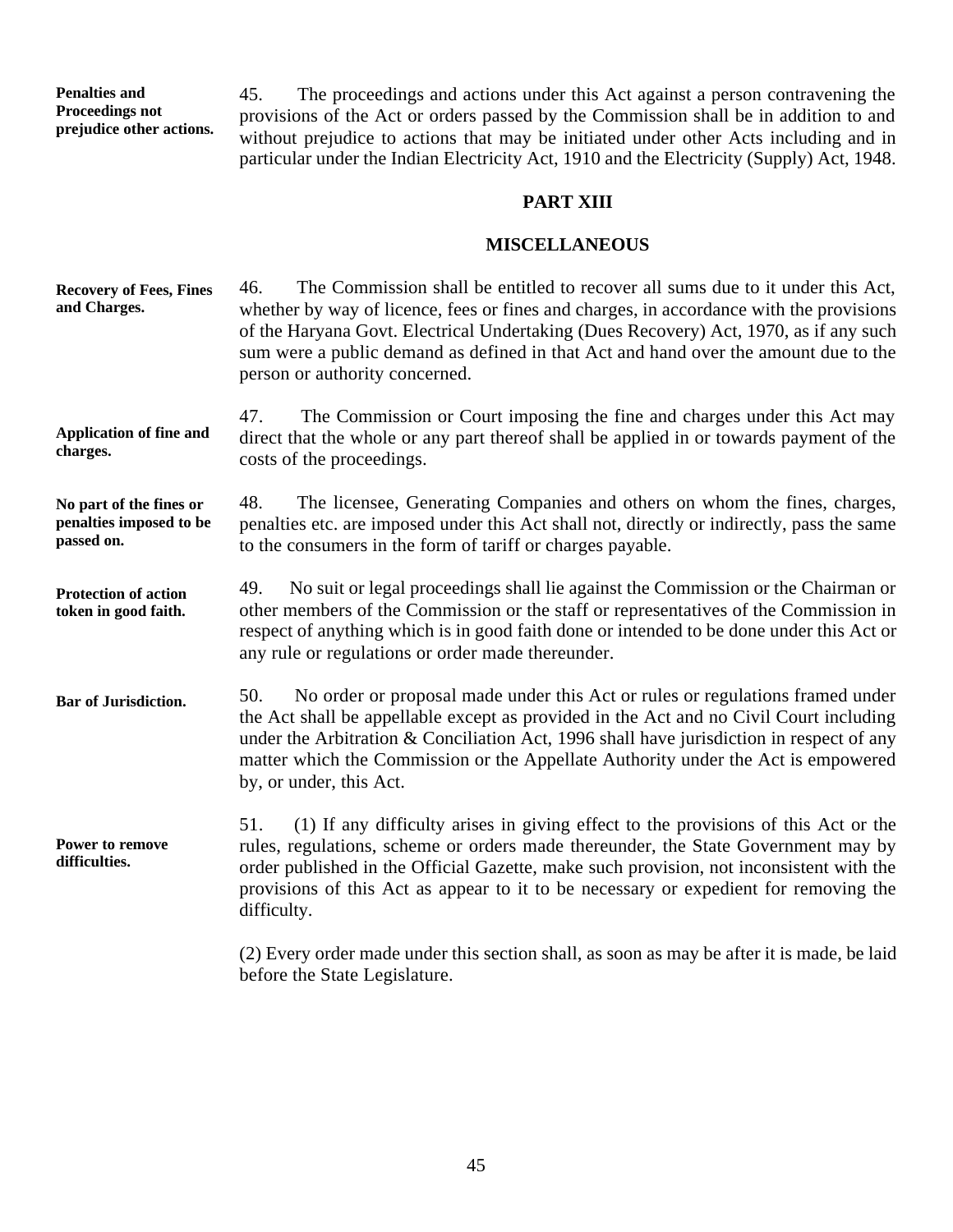**Proceedings before the Commission to be judicial proceedings.**  52. All proceedings before the Commission shall be deemed to be judicial proceedings within the meaning of sections 193, 219 and 228 of the Indian Penal Code (45 of 1860) and the Commission shall be deemed to be a Civil Court for the purposes of section 195 and Chapter XXVI of the Code of Criminal Procedure, 1973 (Act 2 of 1974.)

**Members and staff of Commission to be public servants.** 

**Power to make regulations.** 

53. The Chairman, other members and officers and other employees of the Commission appointed for carrying out the objects and purposes of this Act shall be deemed to be public servants within the meaning of section 21 of the Indian Penal Code.

54. (1) The Commission may, make regulation by notification in the Official Gazette, for the proper performance of its functions under this Act.

(2) In particular, and without prejudice to the generality of the foregoing provisions and matters specifically provided for in this Act, such regulations may provide for all or any of the following matters, namely –

- (a) the administration of the affairs of the Commission including the exercise of its administrative, quasi-judicial and judicial powers including arbitration and procedure, summoning and holding of the meeting of the Commission, the times and places at which such meetings shall be held, the conduct of the business there of;
- (b) the duties of the Secretary, officers and employees of the Commission, their salaries, allowances and conditions of service;
- (c) determination of the functions to be assigned to licensees and others involved in the generation, purchase, transmission, distribution and supply, the manner in which such functions shall be discharged and the procedure and code to be adopted in regard to power system and electric supply lines;
- (d) the procedure for licensing of transmission and supply, the conditions for the grant of licenses and, particulars, details and documents to be made available by the persons applying for the licence, the standard and general conditions subject to which the licence shall be granted, the exemption from grant of licence, revocation and amendment and effect thereof, of the licence, and all matters related to the above;
- (e) the duties, powers, rights and obligations of the licensee;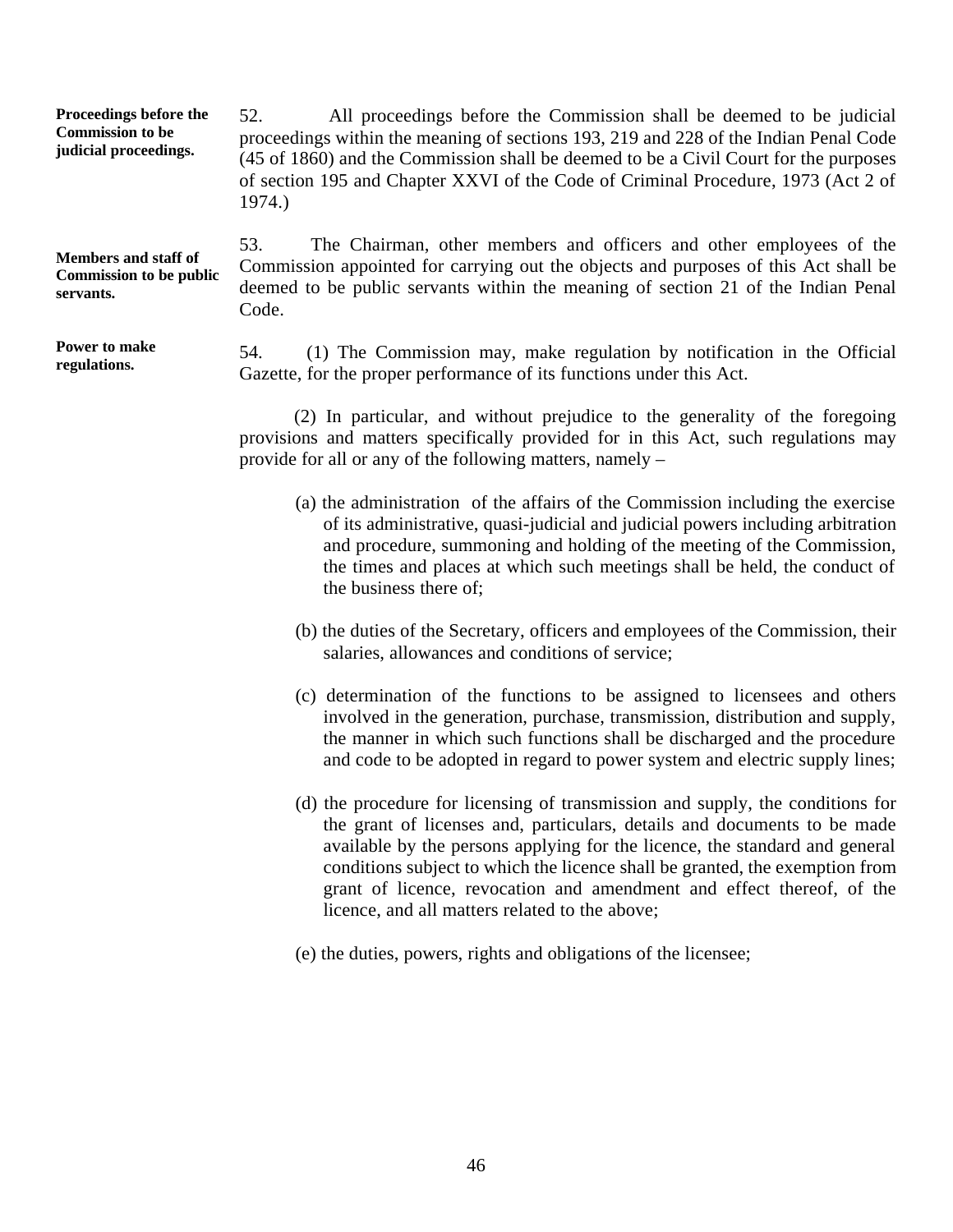**Power to make Rules.**  (f) the particulars to be furnished, the collection of information, details, particulars, documents, accounts, books, etc. from or of the persons involved in the generation, transmission, distribution, supply and use of electricity, the form and manner in which the same are to be furnished and enforcing and compelling the production of the same; (g) method and manner of determination of licensee's revenues, tariff fixation, the matters to be considered in such determination and fixation; (h) the constitution of the Commission Advisory Committee. (i) the determination of the standard of performance of the persons involved in the generation, transmission, distribution and supply of electricity in the State: (j) the amount of fines and penalties to be imposed for violation of provisions of this Act including the method and manner of imposition of fines and penalties and collection of the same; (k) to prescribe the form and manner in which the accounts of the Commission shall be maintained; and (l) to regulate the properties, assets and interest in the properties used for or in connection with the electricity industry in the state. 55. (1) The State Government may, by notification make Rules to carry out its functions under the provisions of the Act.

> (2) In particular, and without prejudice to the generality of the foregoing power and matters specifically provided for in this Act, such rule may provide for all or any of the following matters, namely

- (a) the procedure to be adopted by the selection committee for discharge of functions under the Act;
- (b) the preparation and implementation of the transfer scheme, the transfer of assets, liabilities and personnel to Generating Companies, licensees and others in the State; and
- (c) the financing, funding giving of guarantee etc. to the persons involved in the generation, transmission, distribution and supply of electricity in the State.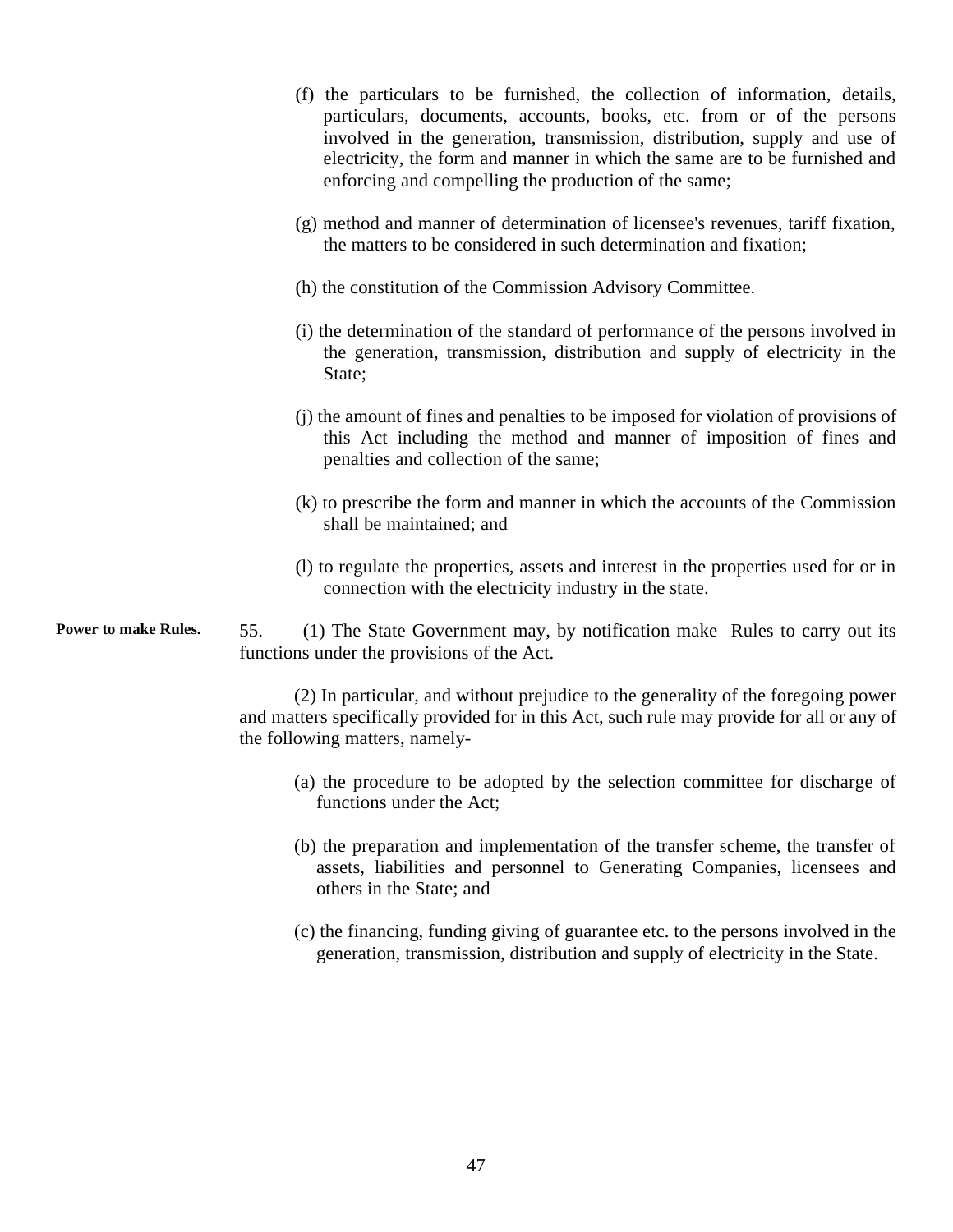(3) Every rule made under this section shall be laid, as soon as may be after it is made, before the State Legislature while it is in session for a total period of thirty days and if before the expiry of the above period the State Legislature agrees in making any modification in the rule, the rule shall thereafter have the effect only in such modified form, however that any such modification shall be without prejudice to the validity of anything previously done under that rule.

#### **PART XIV**

#### **EFFECT ON EXISTING CENTRAL LEGISLATION**

 $(1)$  Except as provided in section 57 of this Act, the provisions of this Act, notwithstanding that the same are inconsistent with or contrary to the provisions of the Indian Electricity Act, 1910, or the Electricity (Supply) Act, 1948 shall prevail in the manner and to the extent provided in sub-section(3).

(2) Subject to sub-section (1) in respect of all matters in the Indian Electricity Act, 1910 and the Electricity (Supply) Act, 1948, with which Haryana State Electricity Board has been concerned or dealing with, upon the constitution of the Commission the functions of the Board shall be discharged by the Commission and the Transco, provided however:-

- (a) the State Government shall be entitled to issue all policy directives and undertake overall planning and coordination as specified in section 12 of this Act and to this extent the powers and functions of the Haryana State Electricity Board as per the provisions of the Indian Electricity Act, 1910 and the Electricity (Supply) Act, 1948 or rules thereunder shall vest in the State Government and the State Government shall coordinate and deal with the Central Government and the Central Electricity Authority;
- (b) in respect of such matters which the Commission directs in terms of a general or special order, or in the regulations or in the licence as the case may be the Generating Company or Companies, the licensees or other body corporate as may be designated by the Commission shall discharge the functions of the Board under the Indian Electricity Act, 1910 and the Electricity (Supply) Act, 1948 to the extent directed by the Commission or specified in licences.

(3) Subject to sub-section (1) and (2) of this section, upon the establishment of the Commission the provisions of the Indian Electricity Act, 1910 and the Electricity (Supply) Act, 1948 shall, in so far as the State is concerned, shall be read subject to the following modifications and reservations.

 **Effect of the Act on the Indian Electricity Act, 1910 and the Electricity (Supply) Act, 1948.**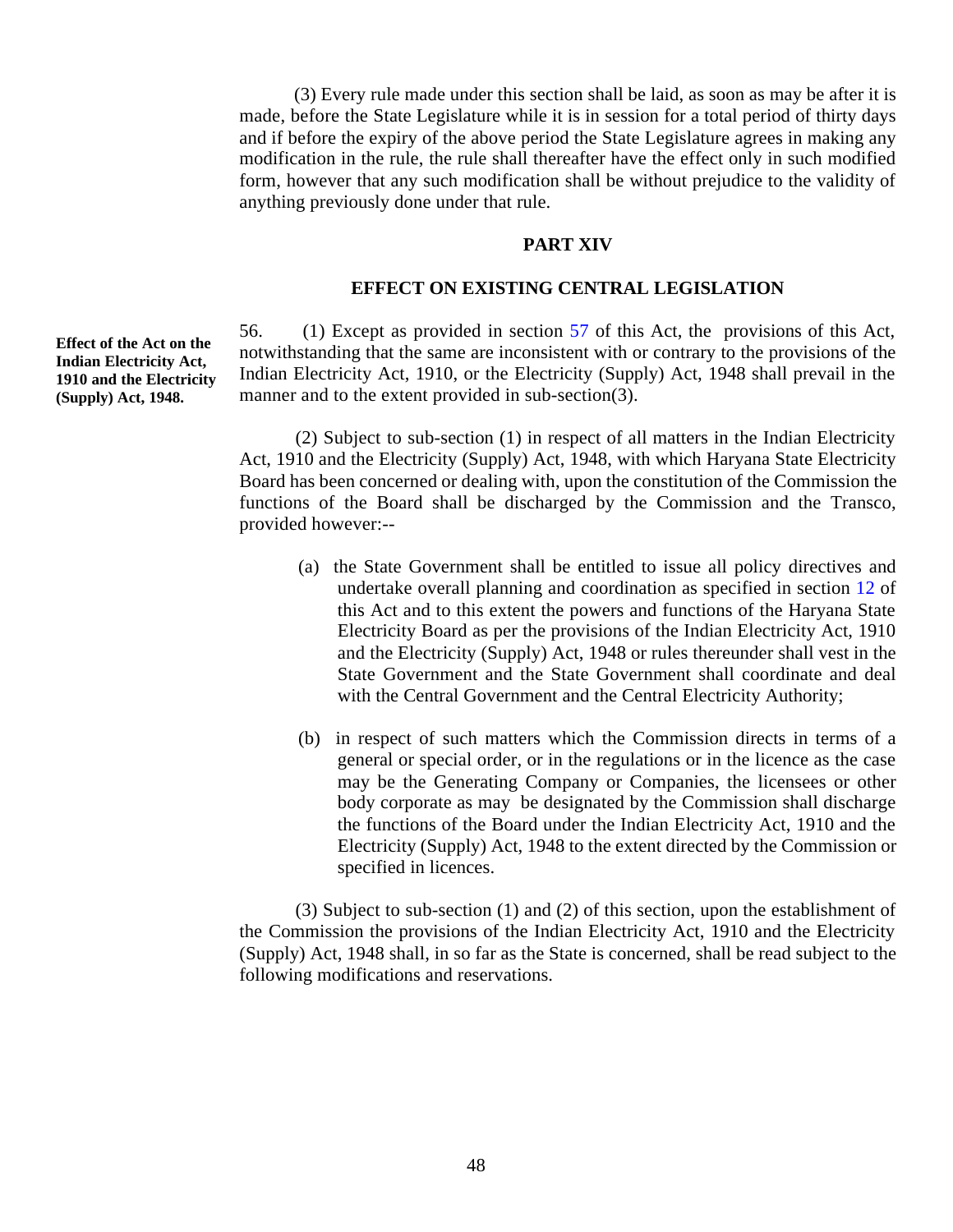# **INDIAN ELECTRICITY ACT, 1910**.

- (i) All references to State Electricity Board in the Indian Electricity Act, 1910 in so far as the State is concerned shall be read as reference to the Haryana Electricity Regulatory Commission or Transco or other licensees or wherever it relates to general policy matters of the State Government.
- (ii) In respect of matters provided in sections 3 to 11, 28, 36(2), 49A and 50  $\&$  51 of the Indian Electricity Act, 1910, to the extent this Act has made specific provisions, the provisions of the Indian Electricity Act, 1910 shall not apply in the State.

(iii) The provisions of all other sections of the Indian Electricity Act, 1910 shall apply except that:

- (a) the term "licence" "licensee" "license holder" shall have the meaning as defined under this Act and the licences shall be construed as having been issued under this Act;
- (b) the reference to the sections of the Indian Electricity Act, 1910 and the Electricity (Supply) Act, 1948 in the provisions of the Indian Electricity Act, 1910 shall be taken as reference to the corresponding provisions of this Act to the extent modified by the said Act.
- (c) the reference to arbitration in these provisions except where it is by the Central Electricity Authority shall be taken as reference to the proceedings under section 37 of this Act and the arbitration procedure prescribed under the Indian Electricity Act, 1910 shall not apply.
- (iv) The Schedules to the Indian Electricity Act, 1910 shall be applicable only with reference to the provisions in this Act wherein the applications of the Schedules are specified and not otherwise.

# **ELECTRICITY SUPPLY ACT, 1948**

(v) All references to State Electricity Board in the Electricity (Supply) Act, 1948 in so far as the State of Haryana is concerned shall be read as reference to the Haryana Electricity Regulatory Commission or Transco or other licensees or where it relates to general policy matters, the State Government.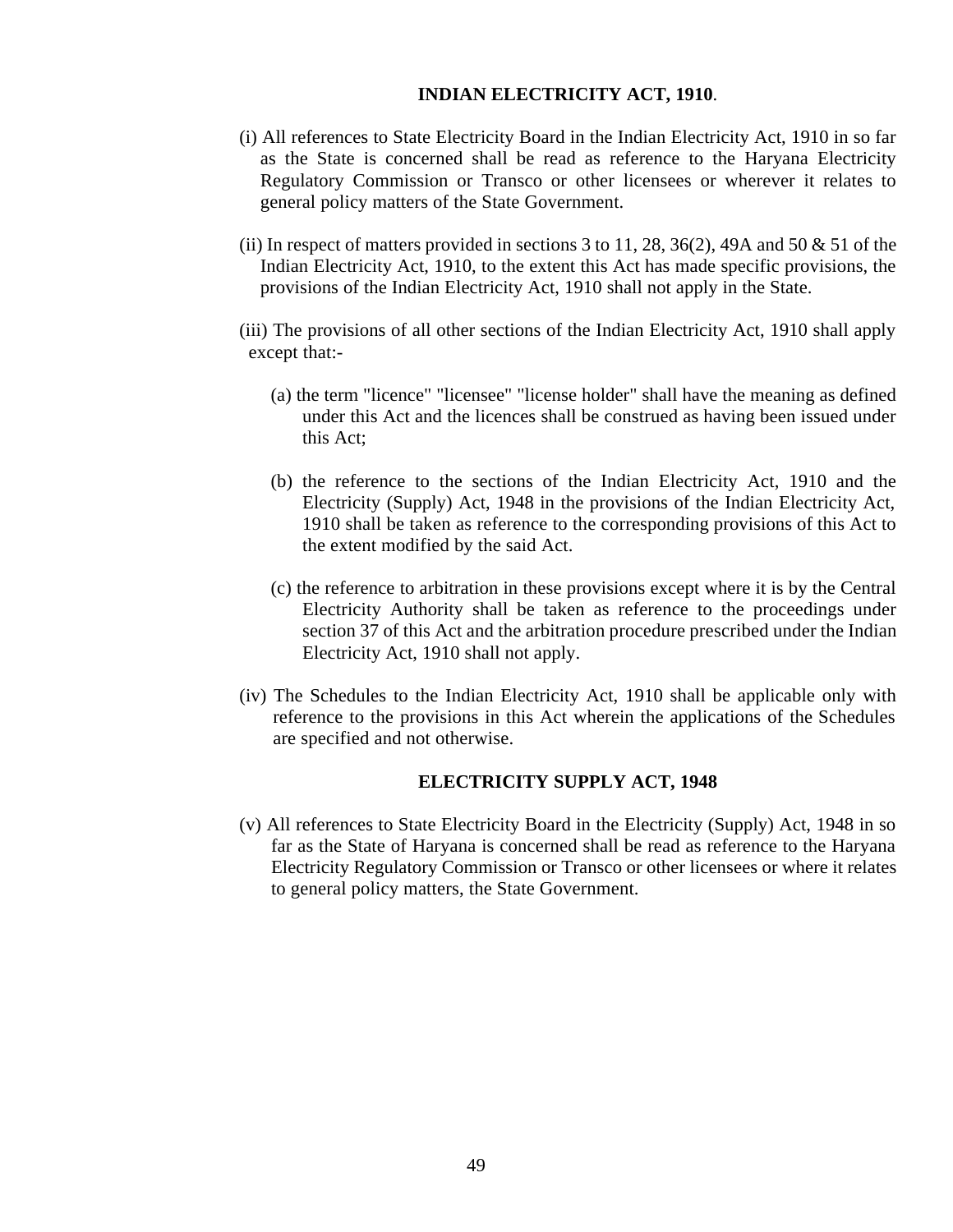- (vi) in respect of matters provided in sections  $5$  to  $18$ ,  $19$ ,  $20$ ,  $23$  to  $27$ ,  $37$ ,  $40$  to  $45$ ,  $46$ to 54, 56 to 69, 72 and 75 to 83 of the Electricity (Supply) Act, 1948, to the extent this Act has made specific provisions, the provisions of the Electricity (Supply) Act, 1948 shall not apply in the State.
- (vii) The provisions of all other sections of the Electricity (Supply) Act, 1948 shall apply except that:-
	- (a) the term "licence" "licensee" "license holder" shall have the meaning as defined under this Act and the licences shall be construed as having been issued under this Act;
	- (b) the reference to the sections of the Indian Electricity Act, 1910 and the Electricity (Supply) Act, 1948 in the provisions of the Electricity (Supply) Act, 1948 shall be taken as reference to the corresponding provisions of this Act to the extent modified by this Act.
	- (c) the reference to arbitration in these provisions except where it is by the Central Electricity Authority shall be taken as reference to the proceedings under section 37 of this Act and the arbitration procedure prescribed under the Electricity (Supply) Act, 1948 shall not apply.
- (viii) The provisions of sections 72, 73 of the Electricity (Supply) Act, 1948 shall be restricted to Generating Companies and reference to the State Electricity Board in these sections shall stand deleted.
- (ix) The Schedules to the Electricity (Supply) Act, 1948 shall be applicable only with reference to the provisions in this Act wherein the applications of the Schedules are specified and not otherwise.

Savings. 57.  $(1)$  Notwithstanding anything contained in this Act – the powers rights and functions of Regional Electricity Authority, the Central Electricity Authority, the Central Government and authorities, other than the State Electricity Board and the State Government under the Indian Electricity Act, 1910 or the Electricity (Supply) Act, 1948 or rules framed thereunder shall remain unaffected and shall continue to be in force.

> (2) Nothing contained in this Act will apply to the Power Grid Corporation, BBMB or other bodies or licensees in relation to the inter-state transmission of the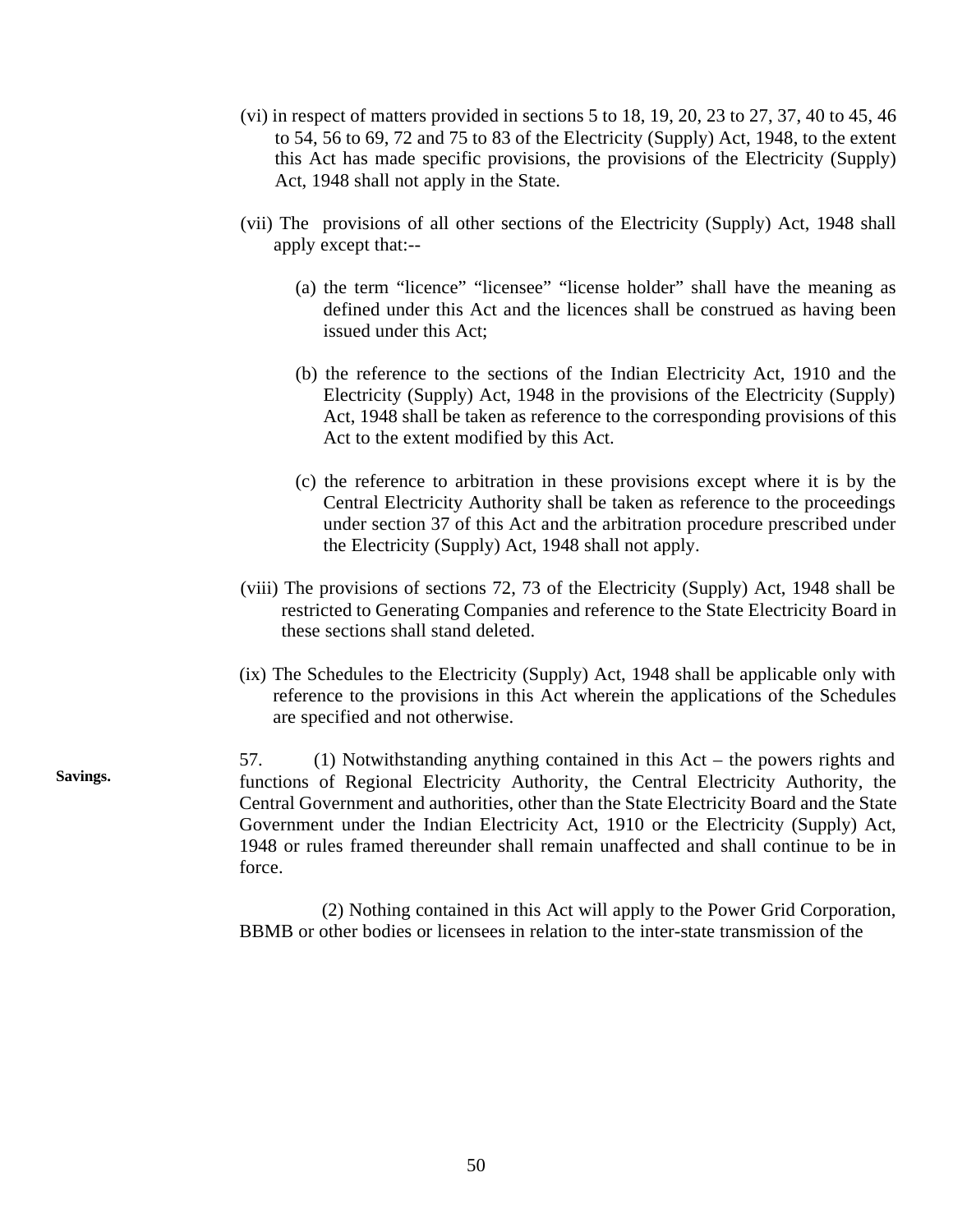electricity or generating companies owned or controlled by Central Government or undertaking owned by the Central Government.

# **Schedule**

# **THE HARYANA ELECTRICITY REGULATORY COMMISSION**

# **PART I**

# **The Commission's Finance, Accounts and Audit**

| <b>Annual Financial</b><br>Statement. | (1) (in December of) each year the Commission shall submit to the State<br>$\bf{l}$<br>Government a statement of its estimated expenditure for the ensuing financial year.                                                                                                                                                                                                                                                                                                                                                                                                                                                                                                                        |
|---------------------------------------|---------------------------------------------------------------------------------------------------------------------------------------------------------------------------------------------------------------------------------------------------------------------------------------------------------------------------------------------------------------------------------------------------------------------------------------------------------------------------------------------------------------------------------------------------------------------------------------------------------------------------------------------------------------------------------------------------|
|                                       | (2) The State Government shall as soon as possible after the receipt of the said<br>statement cause it to be laid on the table of the state Legislature.                                                                                                                                                                                                                                                                                                                                                                                                                                                                                                                                          |
|                                       | (3). The Commission may at any time during the year in respect of which a<br>statement under sub-paragraph (1) has been submitted, submit to the State Government<br>a supplementary statement, and all the provisions of this section shall apply to such<br>statement as they apply to the statement under the said sub-section.                                                                                                                                                                                                                                                                                                                                                                |
| <b>Accounts and Audit.</b>            | (1) The Commission shall cause proper accounts and other records in relation<br>$\mathbf{I}$<br>thereto to be kept, including a proper system of internal, check and shall prepare an<br>annual statement of accounts, in such form as may be prescribed by regulations made<br>by the Commission in consultation with the Accountant General Haryana.                                                                                                                                                                                                                                                                                                                                            |
|                                       | (2) The accounts of the Commission shall be audited by the Accountant General<br>Haryana or by such person as he may authorise on his behalf and any expenditure<br>incurred by him in connection with such audit shall be payable by the State<br>Government.                                                                                                                                                                                                                                                                                                                                                                                                                                    |
|                                       | (3) The Accountant General Haryana or any person authorised by him in<br>connection with the audit, of the accounts of the Commission shall have the right to<br>demand the production of books, accounts, connected vouchers and other documents<br>and papers of the Commission.                                                                                                                                                                                                                                                                                                                                                                                                                |
|                                       | (4) The account of the Commission as certified by the Accountant General<br>Haryana or any other person authorised by him on his behalf, together with the audit<br>report thereon shall be forwarded to the State Government within six months of the<br>close of the year to which the accounts audit report relates and the Commission shall<br>cause the said accounts of the Commission to be published and make available<br>copies thereof on sale                                                                                                                                                                                                                                         |
|                                       | at a reasonable price. The audit report shall contain full details of any discrepancies<br>or irregularities in the accounts of the Commission. At the same time, the<br>Commission shall publish an annual statement of its activities in relation to the<br>$\mathbf{H}^{\mathcal{A}}_{\mathcal{A}} = \left\{ \mathbf{H}^{\mathcal{A}}_{\mathcal{A}} \mathbf{H}^{\mathcal{A}}_{\mathcal{A}} \right\} \left[ \mathbf{A}^{\mathcal{A}}_{\mathcal{A}} \mathbf{H}^{\mathcal{A}}_{\mathcal{A}} \mathbf{H}^{\mathcal{A}}_{\mathcal{A}} \mathbf{H}^{\mathcal{A}}_{\mathcal{A}} \right] = \mathbf{H}^{\mathcal{A}}_{\mathcal{A}} \mathbf{H}^{\mathcal{A}}_{\mathcal{A}}$<br><b>Ford Country Project</b> |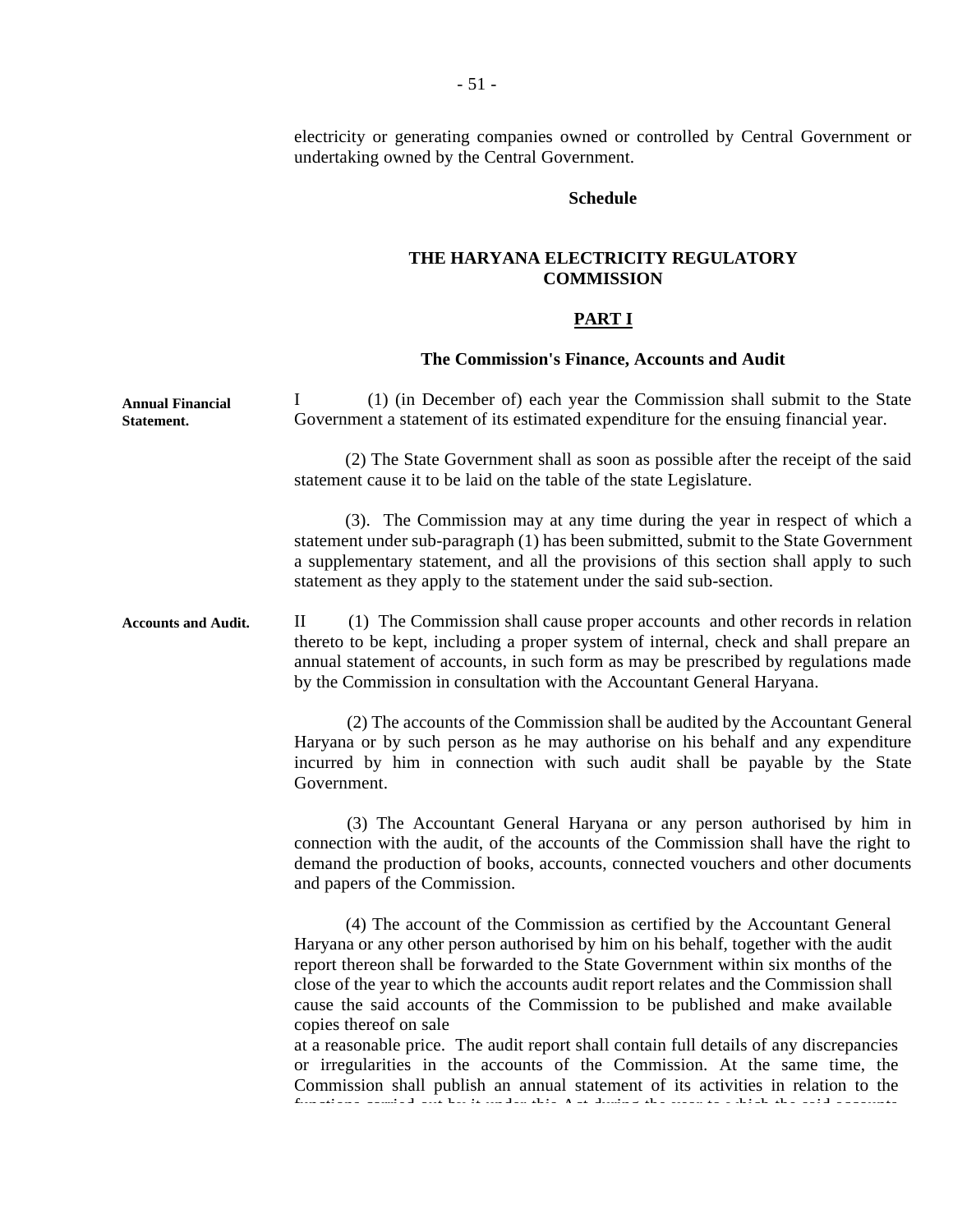**Remuneration, etc. Official Seal. Performance of Functions.**  functions carried out by it under this Act during the year to which the said accounts relate and make available copies thereof on sale at a reasonable price. (5) The State Government shall cause the accounts of the Commission, together with the audit report thereof forwarded to it under sub-paragraph (4) to be laid annually before the State Legislature. **PART II General**  III (1) As an expense of the Commission, there shall be paid to the Chairman and the Members of the Commission such remuneration and such traveling and other expenses and allowances, as the State Government may determine provided that the remuneration determined by the State Government for the Chairman and Members of the Commission shall at no time be inferior to the remuneration paid to Chairman and Members of Haryana Public Service Commission respectively. (2) The State Government may cause to be paid, as an expense of the Commission to or in respect of any person holding the office of Chairman or a Member of the Commission such pension, allowance or gratuity or such contributions or payments towards provision of such a pension, allowance or gratuity. IV The Commission shall have an official seal for the authentication of documents required for the purposes of its functions. V Anything authorised or required by or under this Act or any other enactment to be done by the Commission may be done by any member of the staff of the Commission who is authorised generally or specially in that behalf by the Commission.

## B.L. GULATI

Secretary to Government, Haryana, Legislative Department